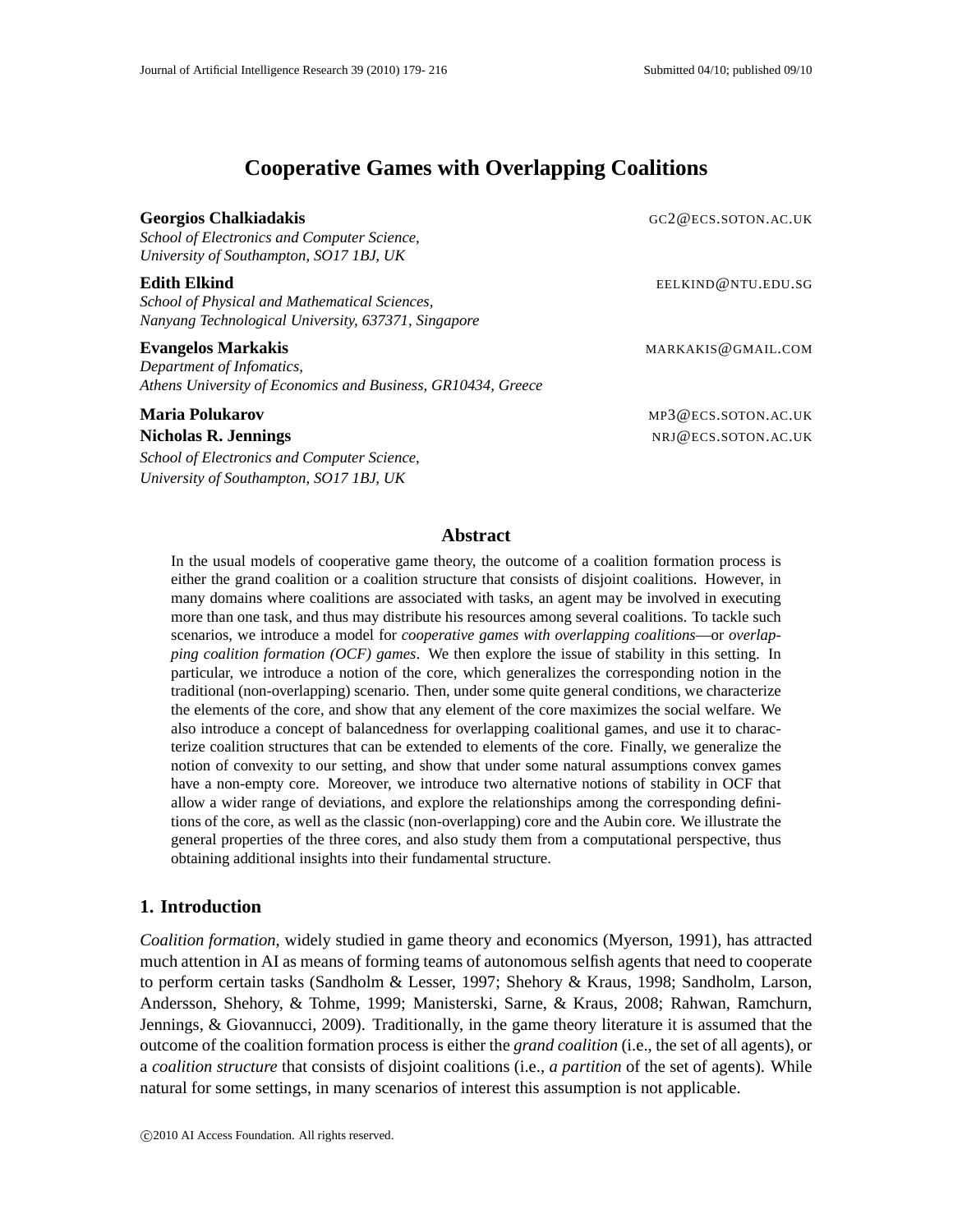Specifically, it is often natural to associate coalitions with tasks to be performed by the agents. In such situations, some agents may be involved in several tasks, and therefore may need to distribute their resources among the coalitions in which they participate. Indeed, such "overlaps" may be necessary to obtain a good outcome, and are natural in a plethora of interesting applications. As a simple e-commerce example, consider online trading agents representing individuals or virtual enterprises, and facing the challenge of allocating their owners' capital to a variety of projects (i.e., coalitions) simultaneously. There are many other examples of settings in which an agent (be it a software entity or a human) splits his resources (such as processing power, time or money) among several tasks. These tasks, in turn, may require the participation of more than one agent: a computation may run on several servers, a software project usually involves more than one engineer, and a start-up may rely on several investors. Thus, each task corresponds to a coalition of agents, but agents' contributions to those coalitions may be fractional, and, moreover, agents can participate in several tasks at once, resulting in *coalition structures with overlapping coalitions*. The formation of overlapping coalitions is particularly prevalent in systems demanding multiagent or multirobot coordination, computational grid networks, and sensor networks—see, e.g., the work of Patel et al. (2005), and Dang, Dash, Rogers, & Jennings (2006). To date, however, there has been essentially no theoretical treatment of the topic, with just a few exceptions (which we discuss in Section 3).

Against this background, the goal of this paper is to introduce and study a model that explicitly takes *overlapping coalition formation (OCF)* into account. Our model is applicable in situations where agents need to allocate different parts of their resources to simultaneously serve different tasks as members of different coalitions. Besides allowing for overlapping coalitions, it departs from the conventional coalition formation framework in two important aspects. First, there is no inherent superadditivity assumption in our work, and hence the grand coalition does not always emerge. Thus, our subsequent definition of the core incorporates coalition structures. Second, exactly because we are interested in outcomes other than the grand coalition formation, we do not use the standard *transferable utility (TU)* framework, where agents can make arbitrary payments to each other. Instead, following the seminal paper by Aumann and Dreze (1974), we allow arbitrary monetary transfers *within* coalitions, but not cross-coalitional transfers. That is, an agent not contributing to a coalition should not expect to receive payoff from it. Indeed, as argued by Aumann and Dreze, the inability of some of the agents to work together and share payoffs may be one of the primary reasons why the grand coalition does not form, and a particular coalition structure arises. Finally, our model can take task (coalitional action) execution explicitly into account; this facilitates possible extensions to tackle coalition formation under uncertainty.<sup>1</sup>

Apart from defining a model for overlapping coalition formation, the main contribution of this work is exploring the stability concept of the *core* in the OCF setting. We suggest three different notions of the core, depending on the nature of deviations allowed, since, as we shall see, the range of permissible deviations in an overlapping setting can be much richer than in the traditional non-overlapping one. More specifically, the definition of stability depends on whether a deviator who reduced his contribution to some—but not all—coalitions, expects to get any payoff from the coalitions that he did not abandon completely.

To provide more intuition, consider the example of two construction companies, 1 and 2, who are currently partners (not necessarily the only partners) working on construction projects A ("building a university campus") and B ("building a hospital"). Assume that partner 1 has more stakes in

<sup>1.</sup> To simplify notation, we only show how to incorporate coalitional actions in the model in Section 10.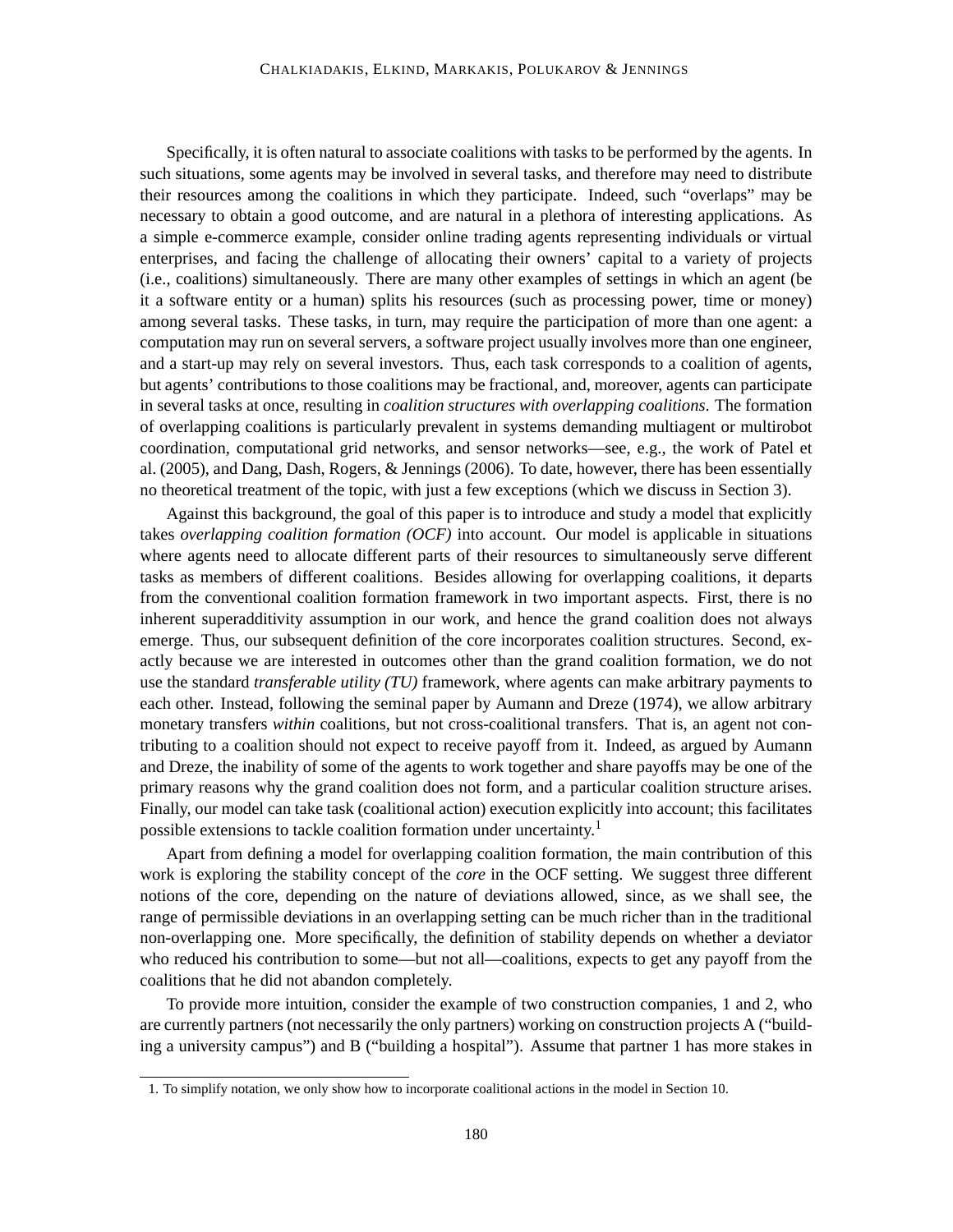project B, expecting to extract from it a great value, and has contributed to it 75% of its available resources, contributing the remaining 25% to A; while partner 2 contributes most of its resources (say 67%) to project A and the remaining fraction (say 33%) to B. Thus, they currently participate in two overlapping coalitions, each one performing a different task. Now, if partner 2 feels unhappy about the current payoff division arrangement, it might consider abandoning project A (by cancelling the project if it is the project leader, or by taking advantage of some contractual exit clause) in order to commit its resources to a more profitable to 2 project (say C). However, by doing so, it might hurt project A's chances of completion. Does this mean that 2's actions will trigger the spite of company 1, which might use available means to kick 2 out of project B? And what if company 2 lowered its degree of participation in A instead of withdrawing completely? How much of the profits from completing A would 2 then be entitled to? The different answers one can provide to these questions correspond to different notions of profitable deviations, and, therefore, to different notions of core-stability. In particular, we demonstrate that the core notions we put forward in this paper are substantially different from each other with respect to the sets of outcomes they characterize.

Our main technical results involve the *c-core*, the first core concept that we suggest. Among the three concepts of the core introduced in this paper, the c-core is the closest to the standard definition of the core in general non-transferable utility (NTU) games. In particular, we provide conditions for the existence of the c-core as follows. Under quite general assumptions, we first provide a characterization for outcomes, i.e., pairs of the form *(overlapping coalition structure, imputation)*, to be in the c-core. Our proof is based on a graph-theoretic argument, which may be of independent interest. As a corollary of this result, we show that any outcome in the c-core maximizes the social welfare. Second, we characterize coalition structures that admit payoff allocations such that the resulting outcome is in the c-core. This is done by generalizing the Bondareva-Shapley theorem to our setting (note that this theorem does not hold for arbitrary non-transferable utility games). Furthermore, we extend the notion of convexity in coalitional games to overlapping coalitions, and show that under mild assumptions any convex OCF game has a non-empty c-core.

We then discuss the properties of all three versions of the OCF-core we suggest, and relate them to each other and to the classic core. We also demonstrate how our model and core concepts differ from fuzzy coalitional games (Aubin, 1981); though relevant to that model, our work is fundamentally different. In addition, we initiate the study of computational aspects of stability in the overlapping setting. Note that the computational analysis of coalitional games, even in nonoverlapping scenarios, is hindered by the fact that, in general, coalitional games do not possess a compact representation, as one may have to list the value of every possible coalition. Thus, the existing work on algorithmic aspects of coalitional games focused on game representations that are either incomplete—such as, e.g., weighted voting games (Elkind, Goldberg, Goldberg, & Wooldridge, 2009), induced subgraph games (Deng & Papadimitriou, 1994), or network flow games (Bachrach & Rosenschein, 2007)—or are only guaranteed to be succinct for specific subclasses of games, such as MC-nets (Ieong & Shoham, 2005) or coalitional skill games (Bachrach & Rosenschein, 2008); another approach is to show complexity bounds for all games representable by polynomial-sized circuits (Greco, Malizia, Palopoli, & Scarcello, 2009). This issue is even more severe in the OCF setting, as now we have to specify the value of every *partial* coalition. Therefore, in this paper, we follow the first of these approaches, and introduce a formalism of *threshold task games* that is capable of describing a large family of overlapping coalition formation settings in a succinct manner. Within this formalism, we obtain both negative and positive results regarding the complexity of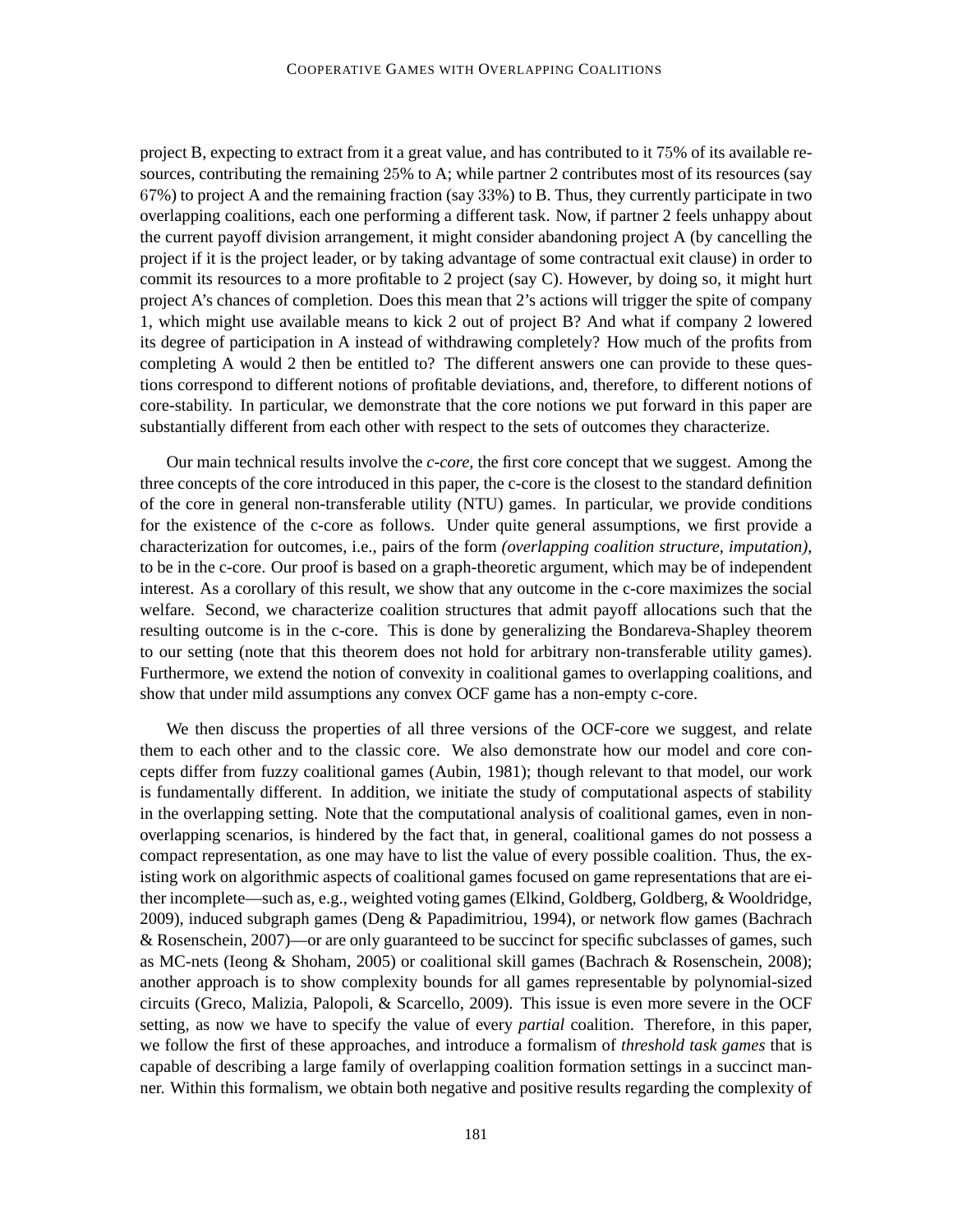deciding the questions of membership and non-emptiness for our OCF-core concepts. We conclude by describing some natural extensions of our model and suggesting directions for future work.<sup>2</sup>

# **2. Preliminaries**

In this section, we provide a brief overview of the basic concepts in cooperative game theory regarding non-overlapping coalition structures. To begin, let  $N = \{1, \ldots, n\}$  be a set of players (or "agents"). A subset  $S \subseteq N$  is called a *coalition*. A *coalition structure* (CS) in non-overlapping environments is a partition of the set of agents.

Under the assumption of *transferable utility*, coalition formation can be abstracted into a fairly simple model. This assumption postulates the existence of a (divisible) commodity (e.g., "money") that can be freely transferred among players. The role of the *characteristic function* of a *coalitional game with transferable utility (TU-game)* is to specify a single number denoting the worth of a coalition. Formally, a characteristic function  $v : 2^N \mapsto \mathbb{R}$  defines the *value*  $v(S)$  of each coalition S (von Neumann & Morgenstern, 1944). A transferable utility game G is completely specified by the set of players N and the characteristic function v; we can therefore write  $G = (N, v)$ .

While the characteristic function describes the payoffs available to coalitions, it does not prescribe a way of distributing these payoffs. This is captured by the notion of an *imputation*, defined as follows. We say that an *allocation* is a vector of payoffs  $x = (x_1, \ldots, x_n)$  assigning some payoff to each  $j \in N$ . An allocation x is *efficient* with respect to a coalition structure CS if  $\sum_{j \in S} x_j = v(S)$ for all S ∈ CS; and it is called an *imputation* if it is efficient and satisfies *individual rationality*, i.e.,  $x_j \ge v({j})$  for  $j = 1, \ldots, n$ . The set of all imputations of CS is denoted by  $I(CS)$ .

Now, when rational agents seek to maximize their individual payoffs, the *stability* of the underlying coalition structure becomes critical, as agents might be tempted to abandon agreements in pursuit of further gains for themselves. A structure is stable only if the outcomes attained by the coalitions and the payoff combinations agreed to by the agents satisfy both individual and group rationality. Given this requirement, research in coalition formation has developed several notions of stability, among the strongest and the most well-studied ones being the *core* (Gillies, 1953). Taking coalition structures into account, the core of a TU game is a set of outcomes ( $CS, \mathbf{x}$ ),  $\mathbf{x} \in I(CS)$ , such that no subgroup of agents is motivated to depart from their coalitions in CS.

**Definition 1.** Let CS be a coalition structure, and let  $x \in \mathbb{R}^n$  be an allocation of payoffs to the *agents. The* core *of a TU game*  $(N, v)$  *is the set of all pairs*  $(CS, x)$  *such that*  $x \in I(CS)$  *and for* any  $S \subseteq N$  it holds that  $\sum_{j \in S} x_j \geq v(S)$ .

Hence, no coalition would ever "block" the proposal for a core allocation. It is well-known that the core is a strong notion, and there exist many games where it is empty (Myerson, 1991).

The core definition above is essentially the definition provided by Sandholm and Lesser (1997) (and is also very similar to the one given by Dieckmann  $\&$  Schwalbe, 1998). If we assume superadditivity of the characteristic function (i.e.,  $v(U \cup T) \ge v(U) + v(T)$  for any disjoint coalitions U and  $T$ ) then in the definition above we may only consider outcomes where  $CS$  is simply the grand

<sup>2.</sup> Parts of this work, namely the model and the statement of some of our results, have appeared in a preliminary conference paper (Chalkiadakis, Elkind, Markakis, & Jennings, 2008). However, *(a)* the introduction of alternative notions of the core and all related results presented here are entirely novel; *(b)* similarly, our complexity-related results are entirely novel; and *(c)* the discussion on the properties of the cores and the in-depth comparison with fuzzy coalitional games appear here for the first time as well.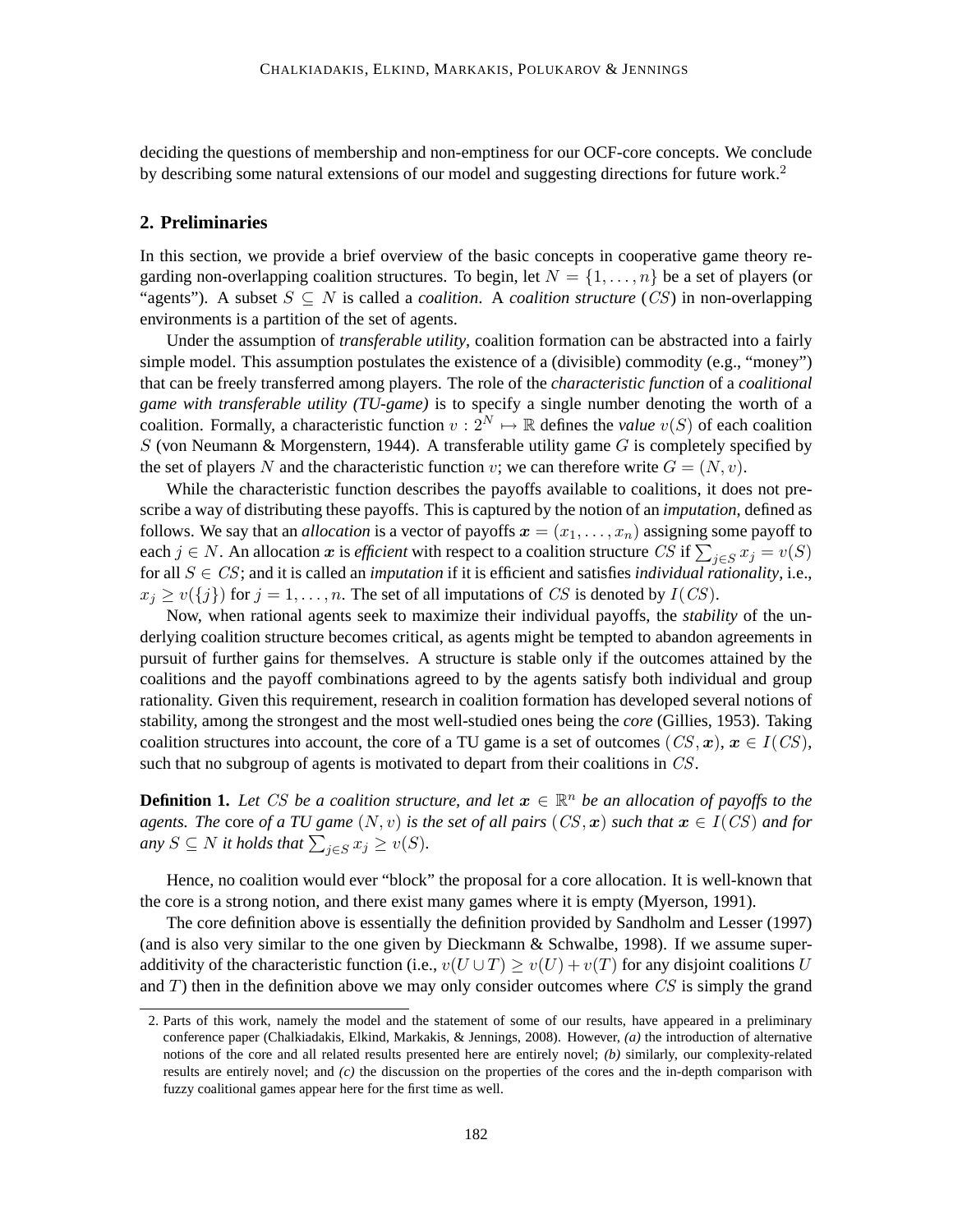coalition and  $\sum_{j\in N} x_j = v(N)$ . The core definition then becomes the traditional definition that has been used in the vast majority of the economics literature (Osborne & Rubinstein, 1994).

The environments of interest in our work however are mainly non-superadditive and we will not make any such assumption on the characteristic function. Indeed, there is a plethora of realistic application scenarios where the emergence of the grand coalition is either not guaranteed, might be perceivably harmful, or is plainly impossible (Sandholm & Lesser, 1997; Sandholm et al., 1999). In addition to such motivations, Aumann and Dreze (1974) also provide a thorough and insightful discussion on why coalition structures arise: they put forward a series of arguments on how this might happen, and explain that coalition structures may emerge naturally even in superadditive environments for a variety of reasons. Briefly, their arguments describe how a subset of agents might find it more worthwhile to bargain within the framework of a specific structure, than within the framework of the grand coalition; or how the emergence of a coalition structure may reflect considerations that are by necessity excluded from the formal description of the game because they are impossible to measure or communicate. Exogenous arguments for the emergence of coalition structures naturally include the impossibility of communication among all negotiators, or the *by law* prohibition of the grand coalition (Aumann & Dreze, 1974).

# **3. Related Work**

The work that is most relevant to ours is the research on *fuzzy coalitional games*, introduced by Aubin (1981). Branzei, Dimitrov, & Tijs (2005) also provide a detailed exposition of such games. A player in a fuzzy game can participate in a coalition at various *levels*, and the value of a coalition S depends on the participation levels of the agents in  $S$ . Given this model, Aubin then defines the core for fuzzy games (also referred to as the *Aubin core*). Though our model also allows for partial participation in a coalition, there are several crucial differences between fuzzy games and OCF games, and the corresponding notions of stability. We postpone listing these until after presenting our model and results, but will do so in Section 8.2. For now, let us just point out that, in distinction to our work, the formation of coalition structures (overlapping or not) is not addressed in the fuzzy games literature.

Apart from fuzzy games, very little work exists on overlapping coalition formation settings. Here we discuss some notable exceptions, as well as some related work on the core in the context of non-overlapping coalition structures.

To begin, Shehory and Kraus (1996) present a setting for overlapping coalition formation. In their model, the agents have goals and capabilities—i.e., abilities to execute certain actions. To serve their goals, the agents have to participate in coalitions, to each of which they contribute some of their capabilities, which can thus be thought of as resources. The authors then propose heuristic algorithms that lead to the creation of overlapping coalition structures. However, the authors stop short of addressing the question of the stability of overlapping coalitions. Dang et al. (2006) also examine heuristic algorithms for overlapping coalition formation to be used in surveillance multisensor networks. However, their work does not deal with payoff allocation issues, and does not view the overlapping coalition formation problem from a game-theoretic perspective.

Conconi and Perroni (2001) present a model of international multidimensional policy coordination in a *non-cooperative* setting: agreement structures between countries can be overlapping, namely a country may participate in multiple agreements, by contributing any number of proposed "elementary strategies" (which can be regarded as being chosen from *discrete* sets of resources).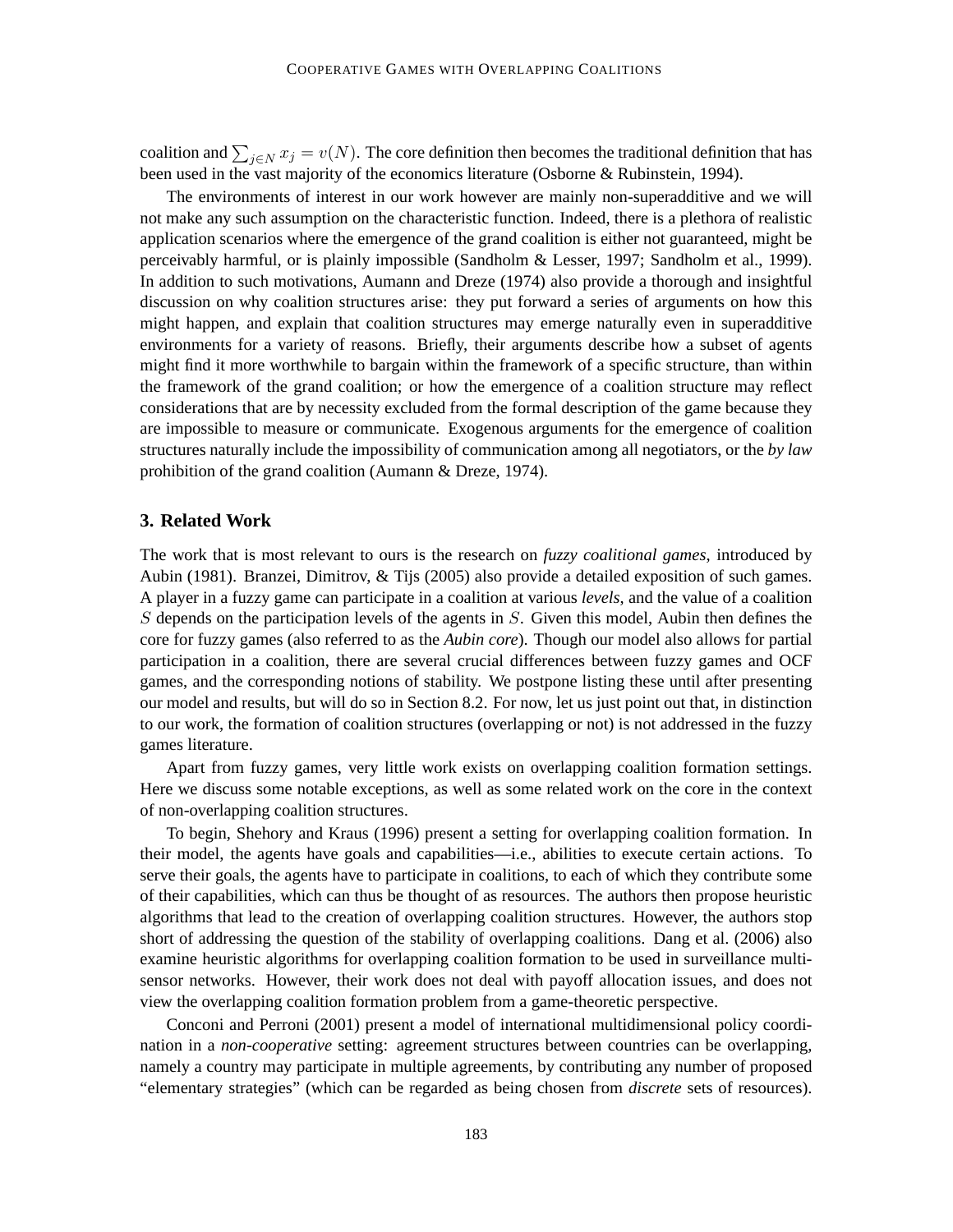They then introduce an equilibrium concept to describe stability in this setting. However, in contrast to our work, the setting in the work of Conconi and Perroni is non-cooperative, and does not apply to agents with continuous resources.

More recently, Albizuri, Aurrecoechea, & Zarzuelo (2006) presented an extension of Owen's value (1977)—which, in turn, can be thought of as a generalization of the Shapley value (1953)—to an overlapping coalition formation setting. Specifically, they present an axiomatic characterization of their *configuration value*. However, in the work of Albizuri et al. there exists no notion of resources that an agent needs to distribute across coalitions.

With regard to non-overlapping coalition structures as presented in Section 2, Sandholm and Lesser (1997) examine the problem of allocating *computational resources* to coalitions. They do not restrict themselves to superadditive settings, but discuss the stability of coalition structures instead. In particular, they introduce a notion of bounded rational core that explicitly takes into account coalition structures. Apt & Radzik (2006) and Apt & Witzel (2009) also do not restrain themselves to coalition formation problems where the outcome is the grand coalition only. Instead, they introduce various stability notions for abstract games whose outcomes can be coalition structures, and discuss simple transformations (e.g., split and merge rules) by which stable partitions of the set of players may emerge. However, none of these papers considers any extensions to overlapping coalitions.

# **4. Our Model**

In this section we extend the traditional model of Section 2 to cooperative games with overlapping coalitions. In most scenarios of interest, even if overlapping coalitions are allowed, an agent would not be able to participate in all possible coalitions due to lack of time, cash flow, or energy. To model this, we assume that each agent possesses a certain amount of resources which he can distribute among the coalitions he joins. Without loss of generality, we can make a normalization and assume that each agent has one unit of resource: an agent's contribution to a coalition is thus given by the fraction of his resources that he allocates to it. We can also think of this as the agent's "participation level", or the fraction of time he devotes to a coalition. Of course, an agent may own several types of resources (e.g., time *and* money), and his contribution to a coalition would then be described by a vector rather than a scalar. Our model, and all of our results, extend to this more general setting in a straightforward manner. Nevertheless, for conciseness, we restrict our presentation to the single-resource setting.

As discussed above, in the non-overlapping model a coalition is a subset of agents, and a game is defined by its characteristic function  $v : 2^{\overline{N}} \mapsto \mathbb{R}$ , representing the maximum total payoff that a coalition can get. In our setting, a *partial coalition* is given by a vector  $\mathbf{r} = (r_1, \ldots, r_n)$ , where  $r_j$  is the fraction of agent j's resources contributed to this coalition ( $r_j = 0$  means that j is not a member of the coalition). The *support* of a partial coalition  $r$  is denoted by  $\text{supp}(r)$  and is defined as supp $(r) = \{j \in N \mid r_j \neq 0\}$ . We can now define the *cooperative games with overlapping coalitions*, or *overlapping coalition formation games* (OCF-games for short), which we will be considering in the rest of this work.

**Definition 2.** An OCF-game G with player set  $N = \{1, \ldots, n\}$  is given by a function  $v : [0, 1]^n \rightarrow$  $\mathbb{R}, \text{ where } v(0^n) = 0.$ 

Function  $v$  maps each partial coalition  $r$  to the corresponding payoff. We denote this game by  $G = (N, v)$ , or, if N is clear from the context, simply by v. Clearly, a "classic" coalition  $S \subseteq N$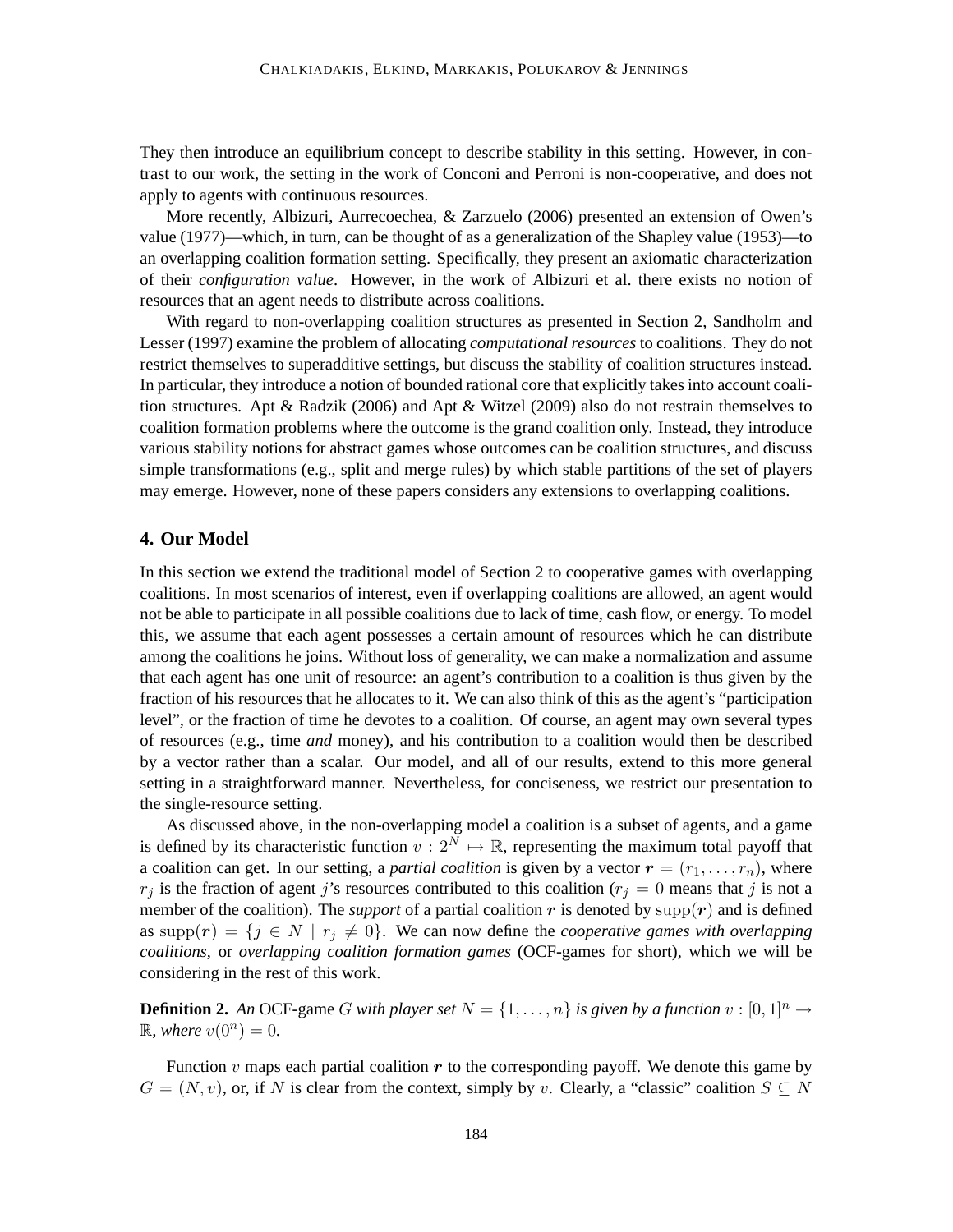can now be represented as the vector  $e^S$ , where  $(e^S)_j = 1$  for  $j \in S$  and 0 otherwise. In the economics literature, these are sometimes called *crisp* coalitions, whereas coalitions of the form  $(r_1, \ldots, r_n)$  with at least one  $r_j$  in  $(0, 1)$  are referred to as *fuzzy* coalitions (Branzei et al., 2005). We will avoid the latter term in our work so as not to cause confusion with fuzzy games, and refer instead to coalitions of this kind as *partial* coalitions, or simply coalitions.

In most scenarios of interest, v is *monotone*, i.e., satisfies  $v(r) \ge v(r')$  for any  $r, r'$  such that  $r_j \ge r'_j$  for all  $j = 1, \ldots, n$ . Note that if v is monotone, we have  $v(r) \ge 0$  for any  $r \in [0, 1]^n$ , since we set  $v(0, \ldots, 0) = 0$ . In our discussion of stability of overlapping coalitions, we will assume that  $v$  is monotone.

We now need to specify the possible outcomes of an OCF-game. In the non-overlapping setting, an outcome is a pair  $(CS, x)$ , where CS is a partition on N and x is an imputation for CS. To extend this definition to our scenario, we start by introducing the notion of a coalition structure with overlapping coalitions. While we will be mostly interested in coalition structures over  $N$ , the definition below is given for coalition structures over an arbitrary subset  $T \subseteq N$ , as this will be useful for defining the maximum profit a subset of agents can achieve (see the definition of the function  $v^*$  below).

**Definition 3.** For a set of agents  $T \subseteq N$ , a coalition structure on T is a finite list of vectors (partial coalitions)  $CS_T = (r^1, \ldots, r^k)$  that satisfies (i)  $r^i \in [0, 1]^n$ ; (ii)  $\text{supp}(r^i) \subseteq T$  for all  $i = 1, \ldots, k$ ; and (iii)  $\sum_{i=1}^{k} r_j^i \leq 1$  for all  $j \in T$ . We will refer to k as the size of the coalition *structure*  $CS_T$  and write  $|\overrightarrow{CS_T}| = k$ . Also,  $\mathcal{CS_T}$  denotes the set of all coalition structures on T.

In the definition above, each  $r^i = (r_1^i, r_2^i, \dots, r_n^i)$  corresponds to some partial coalition  $(r_j^i)$ being the fraction of the resources that agent j contributes to  $r<sup>i</sup>$ ). The constraints state that every agent from  $T$  distributes at most one unit of his resources among the various coalitions he participates in (those may include the singleton coalition). This allows coalitions to be overlapping. Note that the coalition structure is a list rather than a set, i.e., it can contain two or more identical partial coalitions. Observe also that an agent is not required to allocate all of his resources, i.e., it can be the case that  $\sum_{i=1}^{k} r_j^i < 1$ . However, under monotonicity, we can assume that for each agent j we have  $\sum_{i=1}^{k} r_j^i = 1$  (i.e., a coalition structure is a fractional partition of the agents).

We would like to remark that one could conceive of other models that also allow agents to form overlapping coalitions. As an example, instead of requiring agents to distribute at most one unit of resources among partial coalitions, we could have constraints on the number of (crisp) coalitions an agent could take part in. While we believe that our model is flexible enough to represent a wide range of realisitc scenarios, and we focus on it throughout our work, in Section 10, we discuss several extensions of our model.

The introduction of overlapping coalition structures imposes some new technical challenges. For instance, while in the non-overlapping setting the number of different coalition structures is finite, in our setting there can be infinitely many different partial coalitions, and hence infinitely many coalition structures. This implies that it is impossible to find the social welfare-maximizing coalition structure by enumerating all candidate solutions—in fact, the maximum may not even be attained. In contrast, in a non-OCF setting this approach is possible—though, in general, infeasible.

We now extend the definition of v to coalition structures by setting  $v(CS) = \sum_{\mathbf{r} \in CS} v(\mathbf{r}).$ Furthermore, for any  $S \subseteq N$  we define  $v^*(S) = \sup_{CS \in \mathcal{CS}_S} v(CS)$ . Intuitively,  $v^*(S)$  is the least upper bound on the value that the members of  $S$  can achieve by forming a coalition structure; for the interested reader, we note that it corresponds to the characteristic function of the game's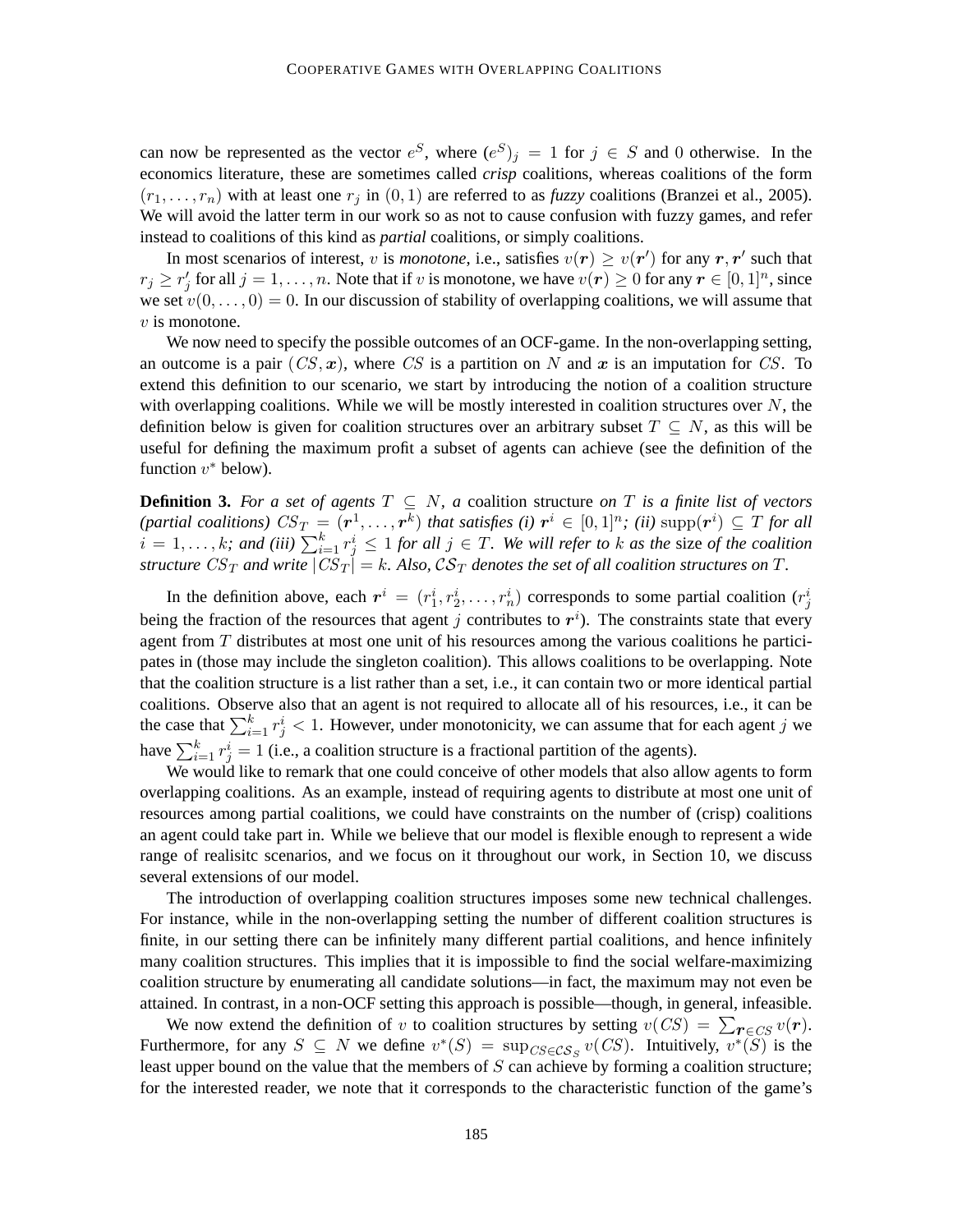superadditive cover (Aumann & Dreze, 1974). Clearly,  $v^*(S)$  may exceed the value of coalition S itself, i.e.,  $v(e^S)$ , since it may be profitable for the players in S to form several overlapping coalitions over S. We say that v is *bounded* if  $v^*(N) < \infty$ ; for most games of interest, v is likely to be bounded.

As in our setting the agents will not necessarily form the grand coalition, we will be interested in reasoning about coalition structures from  $\mathcal{CS}_N$ . The coalition structure will impose restrictions on admissible ways of distributing the gains; a payoff vector corresponds to an imputation if and only if it is obtained by distributing the value of each coalition:

**Definition 4.** *Given a coalition structure*  $CS \in \mathcal{CS}_N$ ,  $|CS| = k$ , *an* imputation *for* CS *is a* k-tuple  $\boldsymbol{x} = (\boldsymbol{x}^1, \dots, \boldsymbol{x}^k)$ , where  $\boldsymbol{x}^i \in \mathbb{R}^n$  for  $i = 1, \dots, k$ , such that

- (Payoff Distribution) for every partial coalition  $r^i \in CS$  we have  $\sum_{j=1}^n x^i_j = v(r^i)$  and  $r^i_j = v(r^i)$ 0 *implies*  $x_j^i = 0$ ;
- *(Individual Rationality) the total payoff of agent* j *is at least as large as what he can achieve on his own:*  $\sum_{i=1}^{k} x_j^i \geq v^*(\{j\}).$

The set of all imputations for  $CS$  is denoted by  $I(CS)$ . Notice that in Definition 4, the profit from a task assigned to a partial coalition is only distributed among agents involved in executing it. Thus, no transfers of that payoff are allowed to outsiders. Note also that the individual rationality constraint is defined in terms of  $v^*$  rather than  $v$ , as even for a single agent it may be profitable to split into several partial coalitions (e.g., if there are many tasks, each of which only requires a small fraction of his resources).

Now, the set of outcomes that is of interest to us is the set of *feasible agreements*:

**Definition 5.** *A feasible agreement (or an* outcome*) for a set of agents*  $J \subseteq N$  *is a tuple*  $(CS, x)$ *where*  $CS \in \mathcal{CS}_J$ ,  $|CS| = k$  *for some*  $k \in \mathbb{N}$ , and  $\boldsymbol{x} = (\boldsymbol{x}^1, \dots, \boldsymbol{x}^k) \in I(CS)$ . We denote the set *of all feasible agreements for*  $J$  *by*  $\mathcal{F}(J)$ *.* 

The payoff  $p_j$  of an agent j under a feasible agreement  $(CS, x)$  is  $p_j(CS, x) = \sum_{i=1}^{k} x_j^i$ . We write  $p(CS, x)$  to denote the vector  $(p_1(CS, x), \ldots, p_n(CS, x))$ . Finally, note that it is straightforward to extend the definitions above to games on subsets of the agents. In particular, we require that an imputation  $\boldsymbol{x} \in I(CS_J)$  satisfies  $x_j^i = 0$  for  $j \notin J$ .

Given this model, we are now ready to define the concept of the core for cooperative games with overlapping coalitions.

## **5. The Core with Overlapping Coalitions**

In this section, we investigate several approaches to defining stability in OCF-games. Specifically, here we propose and analyze three alternative definitions of the core.

Before presenting the core definitions, we define a new class of games, which we will be using as our running example, namely the class of *threshold task games* (TTGs). TTGs form a simple, but expressive class of coalitional games, and can be used to model collaboration in multi-agent systems. In TTGs agents pool resources in order to accomplish tasks, so the idea of agents contributing resources to more than one task and thus participating in several coalitions simultaneously is extremely natural in this context. Thus, and due to their simplicity, TTGs provide a convenient vehicle for the study of core-stability in the overlapping setting, and we will be using them for this purpose throughout the rest of the paper (though our work is not limited to this class of games).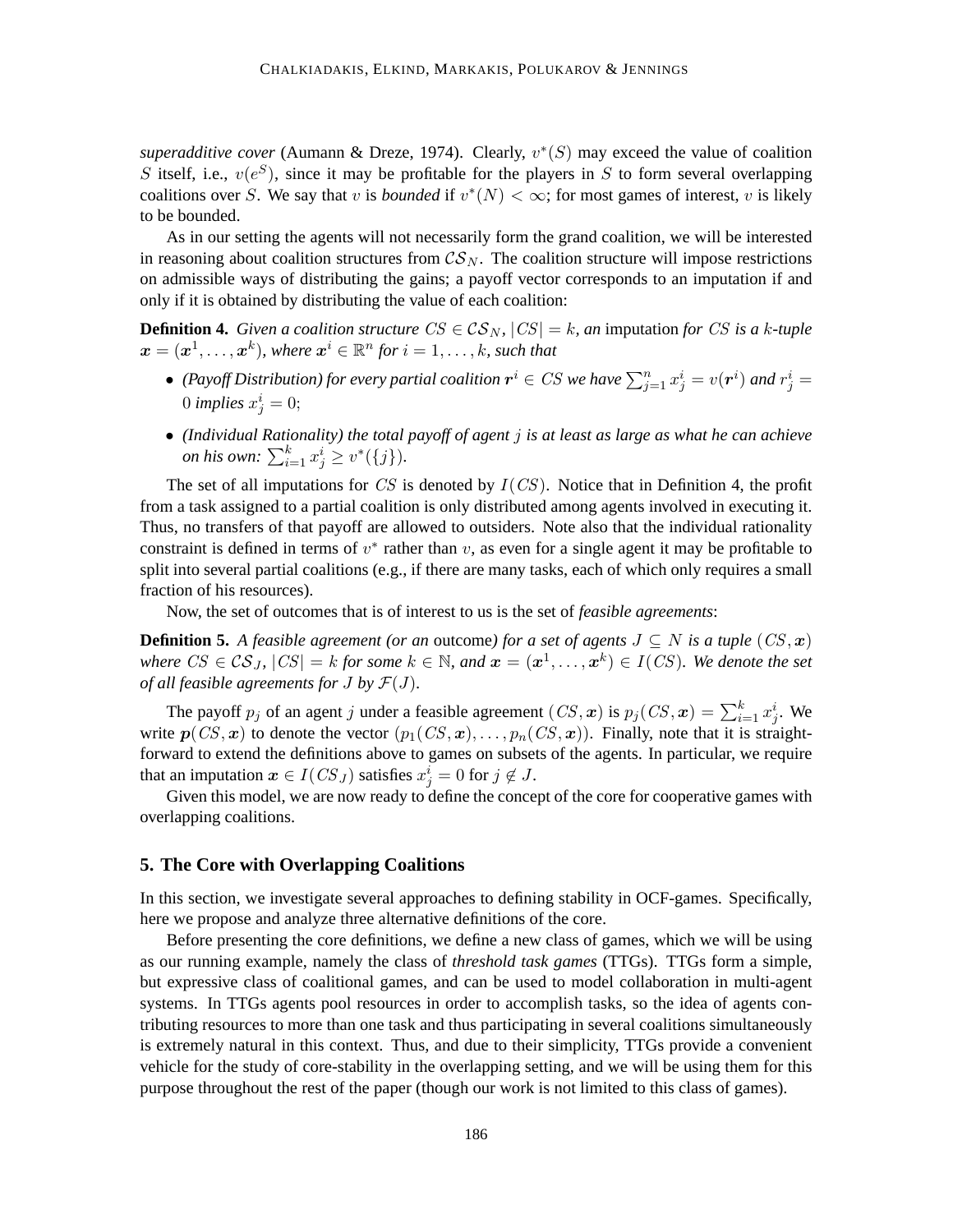# **5.1 Threshold Task Games**

Threshold task games are defined as follows.

**Definition 6.** A threshold task game  $G = (N; \mathbf{w}; t)$  *is given by:* 

- *a set of* agents  $N = \{1, \ldots, n\}$ ;
- *a vector*  $\mathbf{w} = (w_1, \dots, w_n) \in \mathbb{R}^+$  *of the agents'* weights;
- *a list*  $\mathbf{t} = (t^1, \ldots, t^m)$  *of* task types, where each task type  $t^j$  is described by a threshold  $T^j \geq 0$  and a utility  $u^j \geq 0$ ; we write  $t^j = (T^j, u^j)$ .

Intuitively, such games describe scenarios where agents can split into teams to work on tasks. There is one type of resource (e.g., time or money) that is needed for all tasks, and each agent has a certain amount of this resource which corresponds to his weight  $w_i$  (we chose the term "weight" to avoid confusion with the use of the term "resource" in the context of OCF-games). There are  $m$ types of tasks, each of which is described by a resource requirement  $T^j$  and a utility  $u^j$ . If the team of agents that works on  $t^j$  has total weight at least  $T^j$ , this means that it has sufficient resources to complete the task, so it obtains the full value of this task  $u^j$ . Otherwise, its payoff from this task is 0. We assume that there are infinitely many tasks of each type, so that if one team of agents chooses to work on  $t^j$ , this does not prevent another team from choosing  $t^j$  as well. In what follows, we assume that the list t is *monotone*, i.e., it satisfies  $T^1 < \ldots < T^m$  and  $u^1 < \ldots < u^m$ . Indeed, if there are two task types  $t^i, t^j$  such that  $T^i \leq T^j$ , but  $u^i \geq u^j$ , we can safely assume that no team of agents will choose to work on  $t^j$ , and hence  $t^j$  can be deleted from t. Hence, our monotonicity assumption can be made without loss of generality.

The description above suggests that we can interpret a TTG  $G = (N, \omega, t)$  as a (non-overlapping) coalitional game  $\hat{G} = (N, \hat{v})$ , where for  $S \subseteq N$  we set

$$
\hat{v}(S) = \max\{0, \max\{u^j \mid w(S) \ge T^j\}\}\
$$

(note that we use the standard convention max  $\emptyset = -\infty$ ). Such games provide a direct generalization of weighted voting games (WVGs) with coalition structures introduced by Elkind, Chalkiadakis, & Jennings (2008). Indeed, WVGs with coalition structures can be seen as TTGs in which there is only one task type  $t = t^1$  with utility 1.

At the same time, one can also interpret TTGs as games with overlapping coalitions by allowing each agent to spread his weight across several tasks. The corresponding OCF-game  $\check{G} = (N, \check{v})$  is given by

$$
\check{\nu}(r_1,\ldots,r_n) = \max\{0,\max\{u^j \mid \sum_{i=1}^n r_i w_i \geq T^j\}\}.
$$

That is, a partial coalition can successfully complete a task of type  $t^j$  and earn its value  $u^j$  if the total weight contributed by all agents to this partial coalition is at least  $T^j$ .

**Example 1.** *Consider a TTG*  $G = (N; w; t)$ *, where*  $N = \{1, 2, 3\}$ *,*  $w = (2, 2, 2)$  *and*  $t =$  $t^1 = (3, 1)$ . For the corresponding non-overlapping game  $\hat{G}$  we have  $\hat{v}(\{1\}) = 0$ ,  $\hat{v}(\{1, 2\}) = 0$  $\hat{v}(\{1, 2, 3\}) = 1$ . Note that when overlapping coalitions are not allowed, the maximum social *welfare achievable by any coalition structure over* N *is* 1*, as agents cannot split into two disjoint groups each of which having weight at least 3.*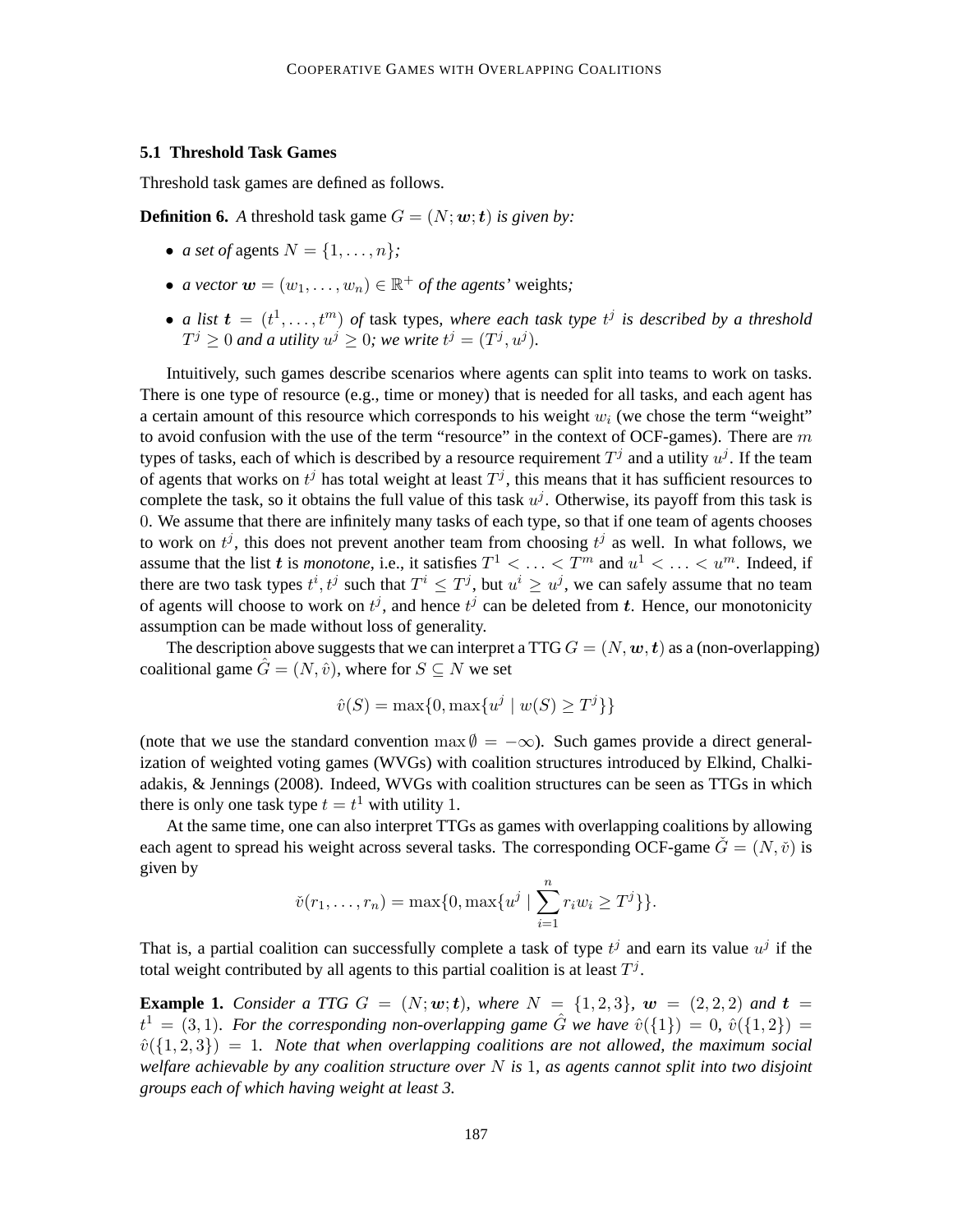*In contrast, for the corresponding OCF-game*  $\check{G} = (N, \check{v})$  *we have*  $\check{v}(1, 0, 0) = 0$ ,  $\check{v}(1, 1, 0) = 0$  $\tilde{v}(1, 1, 1) = 1$ , and, moreover,  $\tilde{v}(1, .5, 0) = 1$  and  $\tilde{v}(0, .5, 1) = 1$ . Hence the maximum social *welfare is* 2 *in the overlapping setting since the second agent can split his weight between two coalitions so that each of them has enough resources to complete the task.*

From Example 1, it should be clear that for any TTG  $G$ , the maximum social welfare achievable in its overlapping version  $\tilde{G}$  is at least as large as the maximum social welfare in its non-overlapping version  $\ddot{G}$ —i.e., allowing agents to split their weights between the tasks can only increase efficiency. Moreover, this increase can be arbitrarily large even for a single agent. Indeed, consider one agent of weight w and one task type t with  $T = 1, u = 1$ . If overlapping coalitions are not allowed, the agent's total utility is 1, while in the overlapping scenario he can obtain  $w$ . For the interested reader, Appendix A discusses algorithmic aspects of social welfare maximization in TTGs, both in the overlapping and in the non-overlapping scenario.

## **5.2 Three Definitions of the Core**

As explained in Section 2 above, core-stability implies that no group of agents should be able to profitably deviate from a configuration in the core. Hence, any definition of the core has to depend on the notion of permissible deviations used. Now, in the non-overlapping setting a deviator abandons the coalition he originally participated in, and joins a new coalition. Thus, there is no reason why he should obtain any payoff from the coalition that he left. In the overlapping setting, the situation is less clear-cut. Indeed, when deviating, an agent may abandon some coalitions completely, withdraw some—but not all—of his contribution to other coalitions, and keep his contribution to the remaining coalitions unchanged. The question then is whether this agent should expect to obtain any payoff from the partial coalitions with non-deviators that he is still contributing to.

Our first notion of the core assumes that the answer to this question is "no". Thus, once an agent is identified as a deviator—i.e., he alters his contribution to any given coalition—he no longer expects to benefit from his cooperation with non-deviators. By monotonicity, this means that the deviators have nothing to gain from contributing resources to coalitions with non-deviators. Therefore, under the first definition of the core which we present here, we assume that the deviators only form coalitions among themselves, or, in other words, each deviation can be seen as an overlapping coalition structure over the set of deviators. We remark that this definition can be seen as the most straightforward generalization of the standard notion of the core: indeed, just as in the standard setting, each deviator completely withdraws from coalitions with non-deviators, and only benefits from coalitions with other deviators. We formalize this approach as follows.

**Definition 7.** *Given an OCF-game*  $G = (N, v)$  *and a set of agents*  $J \subseteq N$ *, let*  $(CS, x)$  *and*  $(CS', \mathbf{y})$  be two outcomes of G such that for any partial coalition  $s^{\ell} \in CS'$  either  $\text{supp}(s^{\ell}) \subseteq J$ *or* supp $(s^{\ell}) \subseteq N \setminus J$ . Then we say that  $(CS', y)$  is a profitable deviation of J from  $(CS, x)$  if for  $all \, j \in J$  we have  $p_j(CS', y) > p_j(CS, x)$ . We say that an outcome  $(CS, x)$  is in the core of G if *no subset of agents* J *has a profitable deviation from it. That is, for any set of agents* J ⊆ N*, any coalition structure*  $CS_J$  *on* J, and any imputation  $y \in I(CS_J)$ , we have  $p_j(CS_J, y) \leq p_j(CS, x)$ *for some agent*  $j \in J$ .

In this definition, the deviation  $CS'$  is restricted to be a coalition structure in which there are no partial coalitions involving both the deviators and the non-deviators—i.e., each partial coalition contains either deviators only (supp $(s^{\ell}) \subseteq J$ ) or non-deviators only (supp $(s^{\ell}) \subseteq N \setminus J$ ). Thus,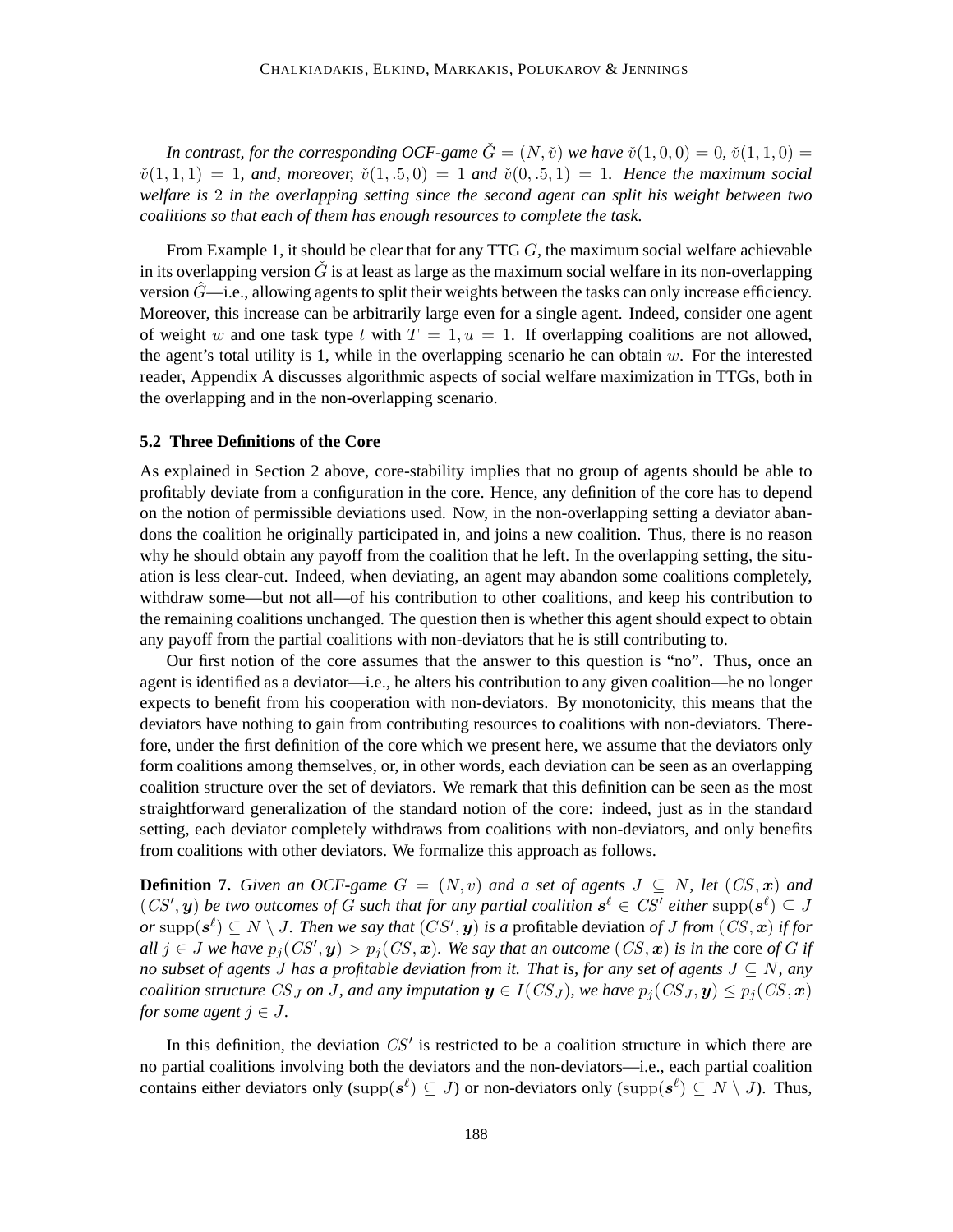any payoff that the players in  $J$  can receive under  $CS'$  would have to come from partial coalitions over J only.

**Example 2.** *Consider the OCF-game*  $\check{G}$  *that corresponds to a threshold task game*  $G = (N; \mathbf{w}; \mathbf{t})$ *, where*  $N = \{1, 2\}$ ,  $w = (4, 6)$ *, and*  $t = (t^1, t^2)$  *with*  $t^1 = (5, 15)$ *,*  $t^2 = (4, 10)$  *(one can think of the players as the two companies A and B discussed in Section 1; the tasks then correspond to the two construction projects). Suppose that the players form two partial coalitions*  $\mathbf{r}^1$  *and*  $\mathbf{r}^2$  *of total weight* 5 *each so that player* 1 *contributes a unit of weight to* r <sup>1</sup> *and* 3 *units of weight to* r 2 *, while* player 2 contributes 4 units of weight to  $r^1$ , and 2 units of weight to  $r^2$ , that is,  $CS = (r^1, r^2)$ , where  $\boldsymbol{r}^1=(\frac{1}{4},\frac{2}{3})$  $(\frac{2}{3}),$   $\bm{r}^2 = (\frac{3}{4}, \frac{1}{3})$ 3 )*. Both of these partial coalitions have weight* 5*, so each of them can successfully complete* t 1 *, resulting in a payoff of* 15 *for each of them. Now, suppose that the players divide the gains using an imputation*  $\mathbf{x} = ((7, 8), (9, 6))$ *. Then, the total payoff obtained by player* 2 *is* 14*, so he can successfully deviate by withdrawing from both of these coalitions, and forming a single partial coalition of weight* 5*. This coalition can complete* t <sup>1</sup> *and receive a payoff of* 15 > 14*. On the other hand, suppose that the players keep the same coalition structure, but distribute the gains as*  $y = ((7, 8), (8, 7))$ *. Then player* 2 *can no longer gain by withdrawing from both of these coalitions. He is tempted to withdraw his resources from* r 1 *, as he can use these* 4 *units of weight* to complete  $t^2$  and earn  $u^2 = 10 > 8$ . However, if he does that, he can no longer get his share of *payoffs from* r 2 *. Hence, in case of this deviation his total payoff will be* 10 < 15*. Also, it is easy to see that player* 2 *cannot gain by deviating from* r <sup>2</sup> *only, and player* 1 *is better off in* CS *than he would be on his own. Hence,*  $(CS, y)$  *is in the OCF-core of*  $\check{G}$ *.* 

In some sense, Definition 7 takes a rather pessimistic, or *conservative*, view on what the members of the deviating group can expect to get from the non-deviators: indeed, in Example 2 as soon as player 2 withdraws from the partial coalition  $r^1 \in CS$  he expects to be thrown out of  $r^2$ , even though  $r^2$  is not affected by this deviation. Therefore, in what follows, we will refer to the notion of profitable deviation introduced in Definition 7 as a *c-profitable deviation*, and to the corresponding notion of the core as the *conservative core*, or the *c-core*.

This definition is applicable when a deviation by an agent is interpreted by other agents as an indicator that this agent is not trustworthy, and therefore one should immediately stop all collaboration with him. While this kind of reaction is not unusual, there may be coalitions that are not affected by the deviation and may not want to punish the deviators. In this case, the deviators need to decide which of the existing coalitions to abandon and for which existing coalitions to keep their contribution intact. The members of these partial coalitions will react accordingly, sharing the payoff as before if they have not been affected by the deviation and punishing the deviators otherwise. Therefore, we refer to the corresponding notion of the core as *refined*. Before giving the formal definition, we first introduce a notion of agreement between two coalition structures.

**Definition 8.** *Given a set of agents*  $J \subseteq N$ , we say that two coalition structures CS and CS' over N agree outside of J with respect to a function f *if* f *is a a bijection between the lists of partial*  $coalitions \{r^i \in CS \mid \text{supp} (r^i) \nsubseteq J\}$  and  $\{s^{\ell} \in CS' \mid \text{supp} (s^{\ell}) \nsubseteq J\}$  such that  $f(r^i) = s^{\ell}$ *implies*  $r_j^i = s_j^{\ell}$  *for all*  $j \notin J$ *. Further, we say that CS and CS'* agree outside of *J if they agree outside of* J *with respect to some function* f*.*

Intuitively, this definition says that if two coalition structures agree outside of  $J$ , then the contributions of all players *not* in J to all partial coalitions must be the same under both outcomes. If  $J$  is the set of deviators, this condition captures the fact that the deviation by the players in  $J$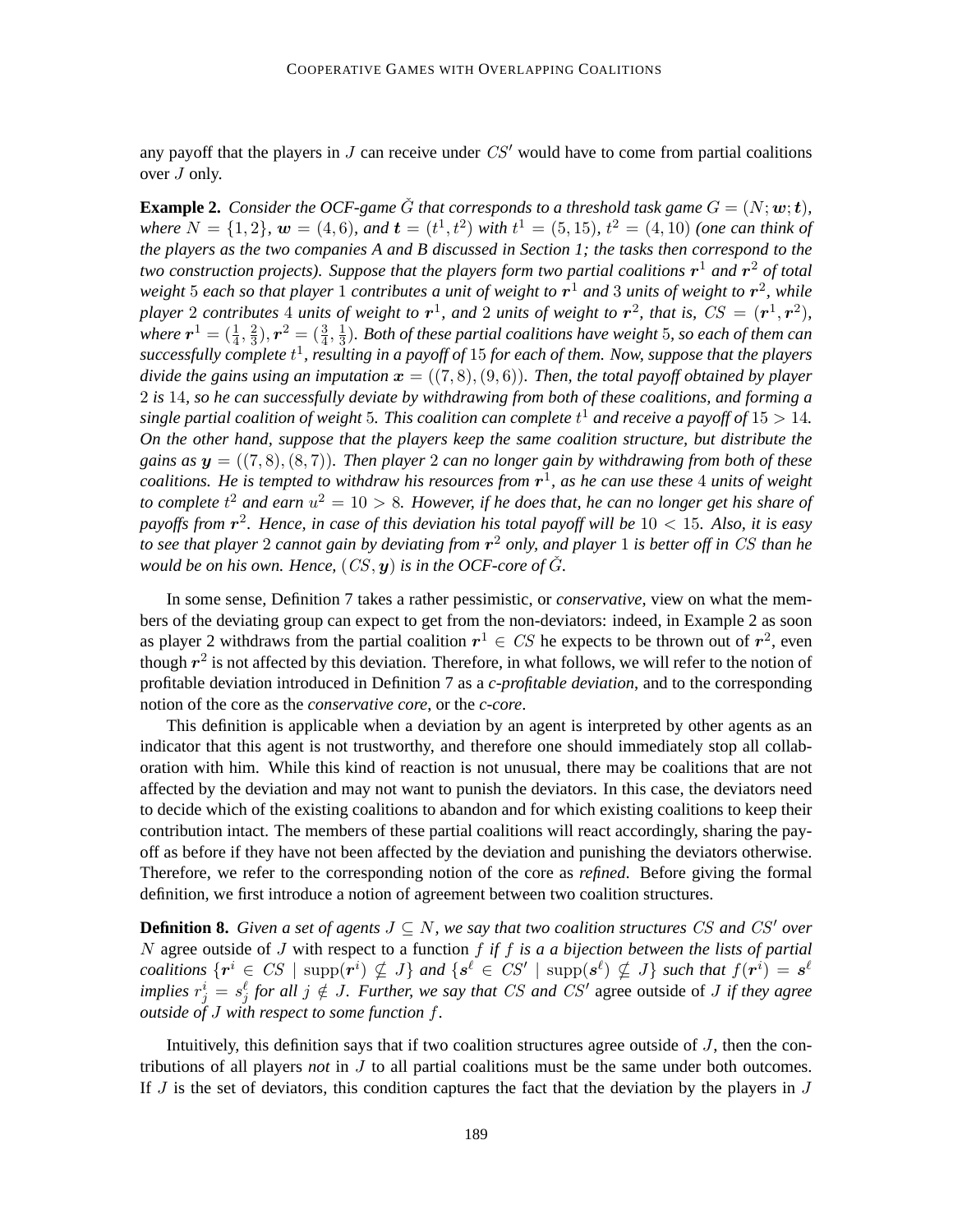does not change the behavior of the non-deviators; the function  $f$  is used to establish a correspondence between the partial coalitions involving the non-deviators before and after the deviation. For illustration, consider the following example.

**Example 3.** *Consider a game with three players*  $N = \{1, 2, 3\}$  *and a coalition structure*  $CS =$  $(q^1, q^2)$ , where  $q^1 = (1, \frac{1}{2})$  $\frac{1}{2}, \frac{1}{2}$  $(\frac{1}{2}), \; \bm{q}^2 \; = \; (0, \frac{1}{2})$  $\frac{1}{2}, \frac{1}{2}$  $\frac{1}{2}$ ). Let  $CS' = (\mathbf{s}^1, \mathbf{s}^2, \mathbf{s}^3)$ , where  $\mathbf{s}^1 = (0, 0, \frac{1}{2})$  $(\frac{1}{2}),$  $s^2 = (0, \frac{1}{2})$  $\frac{1}{2}, \frac{1}{2}$  $(\frac{1}{2}), s^3 = (1, \frac{1}{2})$  $\frac{1}{2}$ ,  $\overline{0}$ ). Intuitively,  $\overline{CS}'$  can be obtained from CS when players 1 and 2 *deviate by abandoning their joint project with player* 3 *and forming a coalition of their own. Set*  $J = \{1, 2\}$ . It is not hard to see that CS and CS' agree outside of J with respect to the function f given by  $f(\mathbf{q}^1) = s^1$ ,  $f(\mathbf{q}^2) = s^2$ . On the other hand, CS and CS' also agree outside of J with respect to the function  $f'$  given by  $f'(\bm{q}^1)=\bm{s}^2$ ,  $f'(\bm{q}^2)=\bm{s}^1$ ; this function assumes that when *players* 1 *and* 2 *decided to deviate, player* 1 *withdrew his contribution to* q <sup>1</sup> *and player* 2 *withdrew his contribution to* q 2 *.*

**Definition 9.** *Given an OCF-game*  $G = (N, v)$  *and a set of agents*  $J \subseteq N$ *, let*  $(CS, x)$  *and*  $(CS', y)$ *be two outcomes such that* CS *and* CS′ *agree outside of* J *with respect to a function* f*. Suppose* that for any partial coalition  $s^{\ell} \in \mathit{CS}'$  with  $\text{supp}(s^{\ell}) \nsubseteq J$  and for all  $j \in J$  we have  $y^{\ell}_j = x^i_j$ *if*  $r^i = f^{-1}(s^{\ell})$  and  $y_j^{\ell} = 0$  *otherwise. Then we say that*  $(CS', y)$  *is an* r-profitable deviation *of J* from  $(CS, x)$  w.r.t. *f* if for all  $j \in J$  we have  $p_j(CS', y) > p_j(CS, x)$ . Further, we say that  $(CS', y)$  *is an* r-profitable deviation *of* J from  $(CS, x)$  *if there exists a function* f *such that* CS and CS' agree outside of J with respect to f and  $(CS', y)$  is an r-profitable deviation of J from  $(CS, x)$ *w.r.t.* f*. We say that an outcome* (CS, x) *is in the* refined core*, or the* r-core*, of* G *if no subset of agents* J *posesses an r-profitable deviation from it.*

In Definition 9, the bijection  $f$  matches the partial coalitions in  $CS$  and  $CS'$  that involve nondeviators; the number of such coalitions is the same in both coalition structures. Moreover, the contribution of the non-deviators to the partial coalitions matched by  $f$  is the same in  $CS$  and  $CS'$ . Now, if also the deviators do not change their contribution to some partial coalition  $r$ , they can claim their share of its payoff, as determined by  $x$ . On the other hand, if the deviators change their contribution to  $r$ , they are not entitled to any of its payoff. Observe that we allow the deviators to pick the "most favourable" bijection  $f$  between  $CS$  and  $CS'$ : for instance, in the context of Example 3 we would pick  $f$  rather than  $f'$ , thereby allowing the deviators to claim their payoff from the coalition  $(0, \frac{1}{2})$  $\frac{1}{2}, \frac{1}{2}$  $\frac{1}{2}$ ). In other words, we assume that the deviators will withdraw their contributions to disturb the non-deviators as little as possible.

**Example 4.** *Consider the game*  $\tilde{G}$  *and the outcome*  $(CS, y)$  *as described in Example 2. While it has been argued that player* 2 *cannot c-profitably deviate from* (CS, y)*, he can r-profitably deviate from it by withdrawing his weight from* r <sup>1</sup> *and dedicating it to* t 2 *. As he does not change his contribution to*  $r^2$ , he can still claim the payoff he gets from  $r^2$ , so his total payoff is  $10 + 7 = 17 > 15$ .

*On the other hand, suppose that players* 1 *and* 2 *both split their weights equally between two partial coalitions, forming the structure*  $CS' = (\boldsymbol{q}^1, \boldsymbol{q}^2)$ *, where*  $\boldsymbol{q}^1 = \boldsymbol{q}^2 = (\frac{1}{2}, \frac{1}{2})$  $\frac{1}{2}$ ). Clearly, both q <sup>1</sup> *and* q <sup>2</sup> *have weight* 5*, so each of them can earn* 15 *by completing* t 1 *. Now, suppose that the players distribute the gains using an imputation*  $x' = ((3, 12), (12, 3))$ *. Now, both players earn 15, so none of them can benefit from withdrawing from both partial coalitions at the same time,* and therefore the outcome  $(CS', \mathbf{x}')$  is in the c-core. Moreover, if any of the players deviates from *one coalition only, he does not have enough weight to complete any of the tasks, and therefore the outcome*  $(CS', \mathbf{x}')$  *is also in the r-core.*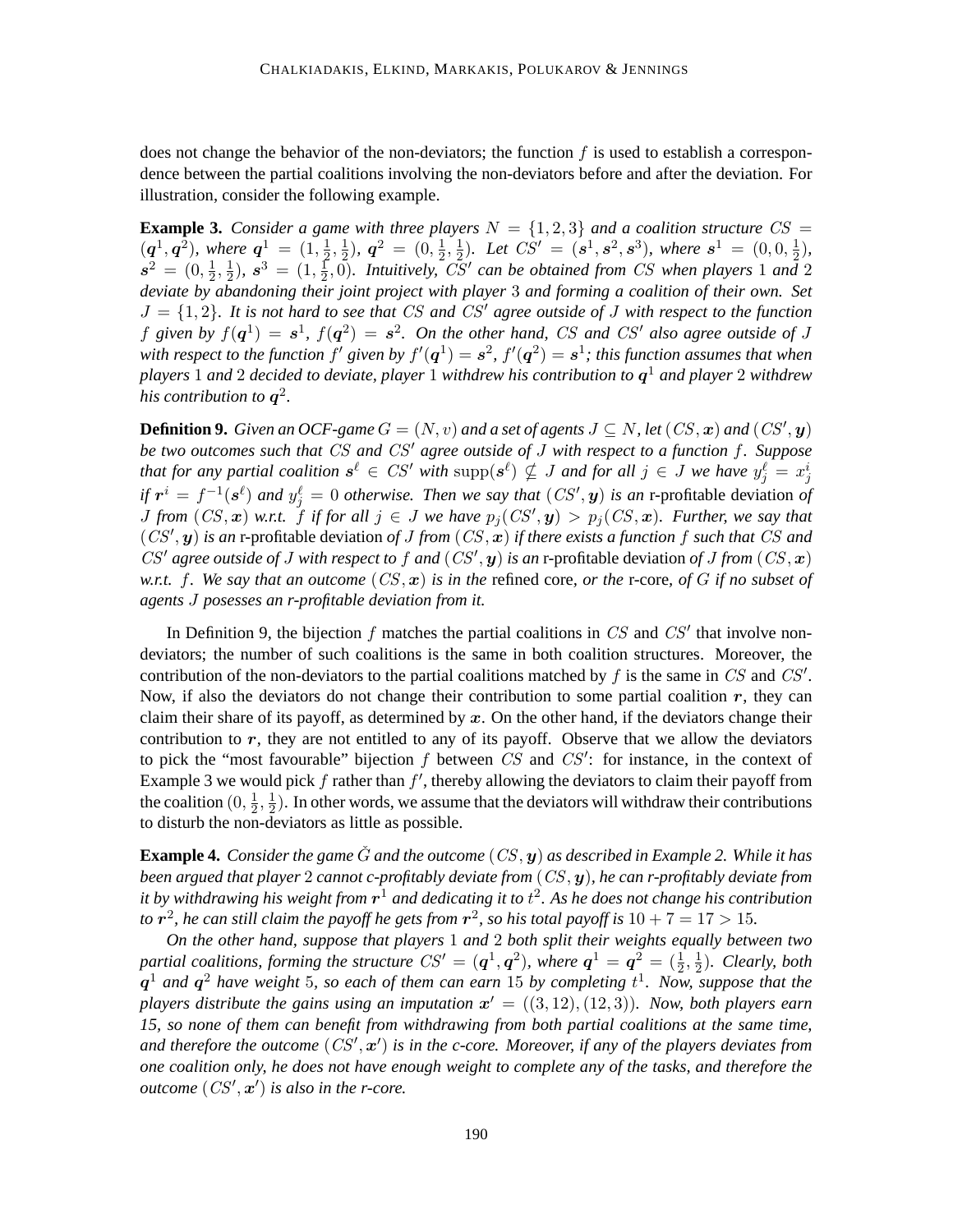We now provide another example, which suggests that the set of profitable deviations allowed by Definition 9 may still be too small.

**Example 5.** Consider again the game  $\check{G}$  and a coalition structure  $CS'' = (\mathbf{s}^1, \mathbf{s}^2)$ , where player 1 *contributes all of his weight to* s 1 *, while player* 2 *contributes* 3 *units of weight to* s <sup>1</sup> *and* 3 *units of weight to*  $s^2$ , *i.e.*,  $s^1 = (1, \frac{1}{2})$  $(\frac{1}{2}), s^2 = (0, \frac{1}{2})$  $\frac{1}{2}$ ). Observe that we have  $v(s^2) = 0$ , as the total weight *of*  $s^2$  is 3 *only. Now, consider an imputation*  $z = ((3, 12), (0, 0))$ *. Note that player* 2 *could reduce his contribution to* s <sup>1</sup> *by* 2 *units of weight without affecting the value of this coalition, and use this weight to boost the value of* s 2 *. However, this is not allowed by our definition of an r-profitable deviation, since as soon as player* 2 *alters his contribution to* s 1 *, he loses the payoff of* 12 *that he gets from* s 1 *. This does not mean, however, that the outcome* (CS′′ , z) *is in the r-core of* Gˇ*: players* 1 and 2 can collectively deviate to  $\left( \left( 1, \frac{1}{6} \right) \right)$  $(\frac{1}{6}), (0, \frac{5}{6})$  $(\frac{5}{6})$ ). If they share the payoff as  $((4, 11), (0, 15))$ , this *will constitute an r-profitable deviation for both of them.*

Example 5 demonstrates that Definition 9, while being considerably more lax with respect to the deviators than Definition 7, can still be too strict: the deviators are punished as soon as they reduce their contribution to a coalition, irrespective of whether it affects the value of this coalition. In fact, according to Definition 9, the deviators would still be punished even if they *increase* their contribution to a partial coalition with non-deviators (though this type of deviation is, of course, unlikely). One way to fix this is to allow the deviators to claim their share of payoffs from a coalition  $s^{\ell} = f(r^{i})$  as long as  $v(s^{\ell}) = v(r^{i})$ . However, the non-deviators can be even more generous to deviators. Indeed, it can be the case that after the deviators reduce their contribution to a particular partial coalition, this coalition is still able to perform some task, albeit of a smaller value. If the value of this task is still larger than the total amount of payoff originally received by the non-deviators from this partial coalition, the deviators could be allowed to claim the "leftover" payoff. In other words, this notion of deviation assumes that the non-deviators have no objection to switching tasks, and only care about the payoff they receive. While this may well be the case, it is quite optimistic of the deviators to expect this kind of reaction when they contemplate whether to deviate. Therefore, we refer to this notion of deviation as *o-profitable*, and call the corresponding solution concept the *optimistic core*, or the *o-core*.

**Definition 10.** *Given an OCF-game*  $G = (N, v)$  *and a set of agents*  $J \subseteq N$ *, let*  $(CS, x)$  *and*  $(CS', y)$  be two outcomes such that  $CS$  and  $CS'$  agree outside of J with respect to a function f. Suppose also that for any partial coalition  $s^{\ell} \in CS'$  with  $\text{supp}(s^{\ell}) \nsubseteq J$  we have  $\sum_{j \in J} y_j^{\ell} =$  $\max\{v(\bm{s}^{\ell}) - \sum_{k \in N \setminus J} x_k^i, 0\}$ , where  $\bm{r}^i = f^{-1}(\bm{s}^{\ell})$ . We say that  $(CS', \bm{y})$  is an o-profitable devia*tion of* J from  $(CS, x)$  *w.r.t.* f *if for all*  $j \in J$  *we have*  $p_j(CS', y) > p_j(CS, x)$ *. Further, we say that* (CS′ , y) *is an* o-profitable deviation *of* J *from* (CS, x) *if there exists a function* f *such that* CS *and* CS′ *agree outside of* J *with respect to* f *and* (CS′ , y) *is an* o-profitable deviation *of* J *from*  $(CS, x)$  *w.r.t.* f. We say that an outcome  $(CS, x)$  *is in the* optimistic core, or the o-core, of G if no *subset of agents* J *has an o-profitable deviation from it.*

**Example 6.** *Consider again the game G discussed in Examples 2, 4, and 5, and the outcome*  $(CS', \mathbf{x}')$ , where  $CS' = (\mathbf{q}^1, \mathbf{q}^2)$ ,  $\mathbf{q}^1 = \mathbf{q}^2 = (\frac{1}{2}, \frac{1}{2})$  $(\frac{1}{2})$ ,  $\bm{x}' = ((3,12),(12,3))$ , which was described *in Example 4. Note that if player* 2 *reduces his contribution to* q 1 *to* 2*, this coalition would still be able to earn* 10 *by focusing on task* t 2 *. As player* 1 *only gets* 3 *units of payoff from* q <sup>1</sup> *anyway, under our definition of an o-profitable deviation, player* 2 *is entitled to the remaining payoff from this modified partial coalition, i.e.,* 10 − 3 = 7*. He can then combine the unit of weight saved in*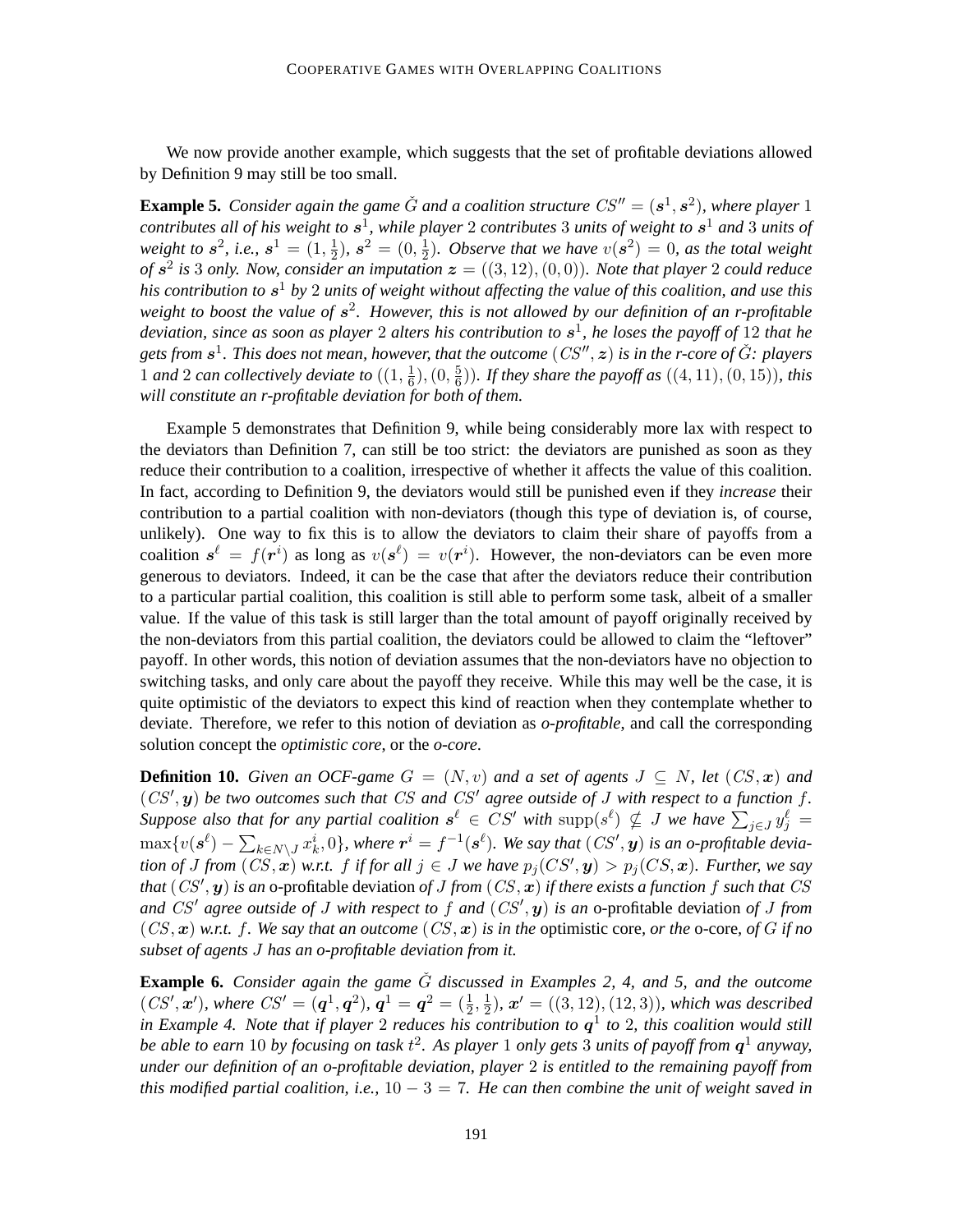*this manner with the weight he contributes to* q 2 *, and embark on* t <sup>2</sup> *making a profit of* 10*. Thus,* by abandoning  $q^2$  altogether and reducing his contribution to  $q^1$ , player 2 can earn  $7 + 10 > 15$ . Thus, the outcome  $(CS', \mathbf{x}')$  is not in the o-core of  $\check{G}$ *.* 

*In contrast, consider an outcome that combines* CS *with a more symmetric payoff division scheme, such as, e.g.,*  $y = ((7, 8), (8, 7))$ *. Now, if player 2 reduces his contribution to*  $q<sup>1</sup>$  *by* 1*, the resulting partial coalition can earn* 10 *by focusing on* t 2 *. Of those payoffs, player* 1 *must receive* 7*,* leaving 3 for player 2. While player 2 can still use his remaining weight to complete  $t^2$ , this will *only give him a total profit of* 10+3 = 13 < 15*, i.e., this deviation is not o-profitable. Similarly, we can show that withdrawing some of the resources from* q <sup>2</sup> *and abandoning* q 1 *is even less profitable for player* 2*. Finally, it is easy to see that player* 1 *does not have an o-profitable deviation either.* Hence, the outcome  $(CS', \mathbf{y})$  is in the o-core of  $(\check{G})$ .

# **6. Core Characterization**

In the previous section, we introduced three definitions of the core for overlapping coalition formation games. Among the three definitions of the core, the *c-core*, though in some sense conservative, is the closest to the traditional definition of the core in general NTU games (Osborne & Rubinstein, 1994). Indeed, unlike the other two definitions, it does not assume any interaction between the deviators and the non-deviators. This motivates us to study this overlapping core variant in more detail, which we proceed to do in this section and the next. To promote readability, in those two sections we will be referring to the *c-core* simply as "the core".

We start by providing a characterization of the set of outcomes in the core: essentially, an outcome is in the core if and only if under this outcome the total payments to each subset of agents match or exceed the maximum value that can be achieved by this subset. Our proof relies on some technical restrictions on the function v that defines the game. In particular, we require v to be continuous, monotone and bounded (observe that if a game is monotone and bounded, then  $v^*(S)$ )  $\infty$  for any  $S \subseteq N$ ), as well as to satisfy another natural restriction defined later. These assumptions allow us to avoid some pathological situations that may arise in our model at its generality, such as the supremum  $v^*(N)$  being unachievable (e.g., if v is strictly concave in one of its arguments, it can be the case that no finite coalition structure can achieve  $v^*(N)$ ).

Specifically, we say that a game  $(N, v)$  is U-finite if for any  $(CS, x)$  such that  $|CS| > U$  and  $\bm{x}\in I(CS)$ , there exists a  $(CS',\bm{y})$  such that  $|CS'|\leq U,\bm{y}\in I(CS'),$  and  $p_j(CS,\bm{x})\leq p_j(CS',\bm{y})$ for all  $j = 1, \ldots, n$  (i.e., for any outcome  $(CS, x)$  with more than U coalitions there exists another outcome  $(CS', y)$  with at most U coalitions that is weakly prefered to  $(CS, x)$  by all agents). When this condition holds, we can assume that all coalition structures that arise in a game consist of at most  $U$  partial coalitions. This is a natural restriction in many practical scenarios, as it might be difficult for agents to maintain a very complicated collaboration pattern. It holds when, for example, there is a bound on the number of partial coalitions each agent can be involved in. In general U-finiteness imposes some upper bound on the total number of partial coalitions with the same support that can occur. A natural example is provided by a class of games where for any two partial coalitions  $r, r'$  such that  $supp(r) = supp(r')$  and  $r_j + r'_j \le 1$  for any  $j = 1, ..., n$ , we have  $v(\mathbf{r} + \mathbf{r}') \ge v(\mathbf{r}) + v(\mathbf{r}')$ . Note that in such games we can assume that no coalition structure contains two partial coalitions with the same support  $S$ , as it is at least as profitable for the players in  $S$  to merge these partial coalitions. (However, notice that this does not imply superadditivity,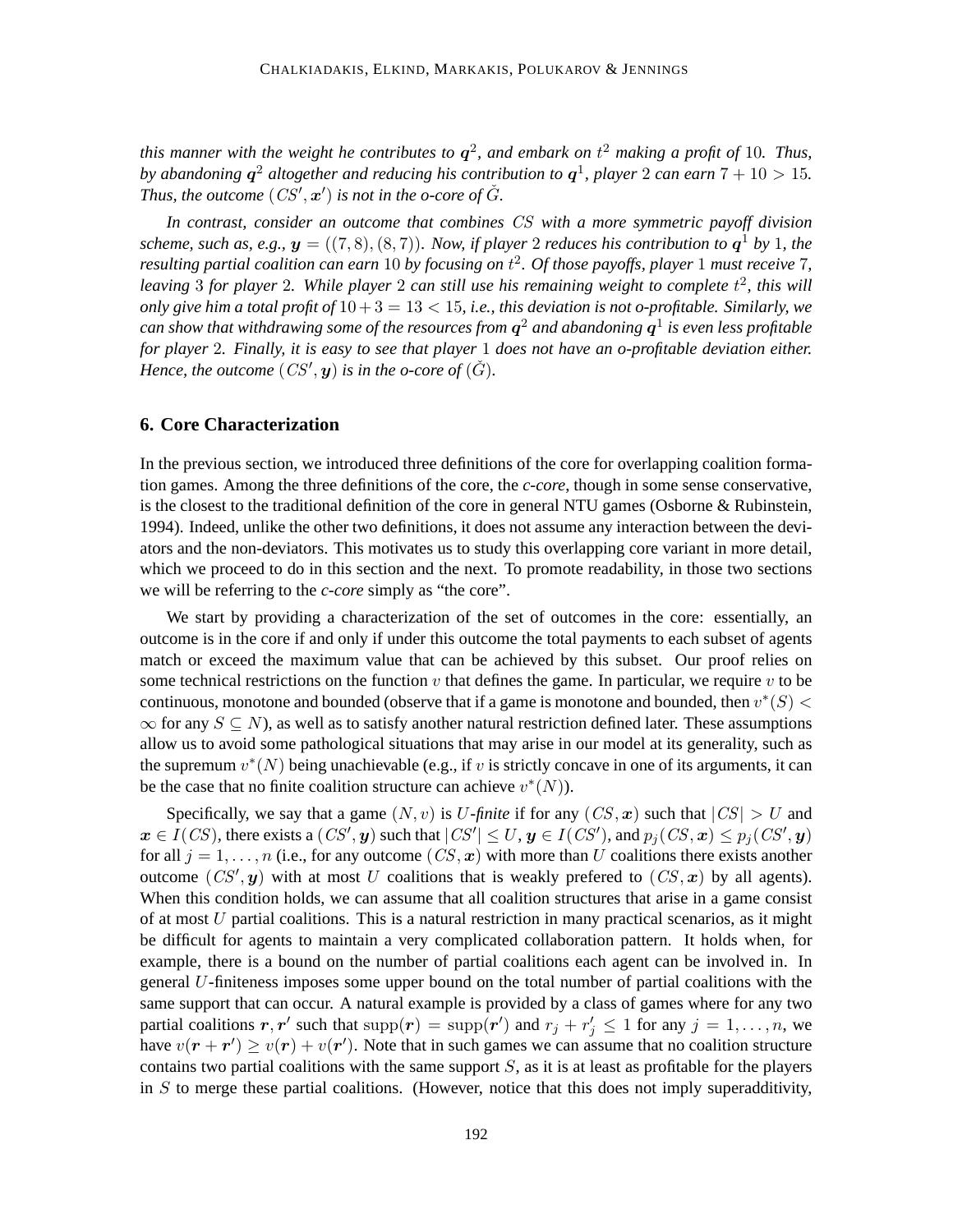nor does it mean that the grand coalition necessarily emerges, as the criterion above refers only to coalitions with identical support.) Hence, any such game is  $2^n$ -finite.

**Remark 1.** *Note that in all of our results* U *can be a function of* n *(as long as*  $U(n) < \infty$ ). *Alternatively, instead of imposing the condition of* U*-finiteness on* v(·)*, we could restrict the set of allowed outcomes (or potential deviations) to coalition structures with at most* U *partial coalitions. All of our results hold under this model as well.*

We now state and prove the first of our main results.

**Theorem 1.** *Given a game* (N, v)*, where* v *is monotone, continuous, bounded, and* U*-finite for some*  $U \in \mathbb{N}$ , an outcome  $(CS, x)$  *is in the* c-core of  $(N, v)$  *if and only if for all*  $S \subseteq N$ 

$$
\sum_{j \in S} p_j(CS, \mathbf{x}) \ge v^*(S). \tag{1}
$$

*Proof.* For the "if" direction, suppose that  $(CS, x)$  satisfies  $\sum_{j \in S} p_j(CS, x) \ge v^*(S)$  for all  $S \subseteq$ N. Assume for the sake of contradiction that  $(CS, x)$  is not in the core, i.e., there exists a set S, a coalition structure  $CS_S \in \mathcal{CS}_S$  and an imputation  $y \in I(CSS)$  such that  $p_j(CSS, y) > p_j(CSS, x)$ for all  $j \in S$ . Then we have  $v(CS_S) = \sum_{j \in S} p_j(CS_S, y) > \sum_{j \in S} p_j(CS, x) \ge v^*(S)$ , a contradiction with the way  $v^*(S)$  was defined.

For the "only if" direction, consider an outcome  $(CS, x)$  that does not satisfy (1); we will show that  $(CS, x)$  is not in the core. To begin, set  $p = p(CS, x)$ , and assume  $\sum_{j \in S} p_j < v^*(S)$  for some  $S \subseteq N$ . To show that  $(CS, x)$  is not in the core, we will construct a set S', a coalition structure  $CS_{S'} \in \mathcal{CS}_{S'}$  and an imputation  $y \in I(CSS_{S'})$  such that  $p_j(CSS_{S'}, y) > p_j$  for all  $j \in S'$ . Fix a set S that satisfies  $\sum_{j \in S} p_j < v^*(S)$ . Choose  $\varepsilon$  small enough so that  $\sum_{j \in S} p_j < v^*(S) - \varepsilon$ , and let  $\mathcal{CS}_S = \{CS_S \in \widetilde{\mathcal{CS}_S} \mid v(CSS) \geq v^*(S) - \varepsilon\}$ . By definition of  $v^*(S)$ , there is an infinite sequence of coalition structures  $CS^{(t)}$  that satisfies  $\lim_{t\to\infty} v(CS^{(t)}) = v^*(S)$ , so the set  $CS^{\varepsilon}_S$  is non-empty. Given a coalition structure  $CS_S \in \mathcal{CS}_S$ , an imputation  $y \in I(CSS)$  and a respective payoff vector  $q = p(C S_S, y)$ , define the *total loss*  $TL(C S_S, q)$  of  $(C S_S, q)$  as  $\sum_{j: p_j > q_j} (p_j - q_j)$ . Set  $TL_{\min} = \inf \{ TL(CSS, q) \mid CS_S \in \mathcal{CS}_S, y \in I(CSS), q = p(CSS, y) \}.$  First, we prove that there exists a coalition structure  $CS \in \mathcal{CS}_S^{\varepsilon}$  and an imputation  $y \in I(CSS)$  that achieve the total loss of  $TL_{\text{min}}$ .

**Lemma 1.** *Under the theorem's conditions, there exists a*  $CS_S \in \mathcal{CS}_S^{\epsilon}$ , an imputation  $y \in I(CSS)$ *and a payoff vector*  $q = p(CS_S, y)$  *s.t.*  $TL(CS_S, q) = TL_{min}$ .

*Proof.* By definition of  $TL_{\text{min}}$ , there exists an infinite sequence of coalition structures  $CS_S^{(t)}$ ,  $t =$  $1, \ldots, \infty$ , and respective imputations  $y^{(t)}$ ,  $t = 1, \ldots, \infty$ , such that

$$
\lim_{t\to\infty} \, TL(CS^{(t)}, \boldsymbol{p}(\mathit{CS}^{(t)}, \boldsymbol{y}^{(t)})) = \mathit{TL}_{\min}
$$

and  $CS_S^{(t)} \in \mathcal{CS}_S^{\epsilon}$  for all  $t = 1, \ldots, \infty$ . As the game is U-finite, a coalition structure can be seen as a list of at most U vectors in  $[0, 1]^n$ . By adding all-zero partial coalitions if necessary, we can assume that each coalition structure is a list of exactly U vectors in  $[0, 1]^n$ , which are ordered lexicographically. As v is monotone and bounded, there exists a  $B > 0$  such that the value of each partial coalition in any of the  $CS_S^{(t)}$  is between 0 and B. Consequently, each  $y^{(t)}$  corresponds to a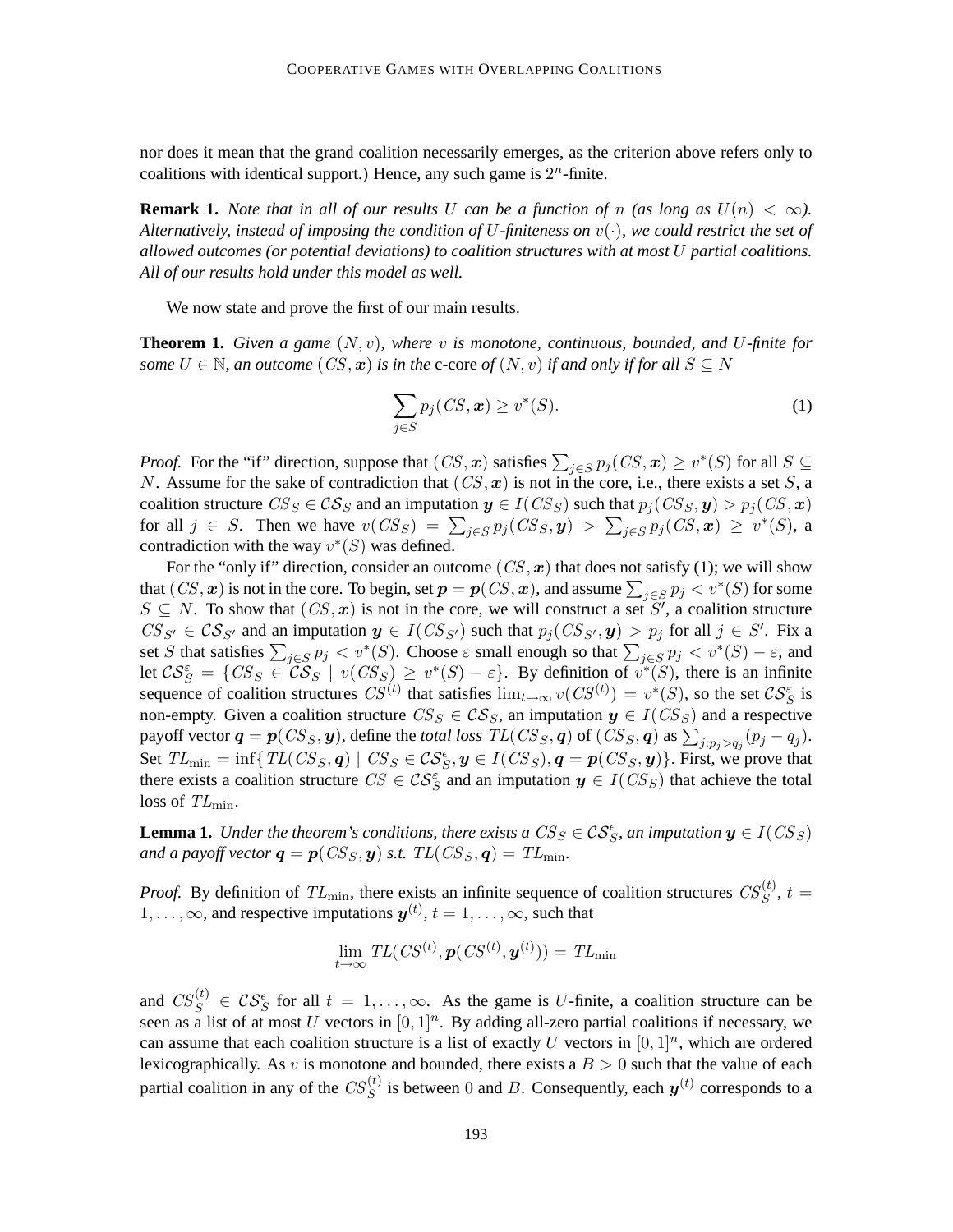vector in  $[0, B]^{nU}$ . Hence, the sequence  $(CS_S^{(t)}, \mathbf{y}^{(t)})$ ,  $t = 1, \dots, \infty$  can be viewed as a subset of  $[0, B]^K$  (for sufficiently large but finite value of K) and hence has a limit point, which we denote by  $(CS^*, y^*)$ . It is easy to see that the limit of a sequence of coalition structures is a coalition structure, i.e., for any  $r^i \in CS^*$  we have  $r \in [0,1]^n$ , and for any  $j = 1, ..., n$  it holds that  $\sum_{i=1}^U r^i_j \leq 1$ . Moreover, by continuity of v, the value of each partial coalition in  $CS^*$  is the limit of the values of the respective partial coalitions in  $CS_S^{(t)}$ ,  $t = 1, \ldots, \infty$ . From this, it is easy to see that  $y^*$  is in  $I(CS^*)$ . Also, as all  $CS_S^{(t)}$  are in  $CS_S^{\varepsilon}$ , so is  $CS^*$ . Finally, as  $p(\cdot, \cdot)$  and  $TL(\cdot, \cdot)$  are continuous functions of their arguments, we conclude that  $TL(CS^*, p(CS^*, y^*)) = TL_{\text{min}}$ .

Continuing with the proof of our Theorem, let  $(CS_S, y)$  be an outcome that satisfies  $v(CS_S) \geq$  $v^*(S) - \varepsilon$ ,  $TL(CS_S, p(CS_S, y)) = TL_{min}$ , whose existence is guaranteed by Lemma 1. Set  $q = p(CSS, y)$ . Let us now construct a directed graph Γ whose vertices are the agents and there is an edge from j to i if there exists a coalition in  $CS_S$  containing both j and i such that under  $y$ , agent j gets a non-zero payoff from that coalition, i.e., for some  $r^k \in CS_S$  we have  $r^k_j, r^k_i > 0$ and  $y_j^k > 0$ . Observe that if there is an edge  $(j, i)$  in  $\Gamma$ , we can change  $y^k$  by increasing the payoff to i by a small enough  $\delta$  and decreasing the payoff to j by the same value of  $\delta$  without violating the constraints, i.e., we have  $\boldsymbol{z} = (\boldsymbol{z}^1, \dots, \boldsymbol{z}^t) \in I(CS_S)$ , where  $\boldsymbol{z}^l = \boldsymbol{y}^l$  for  $l \neq k$  and  $z^k = (y_1^k, \ldots, y_j^k - \delta, \ldots, y_i^k + \delta, \ldots, y_n^k)$ . Now, color all vertices of  $\Gamma$  as follows: a vertex  $j$  is red if the agent j is underpaid under y, i.e.,  $q_j < p_j$ , white if j is indifferent, i.e.,  $q_j = p_j$ , and green if he is overpaid, i.e.,  $q_j > p_j$ . As  $\sum_{j \in S} p_j < v^*(S) - \varepsilon$  and  $\sum_{j \in S} q_j = v(CS_S) \ge v^*(S) - \varepsilon$ , the graph contains at least one green vertex. As argued above, if there is a path from a green vertex  $j$ to a red vertex  $i$ , we can transfer a small amount of payoff from  $j$  to  $i$  and hence decrease the total loss, which is a contradiction with our choice of  $(CSS, y)$ . Hence, given an arbitrary green vertex j, the set of all vertices reachable from j in the graph, which we denote by  $R(j)$ , can only contain green or white vertices.

We would now like to argue that the agents in  $R(j)$  can successfully deviate from  $(CS, x)$ . Indeed, let CS' be the coalition structure that consists of the coalitions that the agents in  $R(j)$  form among themselves in  $CS_S$ . Clearly, the value of  $CS'$  is equal to the total value of the coalitions formed by these agents in  $CS_S$ . Note also that under  $(CSS, y)$ , the agents in  $R(j)$  do not get any payoffs from coalitions that involve agents not in  $R(j)$ . Indeed, suppose that an  $i \in R(j)$  gets a non-zero payoff from a coalition that involves an agent  $k \notin R(j)$ . Then in  $\Gamma$  there is an edge from i to k, a contradiction with how  $R(j)$  was constructed. In other words, in  $CS<sub>S</sub>$ , the payoffs that the agents in  $R(j)$  get come only from the coalitions that they form among themselves, and yet these agents are all green or white, i.e., each of them is doing no worse than what he was doing under CS, and some of them (in particular, agent  $j$ ) are doing strictly better. To finish the proof, let the agents in  $R(j)$  distribute the payoffs in the same way as in  $(CS_S, y)$ , except that player j transfers a small fraction of his payoffs to each of the white players in  $R(j)$  (this is possible by construction). The last step ensures that each agent in  $R(j)$  is strictly better off than in  $(CS, x)$ . This demonstrates that  $(CS, x)$  is not in the core, as required.  $\Box$ 

**Remark 2.** *Note that we did not have to make use of the additional restrictions we imposed on* v *to prove the "if" direction of the theorem (these are used in the proof of Lemma 1). Hence, this implication holds for an arbitrary* G*.*

It is easily verifiable that Theorem 1 holds in the non-overlapping case with coalition structures as well. The result is trivial to prove in that setting, as each agent's payoffs come from just one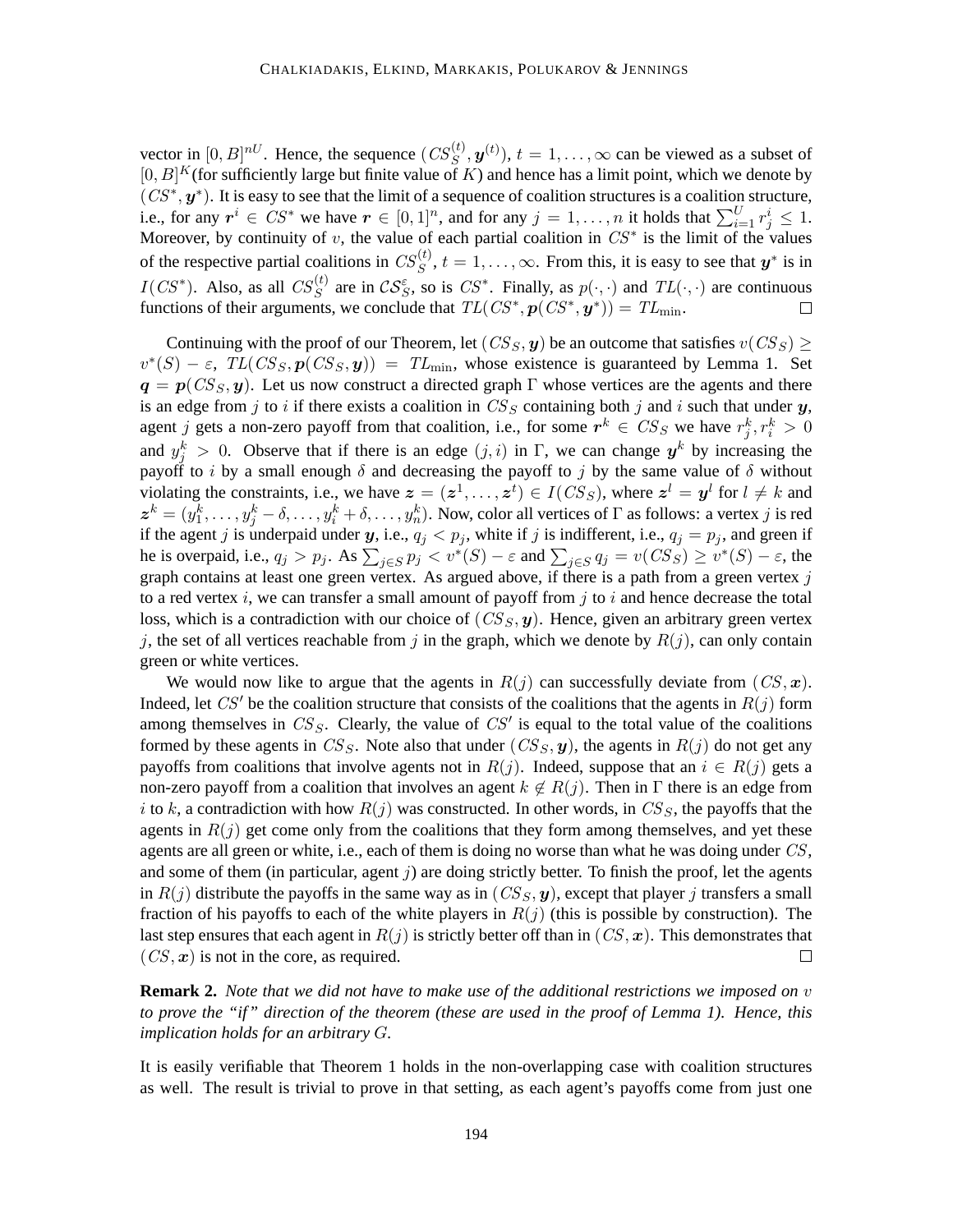coalition; in contrast, we had to use more involved combinatorial arguments for transferring payoffs among agents. We also get the following interesting result as a corollary:

**Corollary 1.** By setting  $S = N$  in the statement of Theorem 1, we conclude that any outcome in the c-core *maximizes the social welfare.*

We now turn our attention to characterizing the set of coalition structures CS that admit payoff allocations x such that the corresponding tuple  $(CS, x)$  belongs to the core. That is, while in Theorem 1 we saw a necessary and sufficient condition for a tuple  $(CS, x)$  to belong to the core, suppose that we are now only given a structure  $CS = (\mathbf{r}^1, \dots, \mathbf{r}^k)$  and we want to check whether there exists *some* payoff allocation  $x$  such that  $(CS, x)$  belongs to the core. Our characterization can be seen as a generalization of the notion of *balancedness* in the context of overlapping coalition formation. In the classic setting, the analogous question is "when does the grand coalition admit a payoff allocation in the core", answered by Bondareva (1963) and Shapley (1967). Before we proceed to our result, we define balancedness with respect to a coalition structure.

**Definition 11.** *Fix a coalition structure*  $CS = (r^1, \ldots, r^k)$ ,  $k \in \mathbb{N}$ , and let  $K = \{1, ..., k\}$ . A *collection of numbers*  $\{\lambda_S\}_{S\subseteq N}$ ,  $\{\mu_i\}_{i\in K}$  *is called* balanced w.r.t. the given coalition structure CS *if and only if*  $\lambda_S \geq 0$  *for all S, and*  $\sum_{S:j\in S} \lambda_S + \mu_i = 1$  *for all*  $i \in K, j \in \text{supp}(\boldsymbol{r}^i)$ *.* 

**Definition 12.** A game is called balanced w.r.t. a coalition structure  $CS = (\mathbf{r}^1, ..., \mathbf{r}^k)$  if and only *if for every collection*  $\{\lambda_S\}_{S \subseteq N}, \{\mu_i\}_{i \in K}$  *that is balanced w.r.t.* CS *it holds that*  $\sum_S \lambda_S v^*(S)$  +  $\sum_{i=1}^{k} \mu_i v(r^i) \leq v^*(N)$ .

The proof of the following theorem is based on LP-duality, and relies on the characterization result of Theorem 1; furthermore, the proof illustrates that the condition of balancedness introduced above arises rather naturally.

**Theorem 2.** *Let* (N, v) *be an OCF-game, where* v *is monotone, continuous, bounded, and* U*-finite*  $f$ or some  $U \in \mathbb{N}$  and consider a coalition structure  $CS = (\bm{r}^1,...,\bm{r}^k)$ , for some  $k \in \mathbb{N}$ . There exists *an imputation*  $x$  *s.t.*  $(CS, x)$  *belongs to the* c-core if and only if *the game is balanced w.r.t.* CS.

*Proof.* Suppose there exists a payoff allocation x such that  $(CS, x)$  belongs to the core, and let  $K = \{1, \ldots, k\}$ . Then the following linear program (denoted as LP) has an optimal solution:

$$
\begin{array}{ll}\n\min & \sum_{i \in K, j \in N} x_{ij} \\
\text{s.t.} & \sum_{j \in S} \sum_{i:j \in \text{supp}(\mathbf{r}^i)} x_{ij} \ge v^*(S) \\
& \sum_{j} x_{ij} = v(\mathbf{r}^i) \\
& \forall i \in K\n\end{array}
$$

The first constraint expresses the condition of Theorem 1, and the second the fact that the payoff of each partial coalition needs to be distributed exactly. Note that we have no variables  $x_{ij}$  if  $j \notin \text{supp}(r^i)$ —recall Definition 4. These are precisely the conditions that need to be satisfied for  $(CS, x)$  to be in the core and clearly the optimal value of the LP is  $v^*(N)$  (using the first constraint and Corollary 1). By the LP-duality theorem, this means that the dual program also has an optimal solution of value  $v^*(N)$ . The dual is given by:

$$
\begin{array}{ll}\n\max & \sum_{S} \lambda_{S} v^{*}(S) + \sum_{i=1}^{k} \mu_{i} v(\mathbf{r}^{i}) \\
\text{s.t.} & \sum_{S:j \in S} \lambda_{S} + \mu_{i} = 1 \quad \forall i \in K, j \in \text{supp}(\mathbf{r}^{i}) \\
\lambda_{S} \geq 0 \quad \forall S \subseteq N\n\end{array}
$$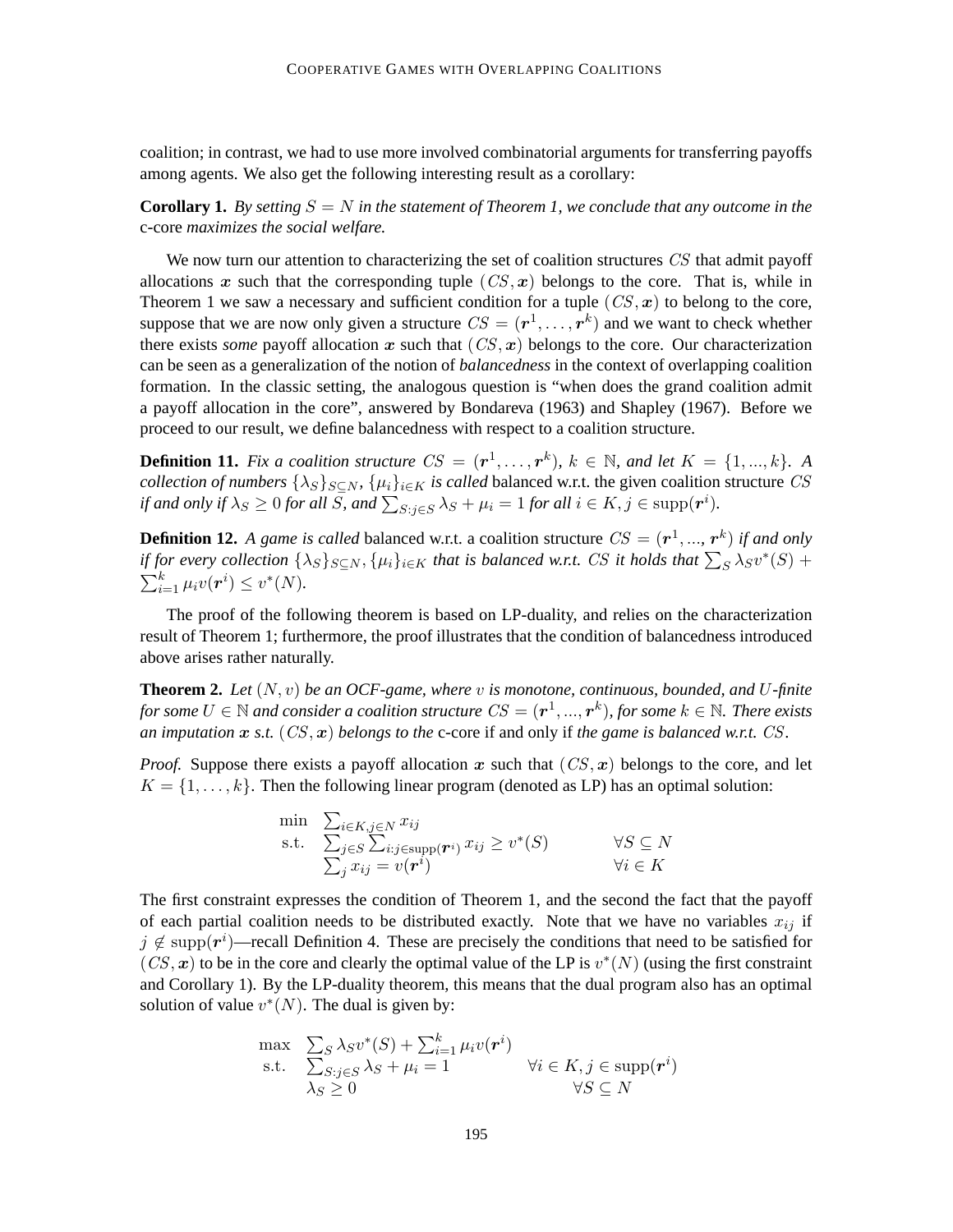Hence for any feasible solution of the dual, the value of the objective function is at most  $v^*(N)$ , which implies that for any balanced collection  $\{\lambda_S\}_{S \subseteq N}, \{\mu_i\}_{i \in K}$ , it holds that  $\sum_S \lambda_S v^*(S)$  +  $\sum_{i=1}^k \mu_i v(\boldsymbol{r}^i) \leq v^*(N).$ 

For the other direction, suppose that for any balanced collection, the above holds. This means that for any feasible solution, the value of the dual is at most  $v^*(N)$ . Therefore the dual is both bounded and feasible (setting  $\mu_i = 1$  and the rest to 0 is feasible), which implies that it has an optimal solution. But then the primal program also has an optimal solution  $x$  and this means by Theorem 1 that  $(CS, x)$  belongs to the core.  $\Box$ 

**Remark 3.** *In the traditional superadditive setting, the condition of balancedness is somewhat simpler and more intuitive. In our setting, the characterization leads to a slightly more complicated expression, essentially due to the fact that the linear program that describes core allocations for each coalition structure requires a larger set of constraints.*

### **7. Convex OCF-Games Have a Non-Empty Core**

In this section, we first generalize the notion of convexity to OCF-games and then proceed to show that it provides a sufficient condition for non-emptiness of the c-core.

Recall that for classical TU-games convexity means that for  $R \subseteq N$  and  $S \subset T \subseteq N \setminus R$  it holds that  $v(S \cup R) - v(S) \le v(T \cup R) - v(T)$ . Thus, convexity in the classic TU-games setting means that it is more useful for a coalition  $R$  to join a larger coalition than a smaller one. We now apply this intuition to our setting (recall that  $\mathcal{F}(S)$  denotes the set of all feasible agreements for S):

**Definition 13.** An OCF-game  $G = (N, v)$  is convex if for each  $R \subseteq N$  and  $S \subset T \subseteq N \setminus R$ the following condition holds: for any  $(CS^S, x^S) \in \mathcal{F}(S)$ , any  $(CS^T, x^T) \in \mathcal{F}(T)$ , and any  $(CS^{S\cup R},\bm{x}^{S\cup R})\in \mathcal{F}(S\cup R)$  that satisfies  $p_j(CS^{S\cup R},\bm{x}^{S\cup R})\geq p_j(CS^S,\bm{x}^S)$   $\forall j\in S,$  there exists *an outcome*  $(CS^{T\cup R}, \boldsymbol{x}^{T\cup R}) \in \mathcal{F}(T\cup R)$  *s.t.* 

$$
\begin{array}{lcl} p_j(\mathit{CS}^{T \cup R}, \boldsymbol{x}^{T \cup R}) & \geq & p_j(\mathit{CS}^{T}, \boldsymbol{x}^{T}) \quad \forall j \in T, \, and \\ p_j(\mathit{CS}^{T \cup R}, \boldsymbol{x}^{T \cup R}) & \geq & p_j(\mathit{CS}^{S \cup R}, \boldsymbol{x}^{S \cup R}) \quad \forall j \in R. \end{array}
$$

This definition is similar in flavour to that provided by Suijs and Borm (1999), where a generalization of convexity is defined in the context of stochastic cooperative games. The intuition behind this definition is as follows: Consider two fixed agreements, one on  $S$  and one on  $T$  respectively. Any time that there is a feasible agreement on  $S \cup R$  that the members of S do not object to compared to their own agreement (i.e., all members of  $S$  are weakly better off than in their previous agreement), then there is a feasible agreement on  $T \cup R$  such that (i) the members of T do not object to this agreement, compared to the previous agreement on  $T$  and (ii) the members of  $R$  weakly prefer this agreement to the agreement on  $S \cup R$ .

We note that a different notion of convexity has been defined for fuzzy games by Branzei, Dimitrov, & Tijs (2003). That definition deals with the marginal contribution of a partial coalition when joining another existing partial coalition, where the result of the join is a new partial coalition. We, on the other hand, quantify the marginal contribution of adding a set of players  $R$ , to a set of players T, w.r.t. the best overlapping coalition structure that the set  $R \cup T$  can form. Secondly, the definition of Branzei et al., as well as the classic definition of convexity, simply enforce a property on the function  $v(\cdot)$ , concerning the marginal contribution  $v(R\cup T)-v(T)$ . In our case, our games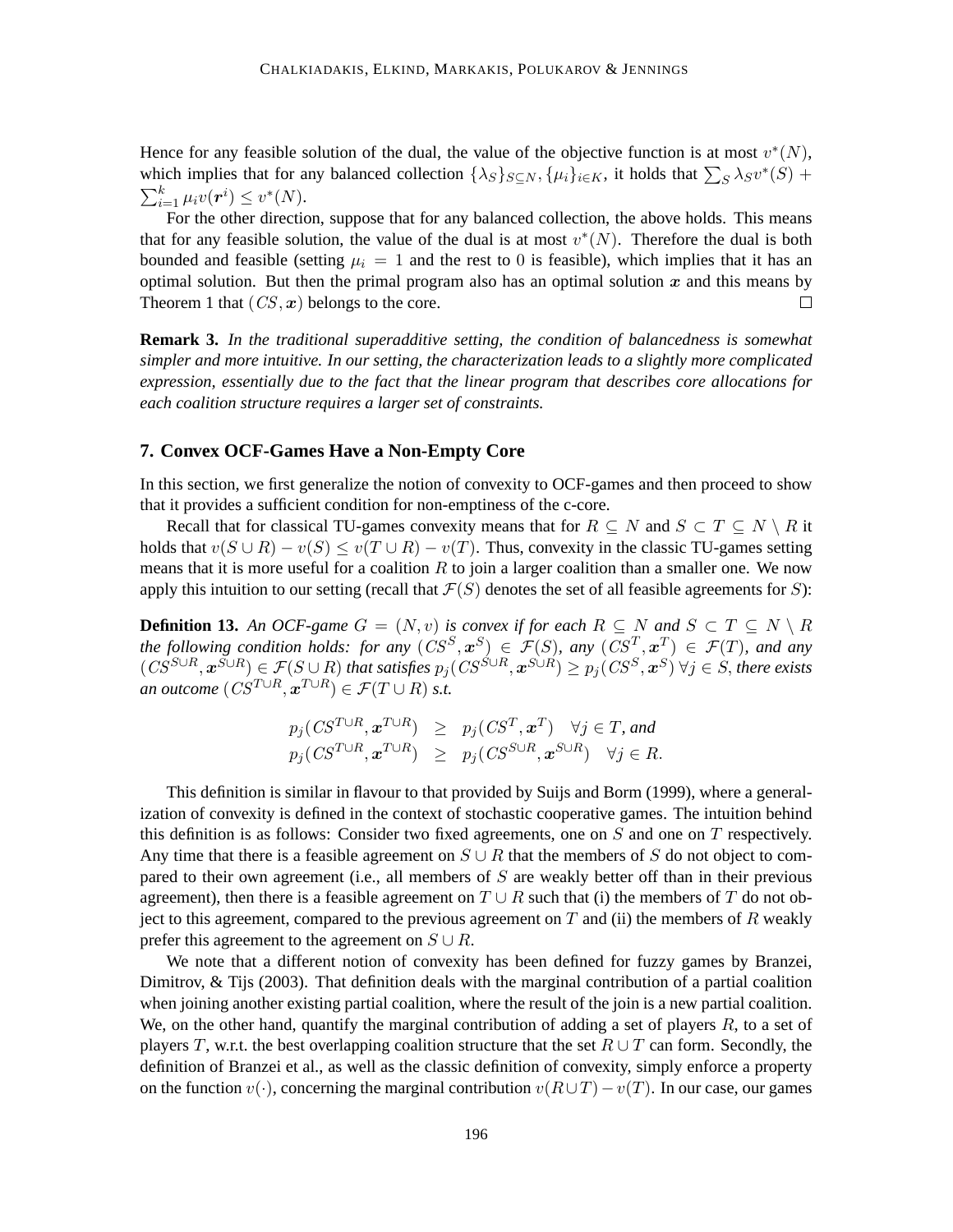are not fully transferable and hence we cannot simply talk about the difference in values. Instead, our definition has to enforce the existence of a coalition structure on  $R \cup T$  such that individually every player is at least as well-off as in the coalition structure over  $R \cup S$ , where  $S \subseteq T$ .

We now show that convexity is a sufficient condition for the non-emptiness of the core, in analogy to the classic result on convex TU-games (Shapley, 1971).

# **Theorem 3.** If an OCF-game  $G = (N, v)$  is convex and v is continuous, bounded, monotone and U-finite for some  $U \in \mathbb{N}$ , then the c-core of this game is not empty.

*Proof.* Let  $G = (N, v)$  be a convex OCF-game. For any  $S \subseteq N$ , let  $G^S$  be the restriction of G on S. To prove the theorem, we explicitly construct an outcome  $(CS, x)$ ,  $x \in I(CS)$ , and show that it belongs to the core of G: Fix an arbitrary ordering of the players  $1, 2, \ldots, n-1, n$ . The construction takes place in rounds. First, let  $\hat{p}_1 = v^*(\{1\})$ ,  $\hat{p}_2 = v^*(\{2\})$ ; by assumptions of the theorem and using arguments similar to those in the proof of Lemma 1, there exist coalition structures in  $CS_{\{1\}}, CS_{\{2\}}$  that achieve these payoffs. Let  $CS^1$  be the structure that achieves this for player 1 in  $G^{\{1\}}$ , and let  $x^1$  be the corresponding imputation. We know that there exists at least one coalition structure  $CS^2 \in \mathcal{CS}_{\{1,2\}}$  and a corresponding imputation  $\bm{x}^2$  such that  $p_1(CS^2, \bm{x}^2) \geq \hat{p}_1$ ,  $p_2(CS^2, \mathbf{x}^2) \ge \hat{p}_2$  (e.g., take the union of payoff-maximizing structures in  $G^{\{1\}}$  and  $G^{\{2\}}$ , and combine the corresponding imputations). If there exist more than one such feasible agreement, we pick the one most preferred by player 2. More formally, we choose a feasible agreement  $(CS^2, x^2)$ that maximizes the payoff  $p_2(CS^2, x^2)$  (which will be at least  $\hat{p}_2$ ) over all feasible agreements on  $\{1,2\}$  subject to  $p_1(CS^2, \mathbf{x}^2) \geq p_1(CS^1, \mathbf{x}^1)$  (by our assumptions on  $v(\cdot)$ , this maximum exists).

Now, let  $\hat{p}_3$  be the maximum payoff that agent 3 can get in  $G^{\{3\}}$ . Again, there exists at least one coalition structure  $CS^3$  in  $CS_{\{1,2,3\}}$  and a corresponding imputation  $x^3$  such that agents 1, 2 are (weakly) better off than in  $(CS^2, x^2)$ , and 3 is also weakly better off than being on its own. If there exist more than one such feasible agreement, we pick one that maximizes 3's payoff, i.e., we pick an agreement  $(CS^3, \mathbf{x}^3)$  so that  $p_3(CS^3, \mathbf{x}^3)$  is maximized over all agreements on  $\{1, 2, 3\}$  subject to the constraints  $p_1(CS^3,\bm{x}^3)\geq p_1(CS^2,\bm{x}^2),$   $p_2(CS^3,\bm{x}^3)\geq p_2(CS^2,\bm{x}^2).$ 

Continuing in the same manner, at every round  $k$  we pick an outcome  $(CS^k, x^k)$  that maximizes  $p_k(CS^k, \boldsymbol{x}^k)$  subject to constraints  $p_i(CS^k, \boldsymbol{x}^k) \geq p_i(CS^{k-1}, \boldsymbol{x}^{k-1})$  for  $i \in \{1, ..., k-1\}$ ; the assumptions on  $v(\cdot)$  ensure that all these maxima exist. In the end, we obtain a feasible agreement  $(CS<sup>n</sup>, x<sup>n</sup>)$  on N in which all the agents are weakly better off than on their own, as well as weakly better off compared to the agreements of the previous rounds.

We now show that  $(CS^n, x^n)$  belongs to the core of G. For this it suffices to prove the following stronger claim.

**Claim 1.** For  $k = 1, \ldots, n$ , the feasible agreement  $(CS<sup>k</sup>, x<sup>k</sup>)$  belongs to the core of the game  $G^{\{1,...,k\}}$ .

*Proof.* We prove this by induction. For  $k = 1$ , it is obvious that  $(CS^1, x^1)$  belongs to the core of  $G^{\{1\}}.$ 

Now, suppose that for some  $m, 2 \le m \le n$ , we have  $(CS^k, x^k) \in \text{core}(G^{\{1,...,k\}})$  for all  $k < m$ . We will prove that  $(CS^m, \mathbf{x}^m)$  is in the core of  $G^{\{1,\dots,m\}}$ .

Suppose, for the sake of contradiction, that this is not the case. Then there is a subset  $S \subseteq$  $\{1, ..., m\}$  and  $(CS^*, \mathbf{x}^*) \in \mathcal{F}(S)$  such that

$$
p_i(CS^*, \boldsymbol{x}^*) > p_i(CS^m, \boldsymbol{x}^m) \ \forall i \in S. \tag{2}
$$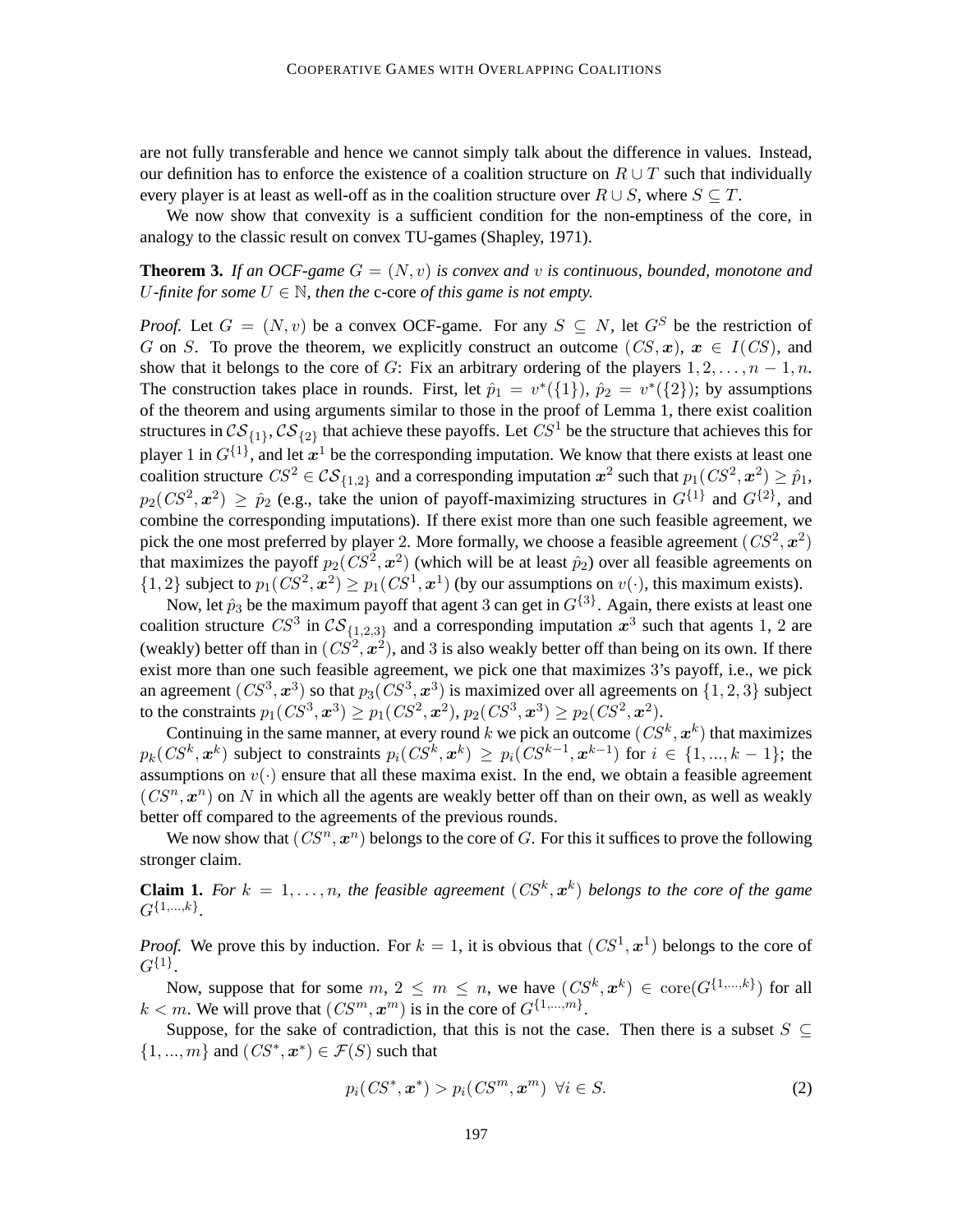We consider three different cases for the members of  $S$ :

**Case 1:**  $m \notin S$ . In this case we know by construction that for all  $i \in \{1, \ldots, m-1\}$  we have  $p_i(CS^m, \mathbf{x}^m) \ge p_i(CS^{m-1}, \mathbf{x}^{m-1})$ , which implies that  $p_i(CS^*, \mathbf{x}^*) > p_i(CS^{m-1}, \mathbf{x}^{m-1})$  for all  $i \in S$ . Hence, the tuple  $(CS^*, \mathbf{x}^*)$  is a deviation that makes the members of S strictly better off than in the agreement  $(CS^{m-1}, x^{m-1})$ . But this is a contradiction since by induction  $(CS^{m-1}, x^{m-1}) \in$  $\mathrm{core}(G^{\{1,...,m-1\}}).$ 

**Case 2:**  $S = \{1, \ldots, m\}$ . Now we will get a contradiction with how we constructed  $(CS<sup>m</sup>, x<sup>m</sup>)$ . Indeed, we chose  $(CS^m, x^m)$  to maximize  $p_m(CS^m, x^m)$  subject to the constraints  $p_i(CS^m, x^m)$  $\geq p_i(CS^{m-1}, \mathbf{x}^{m-1})$  for all  $i = 1, \ldots, m-1$ . However, by (2), the outcome  $(CS^*, \mathbf{x}^*)$  also satisfies these constraints and provides a higher payoff to m than  $(CS<sup>m</sup>, x<sup>m</sup>)$  does, a contradiction. **Case 3:**  $S = S' \cup \{m\}$ , where S' is a strict subset of  $\{1, \ldots, m-1\}$ . In this case we will utilize convexity. Let CS' be the coalition structure that consists of the singleton coalitions for all agents of S', and let x' be the corresponding imputation. By construction,  $(CS^*, x^*)$  is a feasible agreement on  $S' \cup \{m\}$  such that  $p_i(CS^*, \boldsymbol{x}^*) \geq p_i(CS', \boldsymbol{x}')$  for all  $i \in S'$ . Let  $T = \{1, \ldots, m-1\}$ . Since  $(CS^{m-1}, x^{m-1}) \in \mathcal{F}(T)$ , by applying Def. 13 for  $S' \subseteq T$  and with  $R = \{m\}$ , we get that there exists a feasible agreement  $(CS, x)$  on  $T \cup \{m\} = \{1, \ldots, m\}$  such that  $p_i(CS, x) \geq$  $p_i(CS^{m-1}, \mathbf{x}^{m-1})$  for  $i = 1, \ldots, m-1$ , and  $p_m(CS, \mathbf{x}) \ge p_m(CS^*, \mathbf{x}^*)$ . But then by (2) above we get that  $p_m(CS, x) > p_m(CS^m, x^m)$ , a contradiction with how we chose  $(CS^m, x^m)$ .  $\Box$ 

Applying Claim 1 with  $k = n$ , we get that the core of G is non-empty.

 $\Box$ 

In the traditional setting, if a game is represented using oracle access for  $v(S)$ , there is a trivial algorithm for computing an element of the core in convex games. Indeed, one can set the payoff vector to be the vector of the marginal contributions of the agents for an arbitrary permutation of the set of agents. In our setting, our proof does yield a procedure for constructing an element of the core, though not a polynomial-time one. Our procedure requires solving a series of optimization questions, which for arbitrary convex games are NP-hard. In the future, we would like to find classes of convex games where our proof yields a polynomial-time algorithm. In particular, looking at our proof, this would be true for games in which we can solve in polynomial time the following problem: Given a set of agents  $S \subseteq N$ , a feasible agreement on S, an outcome  $(CS, x)$ , and an agent  $k \notin S$ , find a feasible agreement  $(CS', y)$  on  $S \cup \{k\}$  that maximizes  $p_k(CS', y)$  subject to the constraints  $p_j(CS', y) \ge p_j(CS, x)$ .

# **8. Properties of the Three Cores**

Following the detailed study of the *c-core* stability concept in the previous two sections, in this section we further explore the properties of our three notions of the OCF-core. In particular, we investigate the relationships among these notions, and study the effects of allowing overlapping coalition formation on the stability of the underlying game. We also compare our OCF model and notions of the core to the fuzzy games setting and the notion of the fuzzy core (Aubin, 1981).

We start by exploring the connection between stability and social welfare maximization in TTGs. As demonstrated earlier in the paper, in OCF-games these two properties are closely related. Indeed, Theorem 1 and Corollary 1 show that any outcome in the c-core of an OCF-game maximizes the social welfare as long as the characteristic function of the game satisfies a number of technical conditions; by Theorem 5 below the same holds for the r-core and the o-core. However, as one of these conditions is continuity, this result does not directly apply to TTGs. While the proof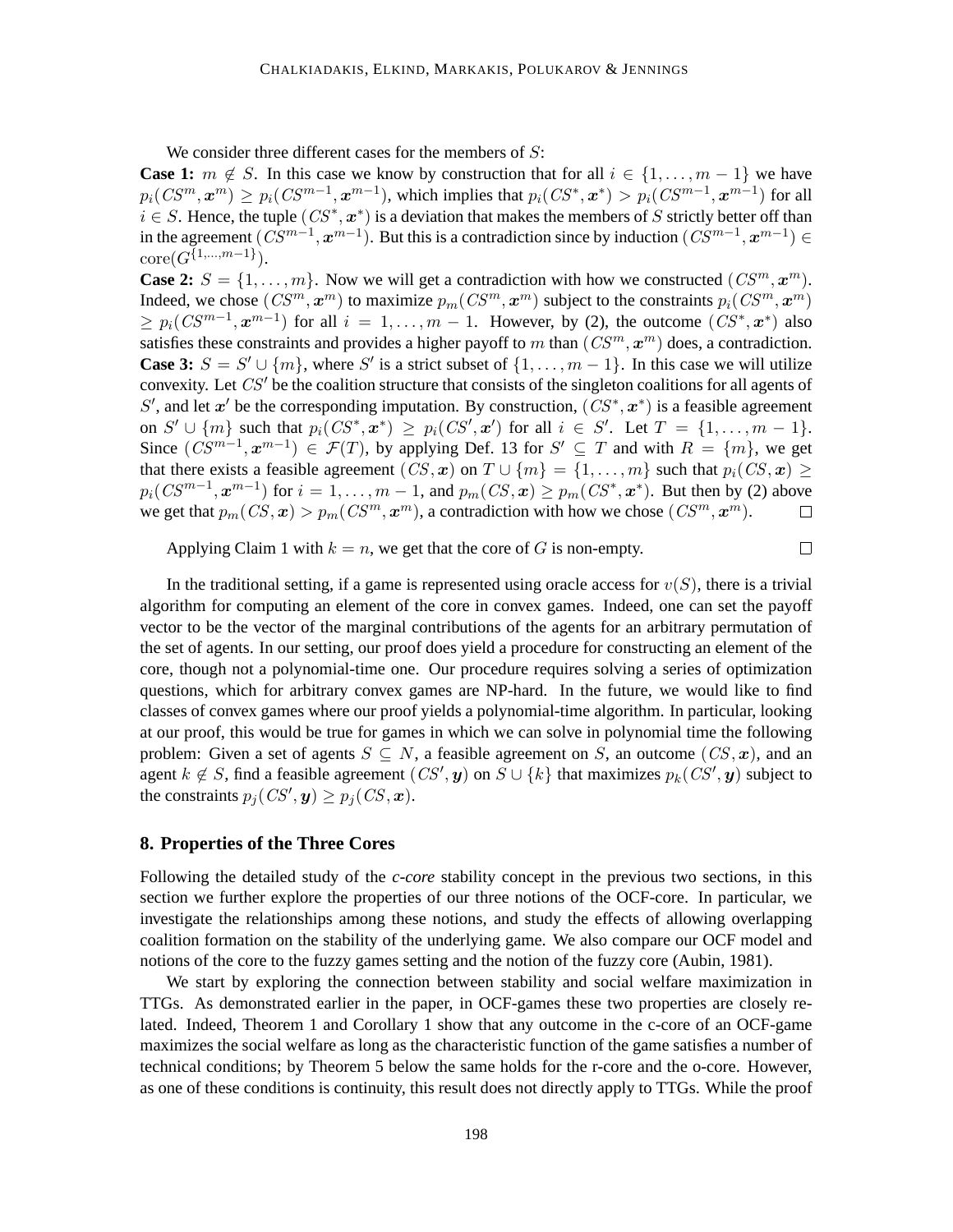of Theorem 1 can be adapted to work for the TTG setting, there also exists a direct proof for the following theorem.

**Theorem 4.** For any TTG  $G = (N; w; t)$  and any outcome  $(CS, x) \in c\text{-core}(\hat{G})$ , we have  $v(CS) \ge v(CS')$  for any coalition structure  $CS' \in \mathcal{CS}_N$ .

*Proof.* Fix an outcome  $(CS, x) \in c\text{-core}(\check{G})$ , and let p be the payoff vector that corresponds to  $(CS, x)$ . Suppose that there exists a coalition structure  $CS' \in \mathcal{CS}_N$  such that  $v(CS') > v(CS)$ . Let  $CS' = (\mathbf{r}^1, \dots, \mathbf{r}^k)$ . For  $j = 1, \dots, k$ , let  $z^j$  be the total weight of the partial coalition  $\mathbf{r}^j$ , i.e., set  $z^j = r_1^j w_1 + \cdots + r_n^j w_n$ .

Now, consider a coalition structure  $CS'' = (\boldsymbol{q}^1, \dots, \boldsymbol{q}^k)$  given by  $q_i^j = z^j/w(N)$  for all  $i \in N$ , all  $j = 1, ..., k$ ; note that we have  $\sum_{j=1}^{k} q_i^j \le 1$ . The total weight of a partial coalition  $q^j$  can be computed as  $\sum_{i \in N} q_i^j w_i = z^j$ . Therefore,  $q^j \in CS''$  can accomplish the same task as  $r^j \in CS'$ , and hence  $v(CS'') = v(CS') > v(CS)$ . Now, observe that since in CS'' all players contribute to all partial coalitions, there are no restrictions on how the value of  $CS''$  can be distributed among the players. In particular, we can set  $\delta = \frac{v(CS'') - v(CS)}{n}$  $\frac{h(-v(CS))}{n}$ , and construct an imputation  $y \in I(CS'')$ by setting  $y_i^j = \frac{v(\mathbf{r}^j)}{v(CS'')} (p_i + \delta)$ . Indeed, we have  $\sum_{i \in N} y_i^j = v(\mathbf{r}^j)$ ,  $\sum_{j=1}^k y_i^j = p_i + \delta$ . Now, it is clear that the entire set of agents N can deviate from  $(CS, x)$  to  $(CS'', y)$ ; as they all deviate simultaneously, this is a c-profitable deviation, a contradiction with  $(CS, x)$  being in the c-core of  $\dot{G}$ .  $\Box$ 

The discussion in Section 5.2 suggests a natural relationship between the three notions of a successful deviation, and, consequently, between the three cores. (In what follows, we refer to the outcomes in the c-core, r-core and o-core as *c-stable*, *r-stable* and *o-stable*, respectively.)

**Theorem 5.** For any OCF-game G, we have  $\text{o-core}(G) \subseteq \text{r-core}(G) \subseteq \text{c-core}(G)$ *. Moreover, these containments can be strict, i.e., there exists an OCF-game G such that*  $\text{o-core}(G) \subset \text{r-core}(G) \subset$  $c\text{-core}(G)$ .

*Proof.* Observe that any c-profitable deviation can be viewed as an r-profitable deviation in which all players abandon all coalitions they contributed to. Similarly, any r-profitable deviation corresponds to an o-profitable deviation where whenever a deviator changes his contribution to coalition, he withdraws all of his resources from it; note that, as illustrated by Example 5, the deviators' payoff in this o-profitable deviation can be strictly higher than in the original r-profitable deviation. It follows that any outcome that is r-stable is also c-stable, and any outcome that is o-stable is also r-stable, thus proving the first part of the theorem.

To prove the second part of the theorem, consider the game  $\tilde{G}$  described in Examples 2, 4, 5 and 6. We have demonstrated that the outcome  $(CS, x)$  is in  $c\text{-core}(\check{G}) \setminus r\text{-core}(\check{G})$  and that the outcome  $(CS', \mathbf{x}')$  is in r-core $(\check{G}) \setminus$  o-core $(\check{G})$ .  $\Box$ 

Theorem 5 shows that our three notions of stability can be substantially different with respect to *individual outcomes*. However, it does not exclude the possibility that they are equivalent when seen as notions of stability of the *entire game*, i.e., that for any OCF-game G we have  $c\text{-core}(G) \neq \emptyset$  iff  $r\text{-core}(G) \neq \emptyset$  iff  $\text{-core}(G) \neq \emptyset$ . We will now show that this is not the case. The games used in the proofs of the following two propositions are not threshold task games. However, they, too, can be described in terms of agents' weights and tasks.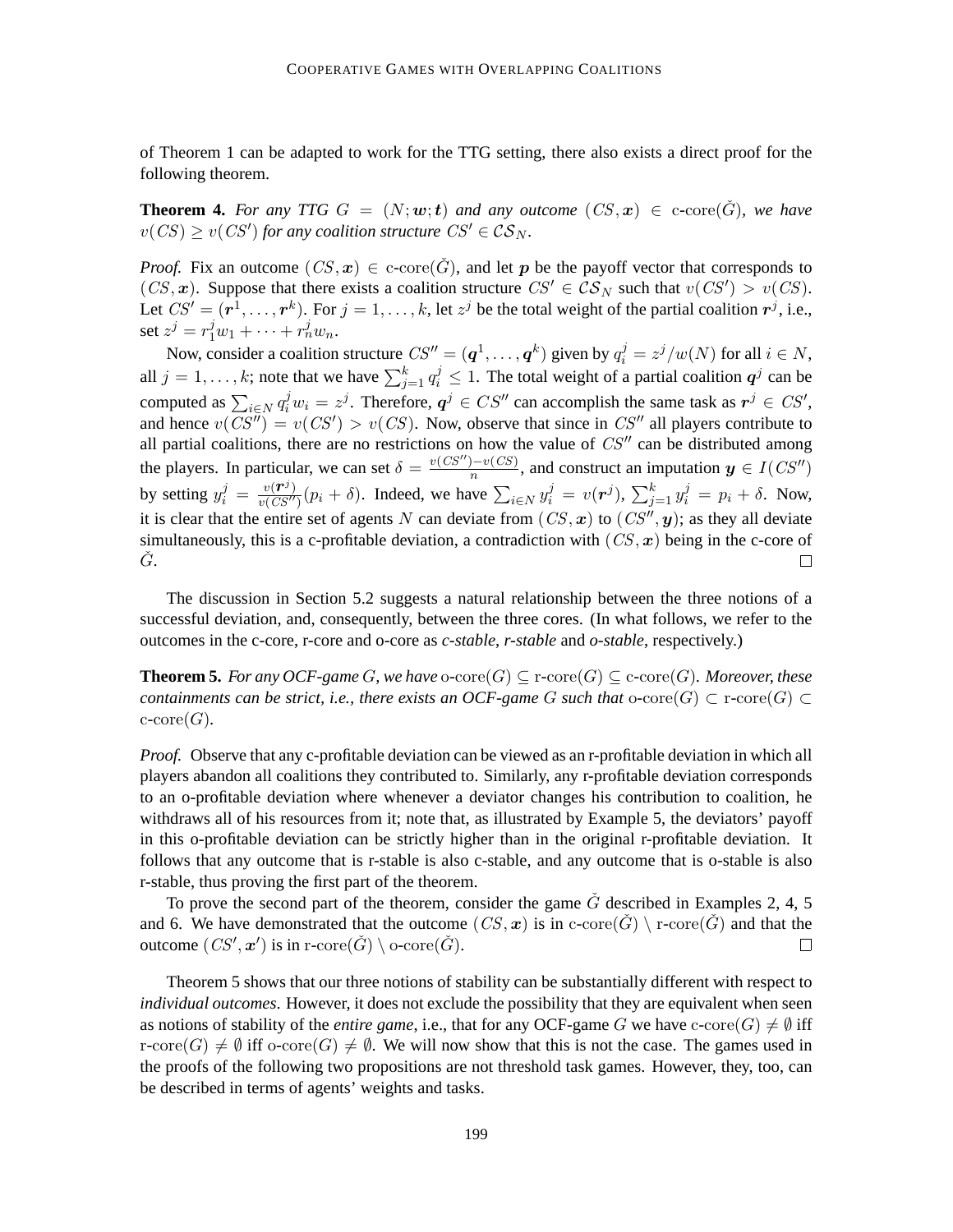**Proposition 1.** *There exists an OCF-game G such that*  $c\text{-core}(G) \neq \emptyset$  *while*  $r\text{-core}(G) = \emptyset$ *.* 

*Proof.* Consider an OCF-game  $G = (N, v)$  with seven agents  $N = \{1, \ldots, 7\}$  whose weights are given by  $w = (1, 1, 1, 1, 3, 3, 3)$ , and two task types  $t<sup>1</sup>$  and  $t<sup>2</sup>$  with values 100 and 2, respectively. The first task can be completed in any of the following four ways:

- 1 unit of player 1's weight and 2 units of player 5's weight;
- 1 unit of player 2's weight and 2 units of player 6's weight;
- 1 unit of player 3's weight and 2 units of player 7's weight;
- 1 unit of player 4's weight and 2 units of weight from either of the players 5, 6, or 7.

That is,  $v(\mathbf{r}) = 100$  if  $w_i r_i \geq 1$  and  $w_j r_j \geq 2$ , where

$$
(i, j) \in \{(1, 5), (2, 6), (3, 7), (4, 5), (4, 6), (4, 7)\}.
$$

The second task  $t^2$  requires 2 units of weight in total from players 5, 6 and 7.

Consider a coalition structure  $CS = (\mathbf{r}^1, \mathbf{r}^2, \mathbf{r}^3, \mathbf{r}^4)$ , given by

$$
\begin{aligned} \boldsymbol{r}^1 &= (1,0,0,0,\frac{2}{3},0,0), & \boldsymbol{r}^2 &= (0,1,0,0,0,\frac{2}{3},0), \\ \boldsymbol{r}^3 &= (0,0,1,0,0,0,\frac{2}{3}), & \boldsymbol{r}^4 &= (0,0,0,0,\frac{1}{3},\frac{1}{3},0). \end{aligned}
$$

That is, partial coalitions  $r^1$ ,  $r^2$  and  $r^3$  successfully complete  $t^1$ , while  $r^4$  successfully completes  $t^2$ . Consider also an imputation  $x \in \mathcal{I}(CS)$  given by

$$
\boldsymbol{x}^{1} = (0, 0, 0, 0, 100, 0, 0), \quad \boldsymbol{x}^{2} = (0, 0, 0, 0, 0, 100, 0), \n\boldsymbol{x}^{3} = (0, 0, 0, 0, 0, 0, 100), \quad \boldsymbol{x}^{4} = (0, 0, 0, 0, 1, 1, 0).
$$

Let p be the payoff vector that corresponds to x: we have  $p_1 = p_2 = p_3 = p_4 = 0, p_5 =$  $p_6 = 101$ ,  $p_7 = 100$ . It is not hard to see that  $(CS, x) \in c\text{-core}(G)$ . Indeed, suppose for the sake of contradiction that there is a set of players J that can c-profitably deviate from  $(CS, x)$ . Since  $(CS, x)$  maximizes the social welfare, the deviation cannot be simultaneously profitable for all players in N, so  $|J| < 7$ . Moreover, J cannot contain 2 or more players from the set  $S = \{5, 6, 7\}$ : indeed, if one of these players deviates, he loses 100 units of payoff, which can only be replaced if he forms a coalition with 4. However, since 4 cannot form two distinct coalitions of value 100 each, this is not possible. Therefore,  $J$  cannot contain any of the players in the set  $S$ : each of these players already gets the maximum payoff from  $t<sup>1</sup>$ , and, since the other two players from S are not in J, the set of deviators does not have enough resources for  $t^2$ . Finally, there is no c-profitable deviation for players in  $N \setminus S$ , as no task can be completed by agents in  $N \setminus S$  only.

We will now show that the r-core of G is empty. Suppose otherwise, and let  $(CS', y)$  be an outcome in the r-core of G. Let  $p$  be the payoff vector that corresponds to  $y$ . It is not hard to show that any outcome in the r-core of  $G$  maximizes the social welfare; the proof is similar to that of Theorem 4. Hence, we can assume without loss of generality that  $CS = (q^1, q^2, q^3, q^4)$  with  $v(\bm{q}^1) = v(\bm{q}^2) = v(\bm{q}^3) = 100$  and  $v(\bm{q}^4) = 2$ , and, moreover,  $q_5^1 \geq \frac{2}{3}$  $\frac{2}{3}$ ,  $q_6^2 \geq \frac{2}{3}$  $\frac{2}{3}$ ,  $q_7^3 \geq \frac{2}{3}$  $\frac{2}{3}$ . It follows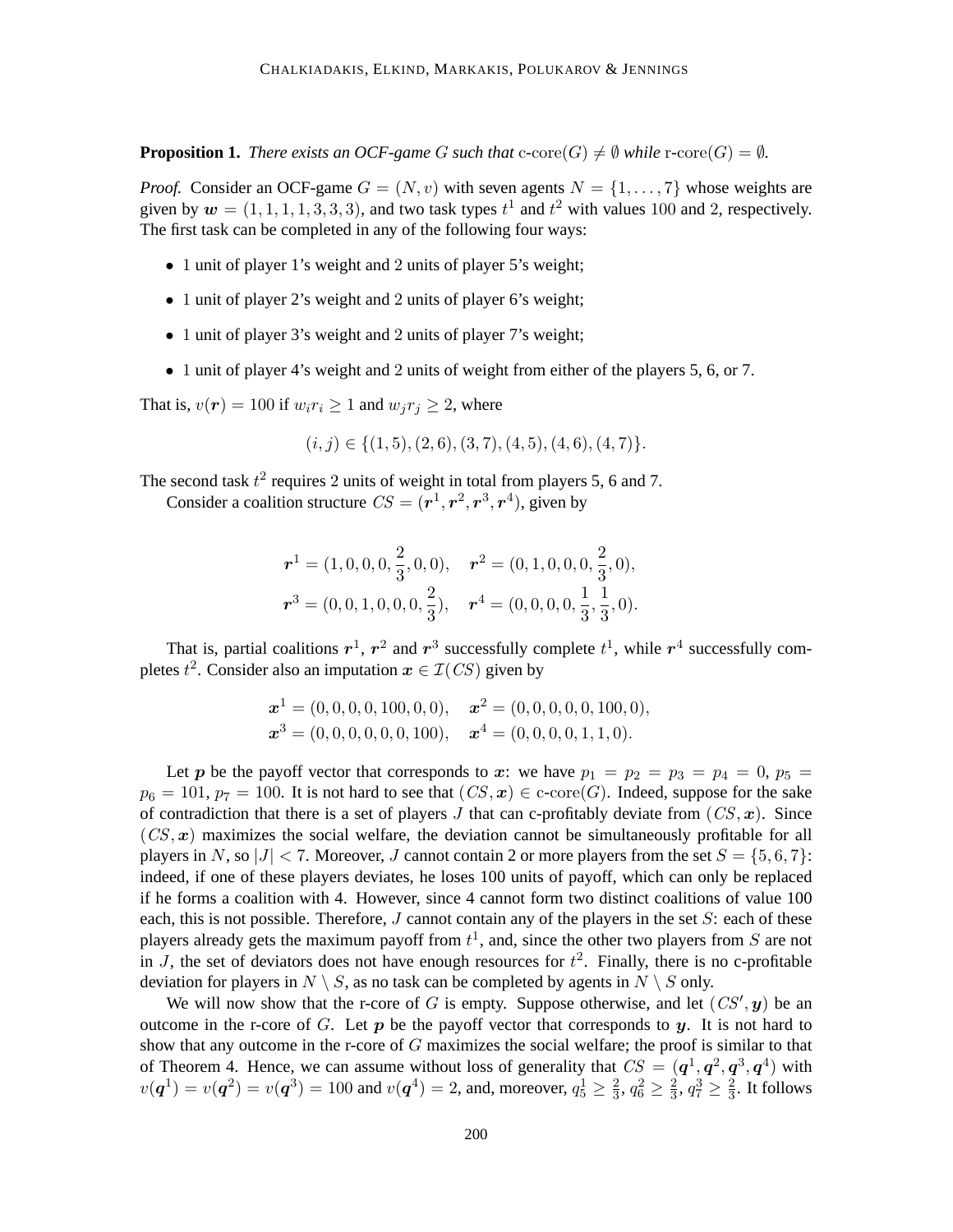that either (a)  $q_1^1 = q_2^2 = q_3^3 = 1$  or (b)  $q_4^j = 1$  for some  $j \in \{1, 2, 3\}$  and  $q_i^i = 1$  for  $i \in \{1, 2, 3\}$ ,  $i \neq j$ . We say that a player i is *useful* for a coalition r if  $v(r') < v(r)$ , where r' is given by  $r'_i = 0$ ,  $r'_j = r_j$  for all  $j \neq i$ . Observe that in an r-stable outcome no player can get any payoff from a partial coalition for which he is not useful: otherwise the other members of that coalition, who can complete the corresponding task on their own, can r-profitably deviate. We will now show that we have  $p_1 = \ldots = p_4 = 0$  both in case (a) and in case (b). Observe that by the argument above player 1 can get payoff from  $q<sup>1</sup>$  only, player 2 can get payoff from  $q<sup>2</sup>$  only, player 3 can get payoff from  $q^3$  only, and player 4 can get payoff from exactly one of the coalitions  $q^1$ ,  $q^2$ , and  $q^3$ .

In case (a), we clearly have  $p_4 = 0$ , as player 4 is not useful for any coalition in CS'. Now, if, e.g.,  $y_1^1 > 0$ , then  $y_5^1 < 100$ , and players 4 and 5 can r-profitably deviate by forming a coalition that performs  $t^1$ . Hence  $y_1^1 = y_2^2 = y_3^3 = 0$ , and therefore  $p_1 = p_2 = p_3 = 0$ . In case (b), assume without loss of generality that  $q_4^1 = 1$ . Then  $p_1 = 0$ , as player 1 is not useful for any coalition in CS', so  $y_4^1 = 0$ , since otherwise players 1 and 5 can r-profitably deviate, and, consequently,  $p_4 = 0$ . This implies that also  $y_2^2 = y_3^3 = 0$ : if, e.g.,  $y_2^2 > 0$ , then  $y_6^2 < 100$ , and players 4 and 6 can r-profitably deviate by forming a coalition that performs  $t<sup>1</sup>$ . Hence, in both cases we have  $p_1 = \cdots = p_4 = 0.$ 

Now, as  $v(\boldsymbol{q}^4) = 2$ , we have  $y_5^4 + y_6^4 + y_7^4 = 2$ , so at least one of the payoffs  $y_5^4$ ,  $y_6^4$  and  $y_7^4$  is strictly positive. Assume without loss of generality that  $y_5^4 = \delta > 0$ . Then players 6, 7 and their partners in  $q^2$  and  $q^3$  (i.e., players i', i'' such that  $q_{i'}^2 = 1$ ,  $q_{i''}^3 = 1$ ) can r-profitably deviate from  $(CS', y)$  by forming a coalition structure  $CS'' = (\mathbf{s}^1, \mathbf{s}^2, \mathbf{s}^3)$ , where  $\mathbf{s}^1$  is given by

$$
s_{i'}^1 = 1
$$
,  $s_6^1 = \frac{2}{3}$ ,  $s_\ell^1 = 0$  for  $\ell \neq i', 6$ ,

 $s^2$  is given by

$$
s_{i''}^2 = 1
$$
,  $s_7^2 = \frac{2}{3}$ ,  $s_\ell^2 = 0$  for  $\ell \neq i'', 7$ ,

and  $s^3 = (0, 0, 0, 0, 0, \frac{1}{3})$  $\frac{1}{3}, \frac{1}{3}$  $\frac{1}{3}$ ). We will now construct an imputation z for CS'' by setting  $z_{i'}^1$  =  $\frac{\delta}{2}$ , and  $z_i^j = 0$  for all  $(i, j) \neq j$  $z_{i^{\prime\prime}}^2 = \frac{\delta}{4}$  $\frac{\delta}{4}$ ,  $z_6^1 = z_7^2 = 100 - \frac{\delta}{4}$  $\frac{\delta}{4}, \; z_6^3 \; = \; y_6^4 \, + \, \frac{\delta}{2}$  $\frac{\delta}{2}$ ,  $z_7^3 = y_7^4 + \frac{\delta}{2}$  $(i', 1), (6, 1), (i'', 2), (7, 2), (6, 3), (7, 3)$ . It is not hard to see that  $z \in \mathcal{I}(CS'')$ , and, moreover, the deviation  $(CS'', z)$  is r-profitable for 6, 7, i' and i''. Hence,  $(CS', y)$  is not in the r-core of G. П

**Proposition 2.** *There exists an OCF-game G such that*  $r\text{-}core(G) \neq \emptyset$  *while*  $o\text{-}core(G) = \emptyset$ *.* 

*Proof.* Consider an OCF-game  $G = (N, v)$  with 3 agents  $N = \{1, 2, 3\}$  whose weights are given by  $w = (8, 8, 8)$ , and 2 task types  $t^1$  and  $t^2$ . The first task needs 6 units of weight from each player, and has value 300, i.e.  $v(r_1, r_2, r_3) = 300$  if  $w_i r_i \ge 6$  for  $i = 1, 2, 3$ . The second task needs 4 units of weight in total from any of the players and has value 2.

Let  $CS = (r^1, r^2)$ , where  $r^1 = (\frac{7}{8})$  $\frac{7}{8}, \frac{7}{8}$  $\frac{7}{8}, \frac{6}{8}$  $\left(\frac{6}{8}\right)$ ,  $\bm{r}^2 = \left(\frac{1}{8}\right)$  $\frac{1}{8}, \frac{1}{8}$  $\frac{1}{8}, \frac{2}{8}$  $(\frac{2}{8})$ . Clearly,  $v(r_{\text{o}}^1) = 300$ ,  $v(r^2) = 2$ . Consider also an imputation  $x \in \mathcal{I}(CS)$  given by  $x^1 = (100, 100, 100)$ ,  $x^2 = (0.5, 0.5, 1)$ . It is not hard to see that  $(CS, x) \in \text{r-core}(G)$ . Indeed, as CS maximizes the social welfare, there is no deviation that will be simultaneously profitable for all agents. Furthermore, if any agent withdraws his contribution from  $r^1$ , he will lose the associated payoff of 100 and no deviation can compensate for this loss. Moreover, it is clear that withdrawing contribution from  $r^2$  cannot be profitable either, as there is no way to earn more than  $2 = v(r^2)$  with this amount of weight.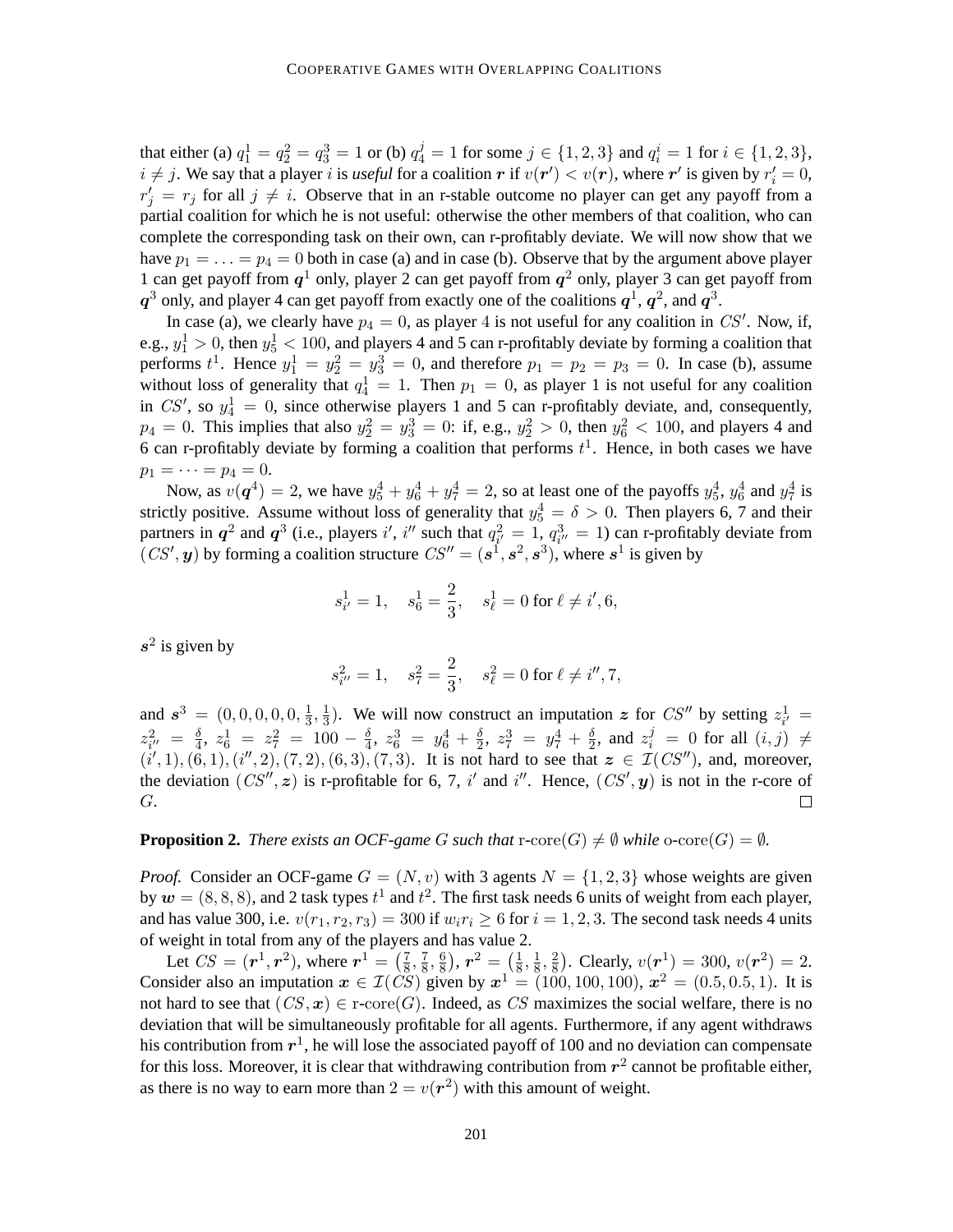We will now show that  $G$  has an empty o-core. Suppose for the sake of contradiction that there exists an outcome  $(CS', y) \in \text{o-core}(G)$ . It is not hard to show that any outcome in the o-core of G maximizes the social welfare; the proof is similar to that of Theorem 4. Hence, we can assume that  $CS' = (q^1, q^2)$ , where  $v(q^1) = 300$ ,  $v(q^2) = 2$ , and, moreover,  $q_i^1 \ge \frac{6}{8}$  for  $i = 1, 2, 3$ . We have  $y_1^2 + y_2^2 + y_3^2 = 2$ , so we can assume without loss of generality that  $y_1^2 = \delta > 0$ . This means that players 2 and 3 can o-profitably deviate from  $(CS', y)$  as follows: players 2 and 3 withdraw  $q_2^1 w_2 - 6$  and  $q_3^1 w_3 - 6$  units of weight from  $q_1^1$ , respectively (as argued above, we have  $q_2^1 w_2 \ge 6$ ,  $q_3^1 w_3 \ge 6$ ), as well as their entire contribution to  $q^2$ , and use these resources to complete  $t^2$ . If they divide the resulting payoff by allocating  $y_2^2 + \frac{\delta}{2}$  $\frac{\delta}{2}$  to player 2 and  $y_3^2 + \frac{\delta}{2}$  $\frac{0}{2}$  to player 3, this constitutes an o-profitable deviation for them. Thus,  $(CS', y)$  is not in the o-core of G.

Thus, so far in this section we investigated the relationships among our notions of the overlapping core; it is also insightful to compare them to the non-overlapping and the fuzzy one. We now proceed to do so.

#### **8.1 Comparison with the Non-Overlapping Core**

Given an OCF-game  $G = (N, v)$ , we can define a non-overlapping game  $G^{no} = (N, v^{no})$  by setting  $v^{no}(C) = v(\mathbf{r}^C)$ , where the partial coalition  $\mathbf{r}^C$  is given by  $r_i^C = 1$  if  $i \in C$  and  $r_i^C = 0$ otherwise for all  $C \subseteq N$ . Observe that for a threshold task game G applying this transformation to its overlapping version  $\check{G}$  gives us exactly its non-overlapping version  $\hat{G}$ . We can now compare the core of the game  $G^{no}$  and the overlapping cores of the original game G. In particular, it is natural to ask whether the core of  $G^{no}$  can be empty when the o-core of G (and hence by Theorem 5 also the r-core and the c-core of  $G$ ) is not, and vice versa, i.e., whether the c-core (the largest of the overlapping cores) of G can be empty when the core of  $G^{no}$  is not. Interestingly, it turns out that the answer to both of these questions is positive. We demonstrate this via examples based on threshold task games; as argued above, for any such game G we have  $\check{G}^{no} = \hat{G}$ .

**Proposition 3.** *There exists a TTG G with core* $(\hat{G}) = \emptyset$ *, but* o-core $(\check{G}) \neq \emptyset$ *.* 

*Proof.* Consider a threshold task game  $G = (N; \mathbf{w}; \mathbf{t})$ , where  $N = \{1, 2, 3\}$ ,  $\mathbf{w} = (2, 2, 2)$ ,  $t = t<sup>1</sup> = (3, 1)$ . In  $\hat{G}$ , any coalition structure CS contains at most one coalition C with  $v(C) = 1$ . Let  $p = (p_1, p_2, p_3)$  be an imputation for CS. As  $v(CS) = 1$ , there exists some  $i \in N$  with  $p_i > 0$ . Then the coalition  $C' = N \setminus \{i\}$  can successfully deviate from  $(CS, p)$ , as we have  $w(C') = 4$ ,  $p(C') = 1 - p_i < 1$ . Hence, any outcome of  $\hat{G}$  is not stable.

In  $\check{G}$ , the players can form two successful partial coalitions. Now, consider an outcome  $(CS, x)$ , where  $CS = (r^1, r^2)$  with  $r^1 = (1, \frac{1}{2})$  $(\frac{1}{2},0)$ ,  $\bm{r}^2=(0,\frac{1}{2})$  $(\frac{1}{2}, 1)$ , and  $x^1 = (\frac{2}{3}, \frac{1}{3})$  $\frac{1}{3}$ , 0),  $x^2 = (0, \frac{1}{3})$  $\frac{1}{3}, \frac{2}{3}$  $\frac{2}{3}$ ). We claim that  $(CS, x)$  is in the o-core of  $\check{G}$ . Indeed, suppose for the sake of contradiction that there is a group of players J that has an o-profitable deviation from  $(CS, x)$ . We have  $|J| \in \{1, 2, 3\}$ . It is easy to see that  $|J| \neq 1$ : no player has enough weight to complete  $t^1$  on his own. Also,  $|J| \neq 2$ : any pair of players earns  $\frac{4}{3}$  in  $(CS, x)$ , and on their own they can make at most  $1 < \frac{4}{3}$  $\frac{4}{3}$ . Finally,  $|J| \neq 3$ , as  $(CS, x)$  maximizes the social welfare. The contradiction completes the proof.  $\Box$ 

Intuitively, Proposition 3 holds because  $\check{G}$  has more feasible outcomes than  $\hat{G}$ , and some of these additional outcomes turn out to be stable. On the flip side,  $\check{G}$  allows for a wider range of deviations, so an outcome that is stable with respect to  $\hat{G}$  may be unstable with respect to  $\check{G}$ . Our next proposition illustrates this.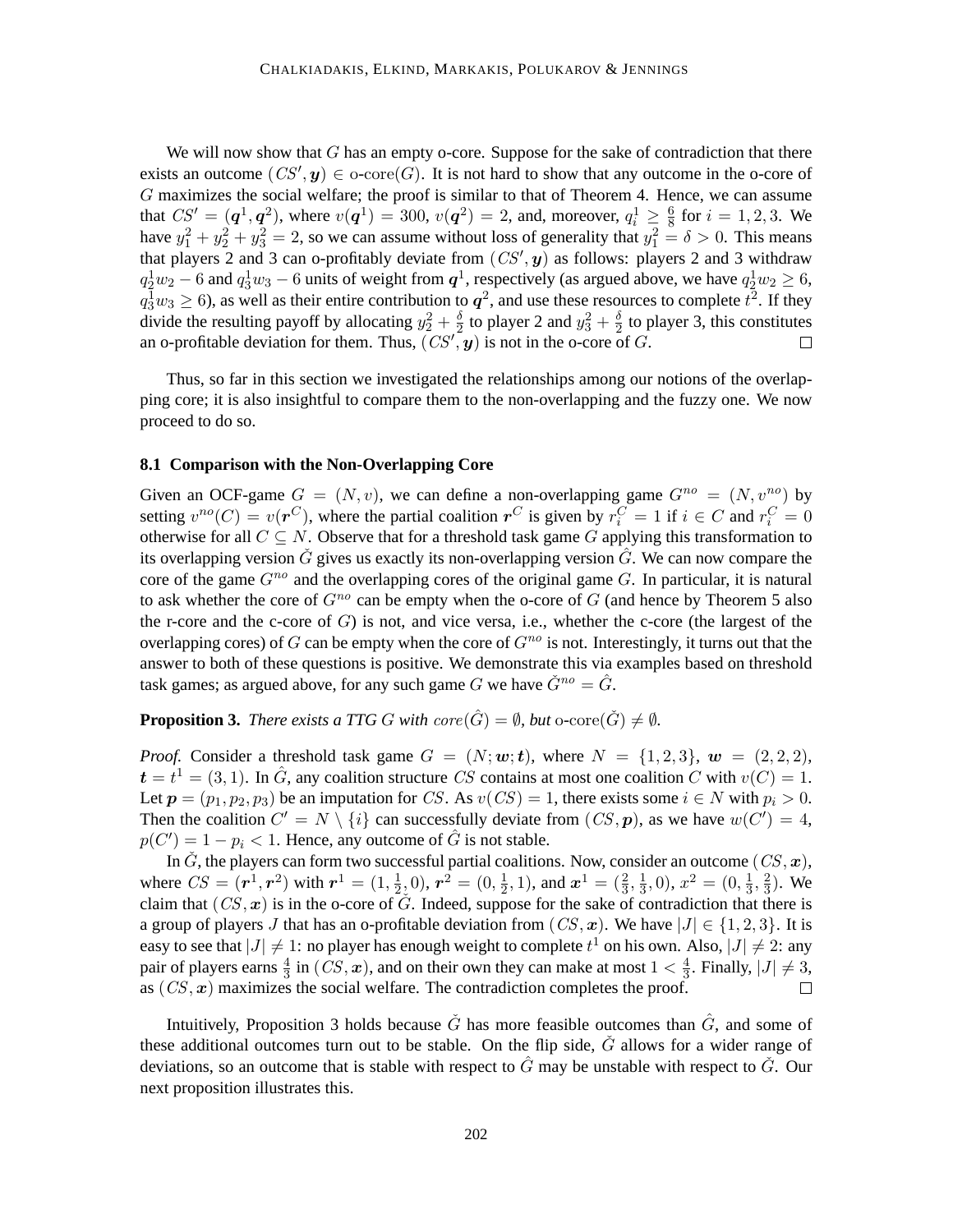**Proposition 4.** *There exists a TTG* G with c-core( $\check{G}$ ) =  $\emptyset$ *, but core(* $\hat{G}$ *)*  $\neq \emptyset$ *.* 

*Proof.* Consider a threshold task game  $G = (N; \mathbf{w}; \mathbf{t})$ , where  $N = \{1, 2, 3\}$ ,  $\mathbf{w} = (9, 1, 1)$ ,  $t = (t^1, t^2)$  with  $t^1 = (8, 100), t^2 = (2, 1)$ .

In  $\hat{G}$ , player 1 can work on task  $t^1$ , while players 2 and 3 can cooperate on task  $t^2$ , sharing the profits equally. Clearly, the resulting outcome is stable.

On the other hand,  $\check{G}$  has no c-stable outcomes. Indeed, suppose that there is an outcome  $(CS, x)$  in the c-core of  $\check{G}$ , and let p be the corresponding payoff vector. By Theorem 4, CS consists of two partial coalitions:  $r^1$ , which completes  $t^1$ , and  $r^2$ , which completes  $t^2$ . Hence,  $v(CS) = 101$ . If  $p_1 > 100$ , then  $p_2 + p_3 < 1$ , and hence players 2 and 3 can deviate by forming a coalition  $r = (0, 1, 1)$  that can complete  $t^2$  and has value 1. If  $p_1 < 100$ , player 1 can deviate by forming a coalition  $\boldsymbol{r} = (1,0,0)$  that can complete  $t^1$  and has value 100. Hence, we have  $p_1 = 100$ ,  $p_2 + p_3 = 1$ , and therefore we can assume without loss of generality that  $p_2 \leq \frac{1}{2}$  $\frac{1}{2}$ . Now, players 1 and 2 can deviate by forming a coalition structure  $CS' = (\frac{8}{9}, 0, 0), (\frac{1}{9})$  $\frac{1}{9}$ , 1, 0) and distributing the payoffs as  $((100, 0, 0), (\frac{1}{3})$  $\frac{1}{3}, \frac{2}{3}$  $(\frac{2}{3}, 0)$ ). We conclude that  $(CS, x)$  is not c-stable, a contradiction.  $\Box$ 

#### **8.2 Comparison with Fuzzy Games**

As mentioned earlier in this paper, Aubin (1981) introduces the notion of a *fuzzy game*, in which a player can participate in a coalition at various levels, and the value of a coalition S depends on the participation levels of its members. Thus, at a first glance, the definition of a fuzzy game is identical to the definition of an OCF-game, as both are given by characteristic functions defined on  $[0, 1]^n$ . However, there are several crucial differences between fuzzy and OCF-games.

First, fuzzy games and OCF-games differ in their definition of an outcome. Indeed, while in OCF-games an outcome is an (overlapping) coalition structure together with a list of payoff vectors, in fuzzy games the only allowable outcome is the formation of the grand coalition. Furthermore, an outcome of an OCF-core needs to be stable against any deviation of a set  $S$  to a (possibly overlapping) coalition structure. In the Aubin core, outcomes need only be stable against a deviation to a partial ("fuzzy") coalition, but not necessarily against deviations to a coalition structure. Indeed, the formation of coalition structures (overlapping or not) is not addressed in the fuzzy games literature.

One could try to represent games with overlapping coalition structures using the fuzzy games formalism. Indeed, given an OCF-game, we can construct a fuzzy game whose characteristic function simulates the behaviour of the characteristic function of the original OCF-game on coalition structures. Specifically, given any OCF-game  $G = (N, v)$ , we define a related fuzzy game  $G' = (N, v')$  as follows. For any  $r \in [0, 1]^n$ , we define

$$
\mathcal{CS}_{\boldsymbol{r}} = \{(\boldsymbol{q}^1,\ldots,\boldsymbol{q}^k) \mid k \geq 1, q_i^j \geq 0 \text{ for } i = 1,\ldots,n, j = 1,\ldots,k, \sum_{j=1}^k q_i^j = r_i\},\
$$

and set  $v'(r) = \sup_{CS \in \mathcal{CS}_r} v(CS)$ . That is, for each partial coalition r, v' identifies the best coalition structure CS that can be obtained by splitting  $r$  into subcoalitions, and returns its value  $v(CS)$ . The resulting fuzzy game G' is very similar to the original OCF-game G. For example, for TTGs, this transformation would enable the members of the grand coalition to work on several tasks simultaneously. More generally, given a TTG G, any outcome of  $(\check{G})'$  (i.e., a payoff vector for the grand coalition) corresponds to a social-welfare maximizing outcome ( $CS, x$ ) of  $\tilde{G}$  and vice versa.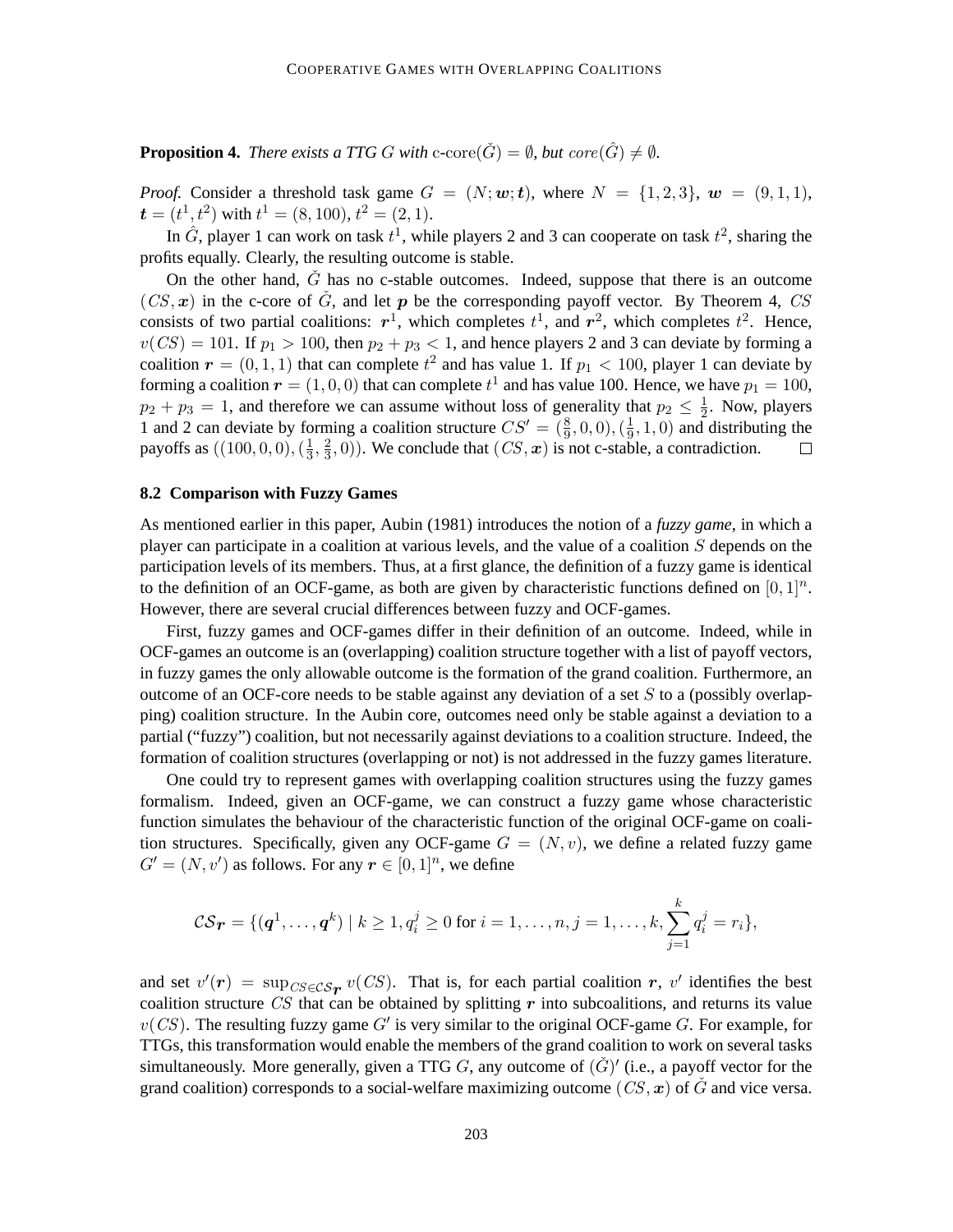In fact, this relationship holds between any OCF-game  $G$  and the corresponding fuzzy game  $G'$  as long as the set  $\{v(CS) \mid CS \in \mathcal{CS}_{(1,\ldots,1)}\}$  is compact (and thus contains its least upper bound).

However, this approach fails to capture several delicate aspects of overlapping coalition formation. The main reason for this is that in the fuzzy game formulation, the actual set of tasks executed by a partial coalition is implicit in the definition of the characteristic function. Indeed, an outcome of the fuzzy game is simply a payoff vector, and while we are guaranteed that there is a set of tasks that provides the corresponding total payoff, this set of tasks cannot be "read off" the description of the outcome. This leads to a number of difficulties.

First, the fuzzy games formalism would not allow us to reason about partial coalition structures with suboptimal social welfare. While by Theorem 4 such coalition structures are unlikely to be the final outcomes of a game, a dynamic coalition formation protocol may produce such partial coalition structures as intermediate steps. Thus, using the language of fuzzy coalitions impairs our ability to study the processes that lead to the formation of partial coalition structures. As such processes are of great interest from the practical perspective, this is an important disadvantage of the fuzzy model.

Further, under the OCF representation, there is a one-to-one correspondence between partial coalitions and tasks. This makes the OCF approach intuitively appealing, and suggests that it provides the right level of granularity for reasoning about partial coalition formation. Indeed, consider our problem from a computational perspective in the context of TTGs. While under the OCF representation finding a socially optimal coalition structure can be difficult (see Appendix A), computing the value of a given partial coalition  $r$  is straightforward: we simply pick the most valuable task that can be completed using the resources posessed by  $r$ . In contrast, in the fuzzy game framework, the two issues are intertwined, so even computing a partial coalition's worth is a hard problem.

Even more importantly, the definition of the fuzzy core given by Aubin (1981) is not appropriate for many natural scenarios, and, in particular, TTGs. Specifically, the fuzzy core of a fuzzy game  $G = (N, v)$  is defined as the set of all outcomes  $(N, p)$  such that  $p(N) = v(1, \ldots, 1)$  and for any partial coalition r it holds that  $\sum_{i=1}^{n} p_i r_i \ge v(r)$ . Essentially, this means that when a group of players deviates from the grand coalition via a partial coalition  $r$ , each deviating player  $i$  receives both her payoff from  $r$ , and her original payoff from the grand coalition, scaled down by a factor of  $(1 - r_i)$ . Thus, the fuzzy core is even more "optimistic" from the deviators' perspective than the ocore. Indeed, the deviators do not worry what the grand coalition will be able to do once they leave. They simply assume that if they withdraw, say, 40% of their resources, they will get 60% of what they used to get. However, in many games—and, in particular, TTGs—if some players abandon the grand coalition, the latter may not have sufficient resources to complete any task. Clearly, in this case the deviators could not possibly get any payoff from what remains of the grand coalition. Thus, the fuzzy core may be empty, even if in practice the game is stable. The example in the proof of Proposition 5 illustrates this.

**Proposition 5.** *There exists a TTG G such that*  $o\text{-core}(\check{G}) \neq \emptyset$ , but the fuzzy core of the corre*sponding fuzzy game* (Gˇ) ′ *is empty.*

*Proof.* Consider a TTG G given by  $N = \{1, 2\}$ ,  $w = (10, 10)$ , and  $t = ((20, 20), (7, 9))$ , and the induced OCF-game  $\check{G}$ . The corresponding fuzzy game  $(\check{G})' = (N, v')$  is given by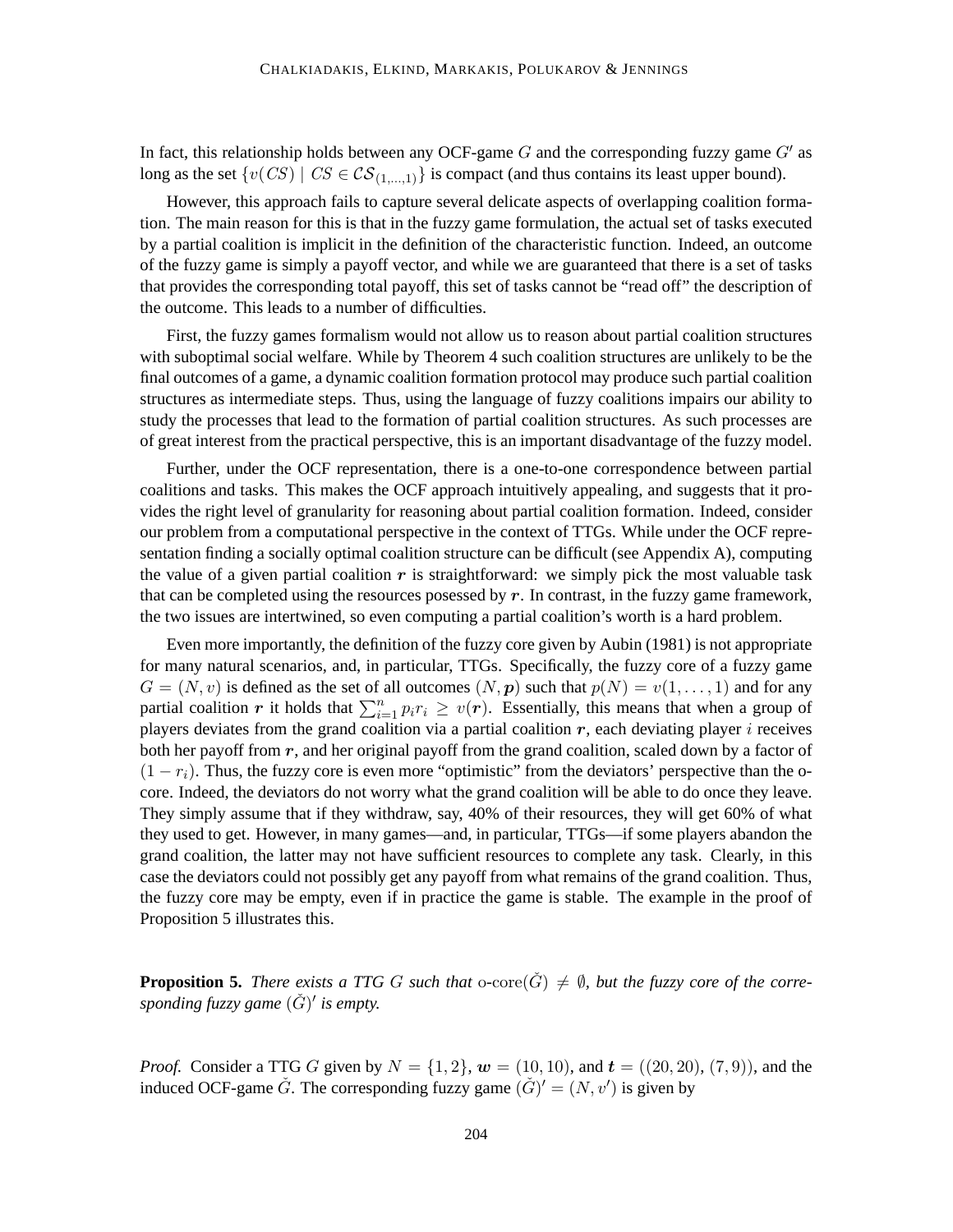$$
v'(\mathbf{r}) = \begin{cases} 20 & \text{if } r_1 + r_2 = 2 \\ 18 & \text{if } 1.4 \le r_1 + r_2 < 2 \\ 9 & \text{if } 0.7 \le r_1 + r_2 < 1.4 \\ 0 & \text{if } r_1 + r_2 < 0.7 \end{cases}
$$

It is not hard to see that the outcome  $(CS, x)$  of  $\check{G}$ , where  $CS = r = (1, 1)$  and  $x = (10, 10)$  is o-stable. Moreover, intuitively, it is clear that no rational agent or a coalition of agents would want to deviate from this outcome. On the other hand, under the definition of the fuzzy core the outcome (10, 10) of  $(\check{G})'$  is not stable: indeed, for  $q = (.7, .7)$  we have  $p_1q_1 + p_2q_2 = 14 < 18 = v'(q)$ .

We will now prove that *no* outcome of  $(\check{G})'$  is in the fuzzy core. Observe that since  $v'(1, 1) =$ 20, any outcome of  $(\check{G})'$  is of the form  $(z_1, z_2)$ , where  $z_1 + z_2 = 20$ . Clearly, any outcome with  $z_1$  < 9 or  $z_2$  < 9 is unstable, as the partial coalition  $(1,0)$  (respectively,  $(0,1)$ ) can profitably deviate from it. Thus we can assume that  $z_1 \geq 9$ ,  $z_2 \geq 9$ , or, equivalently,  $z_2 \leq 11$ ,  $z_1 \leq 11$ . Thus, for the partial coalition q considered above, we have  $z_1q_1 + z_2q_2 \le 11 \times 1.4 = 15.4 < 18 = v(q)$ , which means that  $(z_1, z_2)$  is not in the fuzzy core.  $\Box$ 

**Remark 4.** *To remedy some of the difficulties illustrated above, we can devise a notion of stability that is defined within the framework of fuzzy games, yet is essentially equivalent to the c-core. Let us say that an outcome*  $p$  *of*  $G'$  *is* f-stable *if for any*  $r \in [0,1]^n$  *we have*  $v'(r) \leq \sum_{i \in \text{supp}(r)} p_i$ *, and define the* f-core *of* G′ *to be the set of all f-stable outcomes of* G′ *. Note that this definition is different from the standard definition of the fuzzy core. For TTGs, one can show that an outcome*  $p$  of  $G'$  is in the f-core of  $G'$  if and only if the corresponding outcome  $(CS, x)$  of  $\check{G}$  is in the ccore of  $\check{G}$ *. The proof makes use of the fact that in TTGs one can distribute the profit*  $v'(\mathbf{r})$  of a *deviating partial coalition* r *among the members of* supp(r) *arbitrarily. (In more detail, one can construct a partial coalition structure* CS *involving agents in* supp(r) *that performs tasks of total value* v ′ (r) *so that each agent in* supp(r) *participates in each partial coalition in* CS*.) Moreover, this equivalence is true for general OCF games whose characteristic functions satisfy some natural regularity conditions; the proof is similar to the proof of Theorem 1. Unfortunately, while the f-core provides an analogue of the c-core in the fuzzy game setup, it is not clear how to devise an analogue of the r-core or the o-core for this setting. Indeed, to define these concepts, we would have to reason about partial coalitions that are hurt by a deviation. However, the description of an outcome of a fuzzy game does not indicate which partial coalitions a given player belongs to, so we cannot determine which tasks will be affected by a deviation.*

We conclude that there are natural settings where OCF-games provide a more realistic and nuanced model than fuzzy games; threshold task games appear to be one such example.

# **9. Computational Aspects of Stability in Threshold Task Games**

In this section, we investigate the computational complexity of core-related questions in TTGs. Our goal here is twofold. First, TTGs provide a natural model of agent collaboration, and therefore it is important to understand how to allocate resources in such games in a stable manner. Second, our analysis highlights important differences between the three definitions of the core for games with overlapping coalitions. In particular, the results presented in this section provide a complexitytheoretic separation between the c-core, on one hand, and the r-core and the o-core, on the other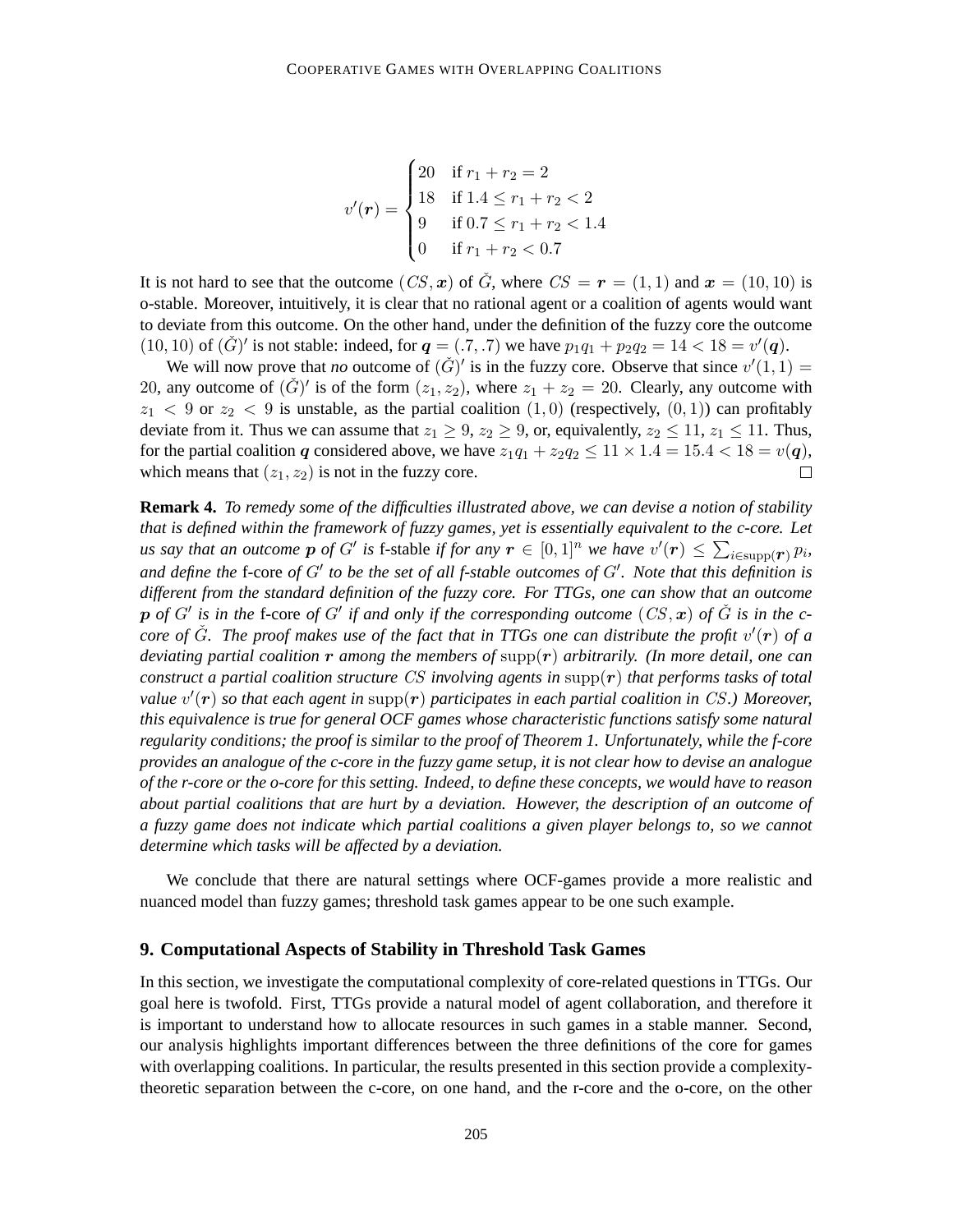hand. We believe that results of this type are useful for building a better understanding of stability in the context of general OCF games.

Unless explicitly stated otherwise, we make the usual assumption that all parameters of the game—i.e., all weights, thresholds and task utilities—are integers given in binary. This assumption can be made without loss of generality, and is necessary for a formal complexity-theoretic analysis.

### **9.1 Games with Non-Overlapping Coalitions**

We start by analyzing the complexity of TTGs in the non-overlapping setting. As mentioned in Section 5.1, such games can be seen as a generalization of weighted voting games with coalition structures. Elkind, Chalkiadakis & Jennings (2008) show that several stability-related questions in such games are computationally hard when weights are integers given in binary. Hence, we can formulate the following proposition, whose proof follows immediately from those results.

**Proposition 6.** *Given a TTG*  $G = (N; \mathbf{w}; t)$ *, it is coNP-hard to decide whether the corresponding game* Gˆ *has an empty core. Also, given an outcome* (CS, p) *of* Gˆ*, it is* coNP*-complete to decide whether*  $(CS, p)$  *is in the core of*  $\hat{G}$ *. These results hold even if there is only one task type, and the utility of this task is* 1*.*

On the other hand, Elkind et al. (2008) provide a polynomial-time algorithm for checking if an outcome of a weighted voting game is in the core if weights are given in unary. That algorithm is based on dynamic programming: given a weighted voting game  $G$  described by a set of players  $N$ , a list of weights w and a threshold T, for each weight  $1, \ldots, w(N)$  it identifies the minimum payoff  $P_w$  to a coalition that has weight w, and then checks if  $P_w < 1$  for some  $w \geq T$ .

It is not hard to see that a similar approach works for threshold task games as well. The only complication is that for each weight  $w$ , in addition to computing the minimum payoff to a coalition of this weight under the given imputation, we have to compute the maximum utility available to a coalition of this weight, i.e.,  $\max\{u^j \mid w \geq T^j\}$ , and compare the two quantities. However, these additional steps are very easy (in particular, they can be performed efficiently even if task utilities are large). This gives us the following result.

**Proposition 7.** *There exists an algorithm that, given a TTG*  $G = (N; w; t)$  *and an outcome*  $(CS, p)$ *of* G, checks whether  $(CS, p)$  *is in the core of* G and runs in time  $poly(w(N), |p|)$ *, where*  $|p|$  *is the number of bits in the binary representation of* p*.*

For weighted voting games with unary weights, Elkind et al. (2008) also show that, by constructing a linear program that uses the algorithm of Proposition 7 as an oracle, we can check in polynomial time whether a given coalition structure CS can be stabilized, i.e., whether there exists a payoff vector  $p \in \mathcal{I}(CS)$  such that  $(CS, p)$  is in the core. This algorithm can be easily adapted to work for TTGs with unary weights. Hence, the question of whether a given coalition structure can be stabilized is poly-time solvable for these games, too.

# **9.2 Games with Overlapping Coalitions**

We will now show that, similarly to the non-overlapping case, if all weights, thresholds and utilities in a TTG are integers given in binary, then it is computationally hard to check if a given outcome of the corresponding OCF game is stable. Moreover, this hardness result holds for all three definitions of stabilty, i.e., the c-core, the r-core, and the o-core. While these results are perhaps not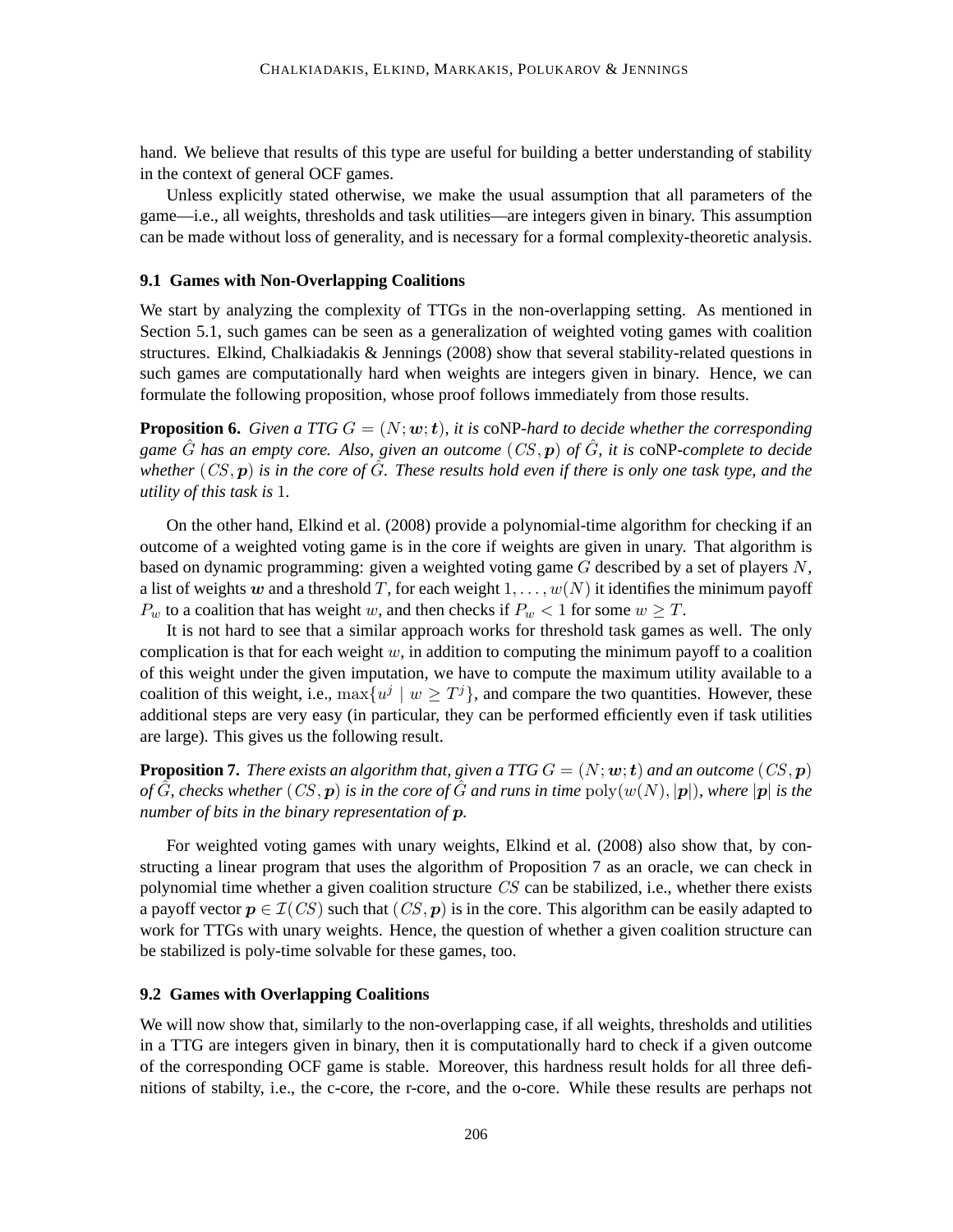surprising given the similar result for the non-overlapping setting (i.e., Proposition 6 above), the reason behind the computational hardness is quite different. Indeed, the reduction used in the proof of Proposition 6 is based on PARTITION, a classic NP-hard problem which asks whether, given a set of weights, we can split it into two sets of the same weight. Essentially, the proof proceeds by constructing an outcome that is stable if and only if a certain subset of agents cannot be split into two groups that have the same weight. This proof technique is unlikely to work in the overlapping scenario, as one can always form two partial coalitions of the same weight by allowing all agents to split their weight equally between two coalitions. Hence, the proof of the following theorem uses a somewhat different approach.

**Theorem 6.** *Given a TTG*  $G = (N; \boldsymbol{w}; \boldsymbol{t})$  *and an outcome*  $(CS, \boldsymbol{x})$  *of the corresponding OCF game*  $\check{G}$ *, it is* coNP-complete to decide whether  $(CS, x)$  is in the c-core of  $\check{G}$ *.* 

*Proof.* Our reduction is based on UNBOUNDED KNAPSACK, a well-known NP-hard problem. An instance of UNBOUNDED KNAPSACK (Martello & Toth, 1990) is given by a set of  $\ell$  items, where each item *i* has a size  $s_i$  and a value  $z_i$ , the knapsack size B and the target value Z. It is a "yes"instance if we can fill the knapsack using an unlimited number of copies of each item so that the total size of the resulting set of items is at most  $B$ , while their total value is at least  $Z$ , i.e., if there is a vector of non-negative integers  $(\alpha_1, \dots, \alpha_\ell)$  such that  $\sum_{i=1}^\ell \alpha_i s_i \leq B$  and  $\sum_{i=1}^\ell \alpha_i z_i \geq Z$ . Otherwise, it is a "no"-instance.

Consider an instance  $I = ((s_1, \ldots, s_\ell); (z_1, \ldots, z_\ell); B; Z)$  of UNBOUNDED KNAPSACK. We can assume without loss of generality that  $s_j < B$ ,  $z_j < Z$  for all  $j = 1, \ldots, \ell$ . Moreover, we can assume that I is monotone, i.e.,  $s_i \leq s_j$  implies  $z_i \leq z_j$ . Indeed, if we have a pair of items such that  $s_i \leq s_j$ , but  $z_i > z_j$ , we can simply delete the *j*th item, as it is not used by any optimal solution.

We will now construct an instance of our problem as follows. Set  $N = \{1\}$  and let  $w_1 = B$ . Set  $t = (t^1, t^2, \dots, t^{\ell+1})$ , where  $T^j = s_j$ ,  $u^j = z_j$  for  $j = 1, \dots, \ell$  and  $T^{\ell+1} = B$ ,  $u^{\ell+1} = Z - 1$ . Due to our restrictions on I, the game  $G = (N; \omega; t)$  is a threshold task game.

Consider an outcome  $(CS, p)$  where CS consists of a single partial coalition r with  $r_1 = 1$ and  $p \in \mathcal{I}(CS)$ . As  $B > s_j$  for all  $j = 1, \ldots, \ell$ , this coalition executes the task  $t^{\ell+1}$  and receives utility of  $Z - 1$ . Hence, player 1 can c-profitably deviate from  $(CS, p)$  if and only if he can find a collection of tasks whose total resource requirement is at most his weight  $B$  and whose total utility is at least  $Z$ , i.e., if and only if we started with a "yes"-instance of UNBOUNDED KNAPSACK.  $\Box$ 

In the proof of Theorem 6 the outcome  $(CS, x)$  consists of a single partial coalition. Thus, any r-profitable deviation from  $(CS, x)$  is c-profitable. This implies the following corollary.

**Corollary 2.** Given a TTG G and an outcome  $(CS, x)$  of the corresponding OCF game  $\tilde{G}$ , it is coNP-complete to decide if  $(CS, x)$  is in the r-core of  $\tilde{G}$ *.* 

For the o-core, the situation is somewhat more complicated. However, a more careful examination of the proof of Theorem 6 allows us to obtain the following corollary.

**Corollary 3.** Given a TTG  $G = (N; w; t)$  and an outcome  $(CS, x)$  of the corresponding OCF *game*  $\tilde{G}$ *, it is* coNP-complete to decide if  $(CS, x)$  *is in the o-core of*  $\tilde{G}$ *.* 

*Proof.* In the proof of Theorem 6, we construct an OCF game with 1 player and an outcome  $(r, x)$ . Consider any o-profitable deviation  $(CS, y)$  from  $(r, x)$ . This deviation itself is not necessarily a c-profitable deviation from  $(r, x)$ : under  $(CS, y)$ , agent 1 may withdraw some, but not all of his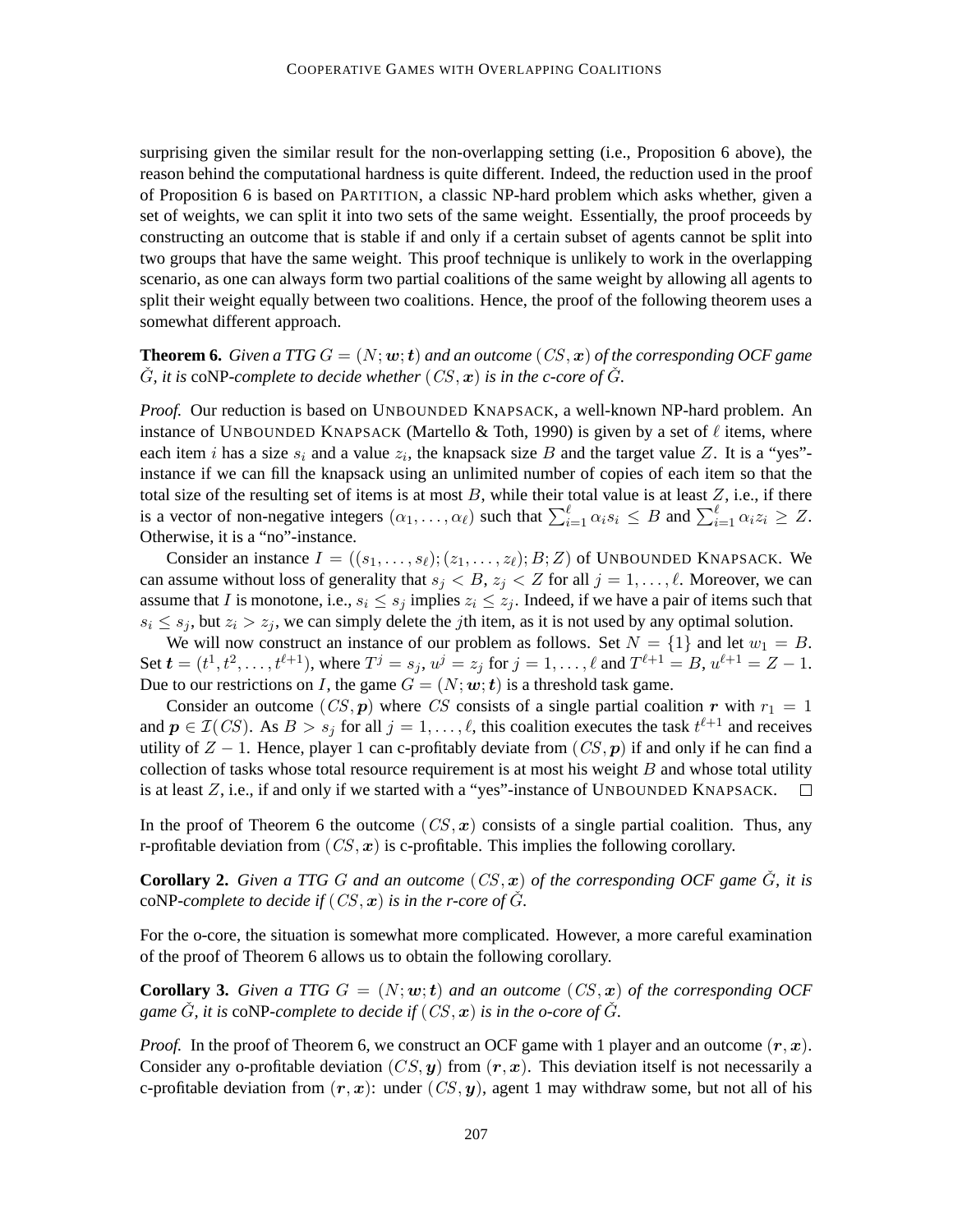resources from  $(r, x)$  and therefore continue to derive some benefit from it. However, for a single agent, allocating some of the resources to the original partial coalition  $r$  is equivalent to forming a new partial coalition using that amount of resources, i.e., given  $(CS, y)$ , one can construct a deviation from  $(r, x)$  that will be c-profitable for agent 1. On the other hand, any c-profitable deviation from  $(r, x)$  is also o-profitable. Hence,  $(r, x)$  is o-stable if and only if it is c-stable, i.e., if and only if we started with a "no"-instance of UNBOUNDED KNAPSACK.  $\Box$ 

In the rest of the section, we will focus on the case where all parameters of the game (i.e., all players' weights, all thresholds and all task utilities) are integers that are given in unary, or, equivalently, are at most polynomial in the number of players. Given a game  $G = (N; w; t)$ , where  $t^{j} = (T^{j}, u^{j})$  for  $j = 1, ..., m$ , let  $|G| = w(N) + \sum_{j=1}^{m} (T^{j} + u^{j}).$ 

It turns out that in this setting checking whether an outcome is in the c-core becomes easy. Intuitively, the reason for this is that once a group of players decides to deviate, the agents in this group can easily decide how to proceed: they need to pool their weights and find the most profitable set of tasks that can be completed using this amount of resources.

**Theorem 7.** *There exists an algorithm that, given a TTG*  $G = (N; \omega; t)$  *and an outcome*  $(CS, x)$ *of the corresponding OCF game* Gˇ*, checks whether* (CS, x) *is in the c-core of* Gˇ *and runs in time*  $poly(|G|, |\boldsymbol{x}|)$ *, where*  $|\boldsymbol{x}|$  *is the size of the binary representation of the imputation*  $\boldsymbol{x}$ *.* 

*Proof.* Our algorithm is based on dynamic programming. First, for any  $w = 1, \ldots, w(N)$ , let  $U_w$ be the maximum profit that a coalition of weight  $w$  can make, i.e.,

$$
U_w = \max \left\{ \sum_{j=1}^m \alpha^j u^j \mid \sum_{j=1}^m \alpha^j T^j \leq w, (\alpha^1, \dots, \alpha^m) \in \mathbb{N}^m \right\}.
$$

For each  $w = 1, \ldots, w(N)$ , the quantity  $U_w$  can be computed using the dynamic programming algorithm for UNBOUNDED KNAPSACK. The running time of this procedure is polynomial in  $|G|$ .

Now, let p be the payoff vector that corresponds to the imputation x. For all  $i = 1, \ldots, n$  and all  $w = 1, ..., w(N)$ , set  $P_{i,w} = \min\{p(S) | S \subseteq \{1, ..., i\}, w(S) = w\}$ . The quantities  $P_{i,w}$ can be easily computed using dynamic programming. Indeed, we have  $P_{1,w} = p_1$  if  $w = w_1$  and  $P_{1,w} = +\infty$  otherwise (we use the convention that min  $\emptyset = +\infty$ ). Furthermore, we can compute  $P_{i+1,w}$  given the values  $(P_{i,w'})_{w'=1,\dots,w}$  by setting  $P_{i+1,w} = \min\{P_{i,w}, p_i + P_{i,w-w_i}\}\.$  The running time of this procedure is  $poly(|G|, |p|)$ .

Suppose that we have computed  $P_{n,w}$  for  $w = 1, \ldots, w(N)$ . Observe that the value  $P_{n,w}$  is the least amount received by a coalition of weight w under p. Now, for each  $w = 1, \ldots, w(N)$ , we can compare the quantities  $P_{n,w}$  and  $U_w$ . If there is a value of w for which the latter exceeds the former, there is a coalition in N that could increase its collective earnings by deviating from  $(CS, x)$ , i.e.,  $(CS, x)$  is not in the c-core of G. It is not hard to see that the converse is also true: if  $P_{n,w} \ge U_w$ for all  $w = 1, \ldots, w(N)$ , then no coalition has a c-profitable deviation from  $(CS, x)$ , and hence  $(CS, x)$  is in the c-core of  $\tilde{G}$ .

Clearly, this algorithm runs in time  $poly(|G|, |\boldsymbol{x}|)$ .

 $\Box$ 

In contrast, the corresponding problems for the r-core and the o-core are computationally hard. Intuitively, the reason for this is that the decisions the players make are no longer binary: instead of simply deciding whether or not to deviate, they have to decide which of their coalitions with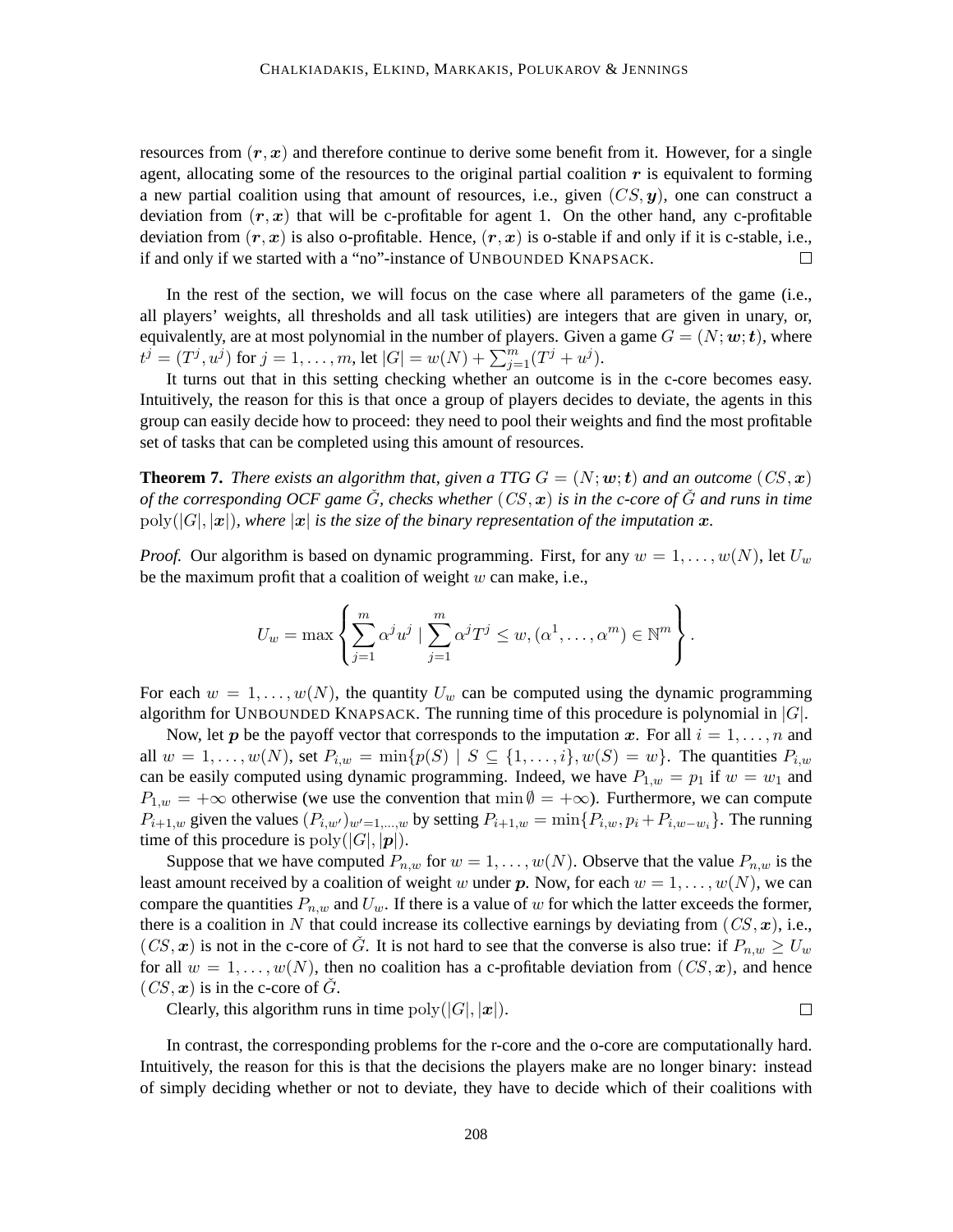non-deviators to abandon. In the case of the o-core, there is also the possibility of reducing one's contribution to a partial coalition rather than abandoning it altogether.

**Theorem 8.** *Given a TTG*  $G = (N; w; t)$  *and an outcome*  $(CS, x)$  *of the corresponding OCF game*  $\check{G}$ , it is strongly coNP-complete to decide whether  $(CS, x)$  is in the r-core of  $\check{G}$ .

*Proof.* It is not hard to see that this problem is in coNP: to show that an outcome  $(CS, x)$  is not in the r-core of  $\check{G}$ , we can guess a set of deviators J and a deviation  $(CS', y)$ , and check that  $(CS', y)$ is r-profitable for  $J$  by computing the payoffs of all players in  $J$  under  $x$  and  $y$ .

To show coNP-hardness, we reduce from MAXIMUM EDGE BICLIQUE (Peeters, 2003). An instance on MAXIMUM EDGE BICLIQUE is given by a bipartite graph  $B = (L, R, E)$  with a set of vertices  $L \cup R$  and a set of edges  $E \subseteq L \times R$ , and a parameter K. It is a "yes"-instance if B contains a biclique of size at least K, i.e., if there are sets  $L' \subseteq L$ ,  $R' \subseteq R$  such that  $|L'| * |R'| \ge K$ , and for all  $\lambda \in L$  and all  $\rho \in R$  we have  $(\lambda, \rho) \in E$ . Otherwise, it is a "no"-instance.

Suppose that we are given an instance  $(B, K)$  of MAXIMUM EDGE BICLIQUE with  $B =$  $(L, R, E), L = \{\lambda_1, \ldots, \lambda_{|L|}\}, R = \{\rho_1, \ldots, \rho_{|R|}\}.$  Then we create an instance of our problem as follows. Assume without loss of generality that  $|L| \leq |R|$ , We set  $n = |R| + 1$ ,  $k = |L|$ ,  $M = k^2 n^2$ ,  $V = k^2 nM$ , and create n players with weights  $w_1 = \cdots = w_{n-1} = k$ ,  $w_n = k(kn - n + 1)$  and 2 task types  $t^1 = (kn; V)$  and  $t^2 = (K; (n-1)k + 1)$ . Also, we create a coalition structure  $CS = (\mathbf{r}^1, \dots, \mathbf{r}^k)$  given by  $r_i^j = 1/k$  for all  $i = 1, \dots, n$  and all  $j = 1, \dots, k$ . Observe that the total weight of each  $r^j \in CS$  is  $kn$ , so each such partial coalition performs  $t^1$ . Finally, to construct the imputation  $\mathbf{x} = (\mathbf{x}^1, \dots, \mathbf{x}^k)$ , for all  $j = 1, \dots, k$  and all  $i = 1, \dots, n - 1$ , we set  $x_i^j = 1$  if  $(i, j) \in E$  and  $x_i^j = M$  otherwise. Also, we set  $x_n^j = V - \sum_{i=1}^{n-1} x_i^j$  $i<sub>i</sub>$  for all  $j = 1, \ldots, k$ .

Suppose we started with a "yes"-instance of MAXIMUM EDGE BICLIQUE, and let  $(L', R')$  be the corresponding subgraph of B. Then the subset of players  $J = \{i \mid \rho_i \in R'\}$  can r-profitably deviate from  $(CS, x)$  by abandoning the partial coalitions in the set  $S = \{r^j \mid \lambda_j \in L'\}$ , and using the freed-up resources to embark on  $t^2$ . Indeed, under x the players in J collectively earn at most  $(n - 1)$ k from partial coalitions in S, and devote at least K units of weight to these coalitions.

Conversely, consider any r-profitable deviation  $(CS', y)$ , and let J be the corresponding set of deviators. Suppose that  $k_1$  coalitions in  $CS'$  work on  $t^1$ , and  $k_2$  coalitions work on  $t^2$ . First, suppose  $n \in J$ . Observe that  $(CS', y)$  is profitable for player n if and only if  $k_1 = k$ ,  $k_2 = 0$ : indeed, under  $(CS, x)$  player n earns at least  $k(V - (n-1)M)$ , whereas under any outcome that completes less that k copies of t<sup>1</sup> he earns at most  $(k-1)V + \frac{k^2 n}{K}$  $\frac{f^{2n}}{K}((n-1)k+1) < k(V-(n-1)M)$ . However, any deviation that results in executing k copies of  $t<sup>1</sup>$  must involve all resources of all players, i.e.,  $J = \{1, \ldots, n\}$ , and any such deviation cannot be simultaneously profitable for all members of the deviating set. Hence, we have  $n \notin J$ , and therefore  $w(J) \leq k(n-1)$ . Consequently,  $k_1 = 0$ and the deviators' total profit is at most  $\frac{w(J)}{K}((n-1)k+1) < M$ . This means that  $(CS', \mathbf{y})$  is an r-profitable deviation only if no player  $i \in J$  abandons a coalition  $r^j \in CS$  such that  $x_i^j = M$ . On the other hand, to successfully execute even one copy of  $t^2$ , the members of J must collectively withdraw at least K units of weight. Let  $R' = \{ \rho_i \mid i \in J \}$ , and let L' correspond to the set of partial coalitions in CS affected by the deviation; then  $(L', R')$  is a biclique of size at least K.  $\Box$ 

It is not hard to check that in the proof of Theorem 8 no player can withdraw part of his resources from a partial coalition in CS and still claim any profit from that coalition. This implies that checking whether a given outcome is in the o-core is computationally hard, too.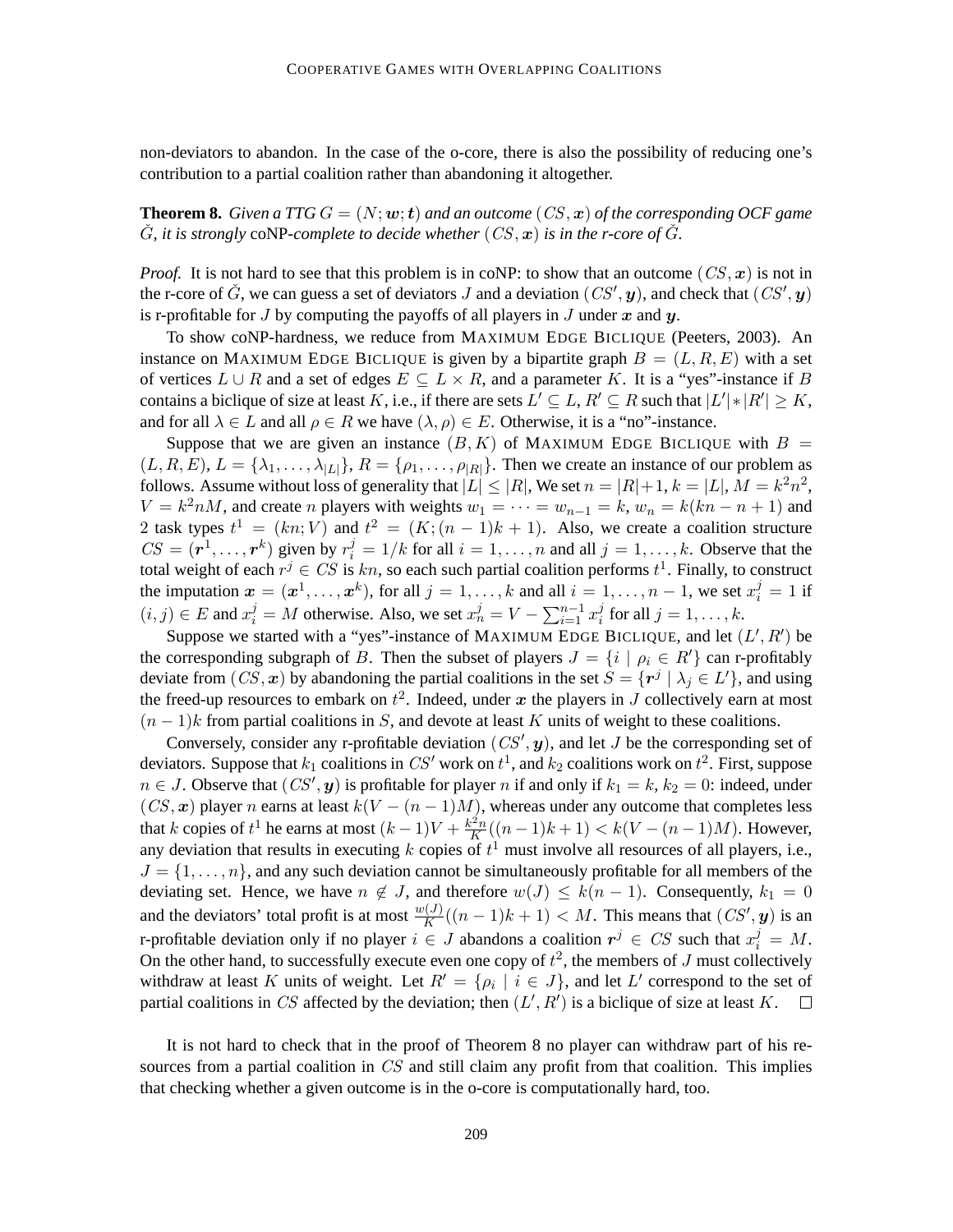**Corollary 4.** *Given a TTG G and an outcome*  $(CS, x)$  *of the corresponding OCF game*  $\check{G}$ *, it is strongly* coNP-complete to decide whether  $(CS, x)$  *is in the o-core of*  $\tilde{G}$ *.* 

On the other hand, combining the techniques of Theorem 7 and Theorem 4 leads to a pseudopolynomial algorithm for checking whether the c-core of a TTG is non-empty.

**Theorem 9.** *Given a TTG*  $G = (N; w; t)$ *, one can check in time*  $poly(|G|)$  *whether the corresponding OCF game* Gˇ *has a non-empty c-core.*

*Proof.* We will show that if the c-core of a game  $\check{G}$  is non-empty, then for any social welfaremaximizing set of tasks we can construct a coalition structure CS that executes this set of tasks and an imputation  $x \in \mathcal{I}(CS)$  such that  $(CS, x)$  is in the c-core of  $\check{G}$ ; moreover, in CS each agent contributes to each coalition. Hence, our algorithm first selects a social welfare-maximizing set of tasks, then constructs a coalition structure that can perform this set of tasks, and finally solves a linear program to check if this coalition structure can be stabilized. The details follow.

Assume for simplicity that t contains a task type t with  $T = 1$ ; if this is not the case we can add a task type  $t^0 = (1,0)$  to t. This allows us to assume that in any coalition structure all agents' resources are committed to some tasks. Fix a social welfare-maximizing multi-set of tasks  $\{\alpha_1 t^1, \dots, \alpha_m t^m\}$ . Suppose c-core $(\check{G}) \neq \emptyset$ , and let  $(CS', \mathbf{y})$  be an outcome in the c-core of  $\check{G}$ . By Theorem 4, we have  $\sum_{j=1}^{m} \alpha_j u^j = v(CS')$ . Consider a coalition structure CS that contains  $\alpha_1 + \cdots + \alpha_m$  coalitions: the first  $\alpha_1$  coalitions have weight  $T^1$  each, the next  $\alpha_2$  coalitions have weight  $T^2$  each, etc., and each agent i distributes his resources evenly between all coalitions, i.e., he contributes  $w_i \frac{T^i}{w(N_i)}$  $\frac{T^1}{w(N)}$  units of weight to each of the first  $\alpha_1$  coalitions, etc. As in CS all agents contribute to all partial coalitions, and  $v(CS) = v(CS')$ , we have  $y \in \mathcal{I}(CS)$ . Moreover, it is clear that the outcome  $(CS, y)$  is in c-core $(\check{G})$ : any c-profitable deviation from  $(CS, y)$  is also a c-profitable deviation from  $(CS', y)$ .

By Proposition 9 when all weights are given in unary, we can find a social welfare-maximizing coalition structure  $CS = (\mathbf{r}^1, \dots, \mathbf{r}^k)$  in polynomial time. Consider the following linear program:

$$
p_i \geq 0 \text{ for } i = 1, ..., n
$$
  
\n
$$
\sum_{i \in N} p_i = v(CS)
$$
  
\n
$$
\sum_{i \in J} p_i \geq U_{w(J)} \text{ for all } J \subseteq N,
$$

where  $U_w$  is defined as in the proof of Theorem 7. While this linear program has exponentially many constraints, it can be solved in linear time by the ellipsoid method (Schrijver, 1986), since it has a polynomial-time separation oracle. Indeed, we can decide whether a given candidate solution is feasible using the algorithm described in the proof of Theorem 7.

Clearly, if this linear program has a feasible solution p, then the imputation x given by  $x_i^j =$  $p_i \frac{v(\mathbf{r}^j)}{v(CS)}$  for all  $i \in N$  and all  $j = 1, \ldots, |CS|$  satisfies  $\mathbf{x} \in \mathcal{I}(CS)$ , and, moreover,  $(CS, \mathbf{x}) \in$ c-core( $\check{G}$ ). Conversely, if it does not have a feasible solution, then CS cannot be stabilized, and hence by the argument above the c-core of  $\check{G}$  is empty.  $\Box$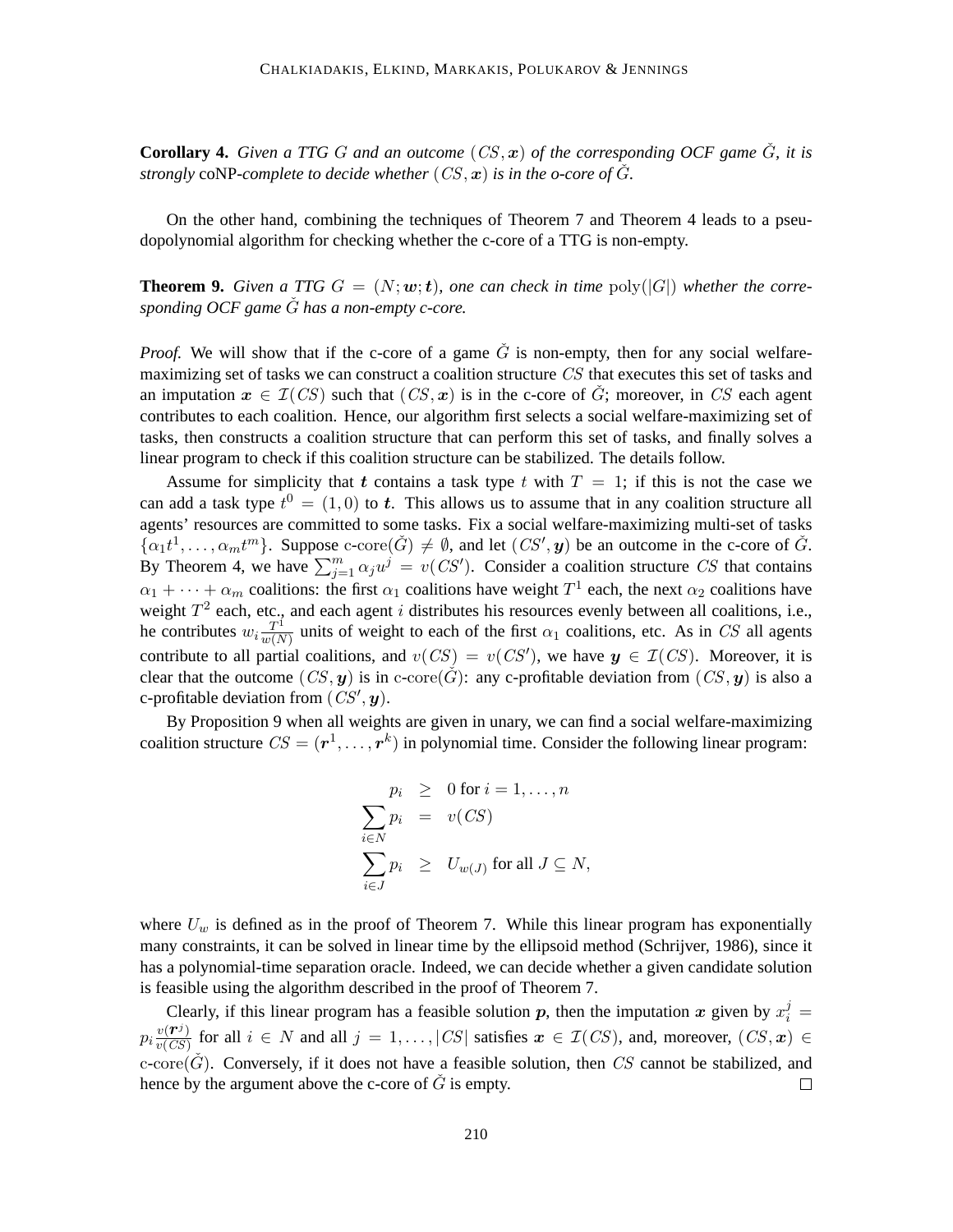# **10. Conclusions, Extensions, and Future Work**

In this paper we introduced a model of cooperative games that allows for overlapping coalitions and takes into account the need for resource allocation. In doing so, we generalized the usual models where either the grand coalition is the only desirable outcome or the outcomes are required to be partitions of the set of agents. Given our model, we defined and studied in depth a notion of the core (the *c-core*) which is a generalization of the core in the traditional models of cooperative game theory. Under some quite general conditions, we provided a characterization for an outcome—that is, a *(coalition structure, imputation)* pair—to belong to the core. We also showed that any outcome in the core maximizes the social welfare. Further, we introduced a notion of balancedness for OCFgames, and showed that a coalition structure CS admits an imputation x so that  $(CS, x)$  is in the core if and only if the game is balanced. Moreover, we extended the notion of convexity to our setting and showed that convex games have a non-empty core.

In addition, we considered two other notions of core-stability in OCF-games, which differ from each other (as well as from the first one) in what the deviators expect to obtain from their collaboration with non-deviators. Together, our three notions of the core span a wide range of beliefs that the deviators may hold regarding payoffs from coalitions with non-deviators, and can be substantially different from each other with respect to the sets of outcomes that they characterize, and with respect to their computational complexity. We also compared the OCF-games with their non-overlapping analogues, and showed that from the social welfare maximization perspective, OCF-games may provide higher total utility, and are easier to work with than their classic counterparts. We have also argued that OCF-games provide a more appropriate modelling framework than fuzzy games for many scenarios; in particular, this is certainly the case for threshold task games. To summarize, our paper is one of the very first attempts to provide a theoretical treatment of overlapping coalition formation, and to study stability in this setting in a thorough manner.

# **10.1 Extensions**

In many environments, when a coalition is formed, it may have a choice of actions to execute. While in a deterministic setting such as the one considered in this paper, the coalition will simply choose the action that results in the highest possible payoff, in a probabilistic environment this choice is more difficult: a coalition may want to strike a balance between the expected payoff and the variance. To address this issue, we can incorporate *coalitional actions* in our model as follows.

A coalition is allowed to select an action from a (usually finite) action space A. Without loss of generality, we assume that each coalition can undertake any action in  $A$ .<sup>3</sup> The value of a coalition is then determined by the resource contribution levels of its members *and* the action selected. Therefore, the characteristic function in our setting is then defined on  $(r, a)$  pairs, where  $r = (r_1, \ldots, r_n)$ is a vector of resources, and  $a \in \mathcal{A}$  is an action. All of our definitions and results generalize readily to the situation where each coalition has a choice of actions (simply put, our presentation so far corresponds to a situation where each coalition had exactly one action available to it).

Another extension we have examined has to do with modelling the available resources. For ease of presentation it was assumed throughout the paper that there exists only one type of (continuous) resource. Nevertheless, all of our results still hold if we assume multiple types of resources (e.g., agents have to distribute both time *and* money among their coalitions). Moreover, we have

<sup>3.</sup> The situation where this is not the case can be modeled by setting the value of the respective *(coalition, action)* pair to 0.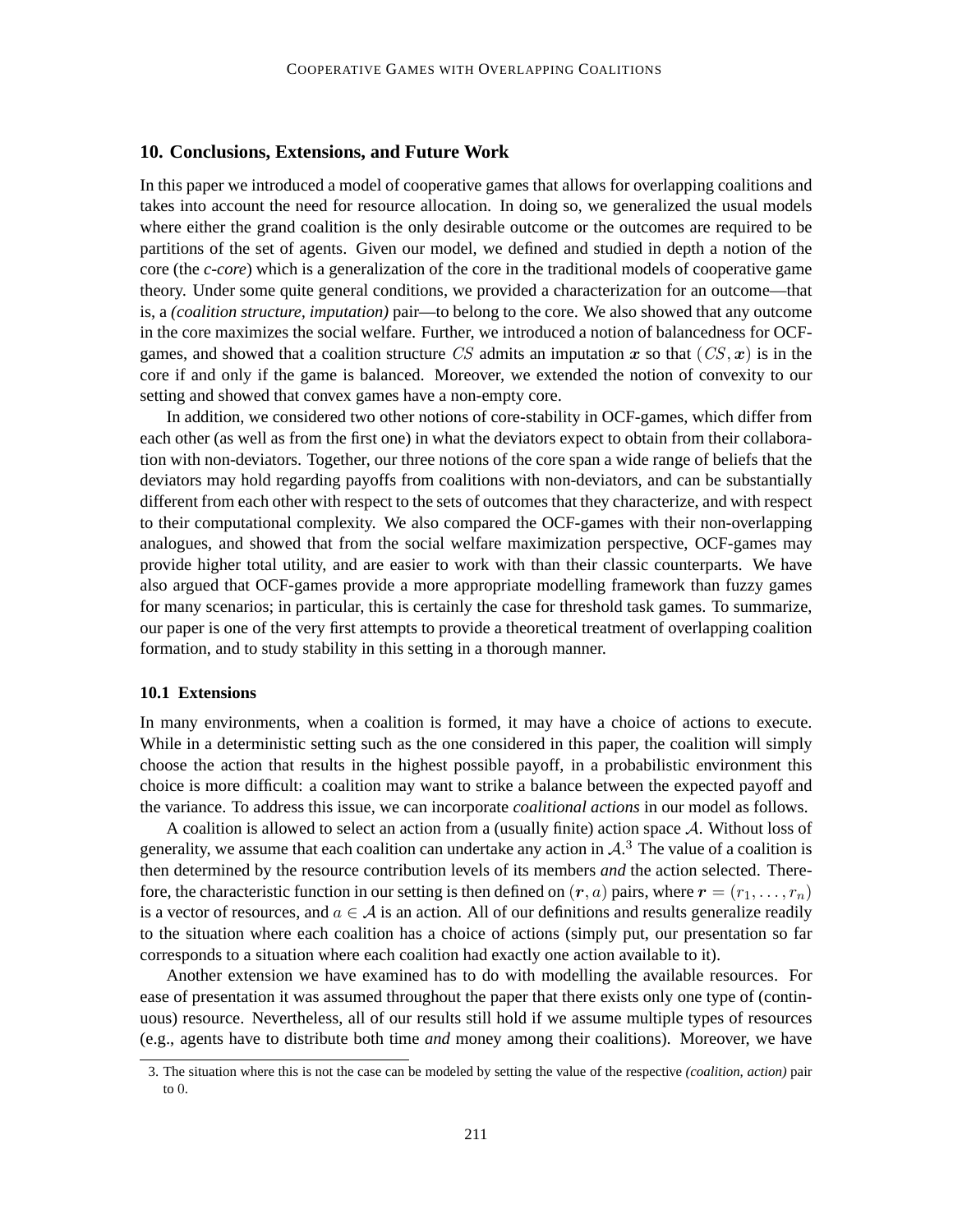also studied a "discrete" OCF setting, with agent contribution levels taking values in a finite set (i.e., an agent may be able to contribute 20%, but not 21% of his resources to a given coalition). Such a setting is obviously of interest in many applications involving countable resources (as the discretization of effectively any kind of resources is common in practice). With discrete resources, the number of possible coalition structures is now finite (as a coalition in our setting is a collection of resources—see Section 4). All of our definitions and theorems carry through in this setting with minor differences in the arguments used in the proofs.

# **10.2 Future Work**

There exist many exciting open questions for future work. First of all, an important research direction is to develop a better understanding of scenarios where overlapping coalitions can naturally arise, and to identify the appropriate stability concepts for these scenarios. We believe that techniques developed in this paper will prove useful for this purpose. Moreover, one of our first priorities is to investigate further the alternative notions of stability (i.e., the o-core and the r-core) proposed above, and obtain relevant characterization results, as we did with the c-core. Extending other solution concepts for coalitional games—such as, e.g., the Shapley value—to OCF settings is an important research direction as well.

We also plan to study further the computational complexity of core-related questions in this setting. First, while we have initiated the study of complexity-theoretic aspects of stability in OCF games, in this paper we have focused on the complexity of checking whether a given outcome is stable. Another natural problem in this domain is studying the complexity of checking whether a game has a stable solution—i.e., whether its c-core (r-core, o-core) is non-empty. Theorem 9 makes the first steps in this direction, suggesting that this problem may be easier in the overlapping setting than in the classic setting: indeed, Elkind et al. (2008) conjecture that for WVGs with coalition structures checking the non-emptiness of the core is hard for unary weights.

Now, the hardness results for computing an allocation in the core or checking if the core is nonempty in the traditional setting—as those in the work of Chvatal (1978), Tamir (1991), Deng and Papadimitriou (1994), Sandholm et al. (1999), Conitzer and Sandholm (2006)—and our hardness results in this paper suggest that one can only hope to identify special classes of games where we can have efficient algorithms for computing core allocations. As noted earlier, an element of the core in convex games can be computed in the traditional setting simply by taking the vector of the marginal contributions of the agents for an arbitrary permutation of the set of agents. In our setting, even though our proof yields a procedure for constructing an element of the c-core, it requires solving a series of optimization questions, which for arbitrary convex games are NP-hard. Naturally, it would be desirable to find classes of convex games where our proof yields a polynomial time algorithm.

We are also interested in finding processes that lead to the core in not necessarily convex games; though *randomized algorithms* such as the ones of Dieckmann and Schwalbe (1998) and Chalkiadakis and Boutilier (2004) trivially extend to the overlapping setting, they would be of little practical value here due to the huge space of potential overlapping configurations. Therefore, we are interested in finding ways to exploit known game structure to prune the search space for potential stable configurations. Another subject of future research is extending our model to allow for infinite coalition structures. Furthermore, it would be interesting to establish links between outcomes in the core and outcomes of bargaining equilibria in overlapping coalitional bargaining games.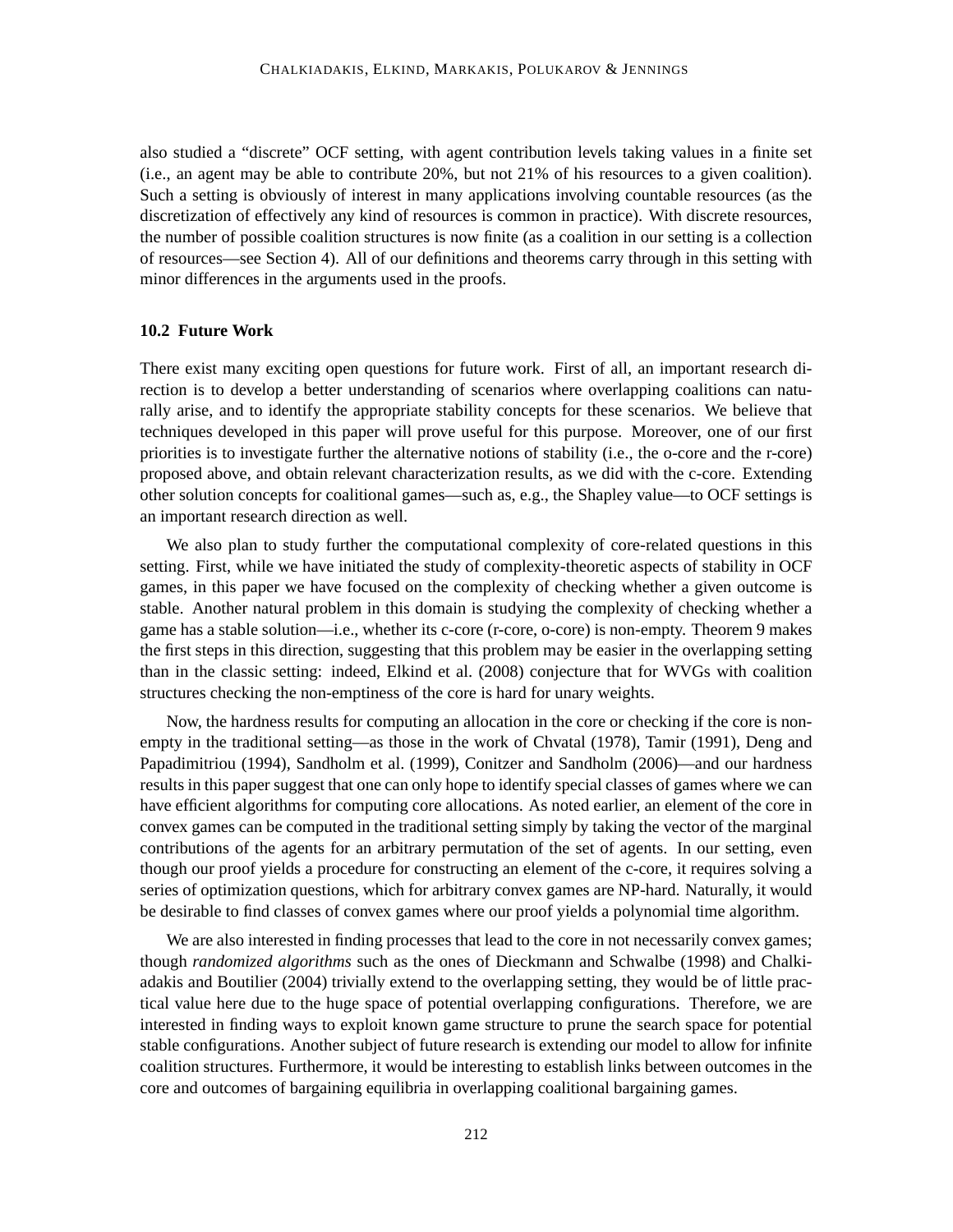Finally, the incorporation of actions in our model allows for the investigation of action stochasticity and, more generally, uncertainty in an OCF setting. For instance, a coalitional action can be associated with a distribution over possible payoff outcomes resulting from its execution. This poses challenges to study such models from both a theoretical and a practical standpoint, since the introduction of uncertainty leads to several intricacies not readily resolved by the use of "deterministic" concepts and models, as the work of Suijs and Borm (1999), Suijs, Borm, Wagenaere, and Tijs (1999), Blankenburg, Klusch, and Shehory (2003), Chalkiadakis and Boutilier (2004) and Chalkiadakis, Markakis, and Boutilier (2007) demonstrates. On a related note, enriching our model description so as to capture type uncertainty (Chalkiadakis & Boutilier, 2004; Chalkiadakis et al., 2007) would allow for the ready translation of uncertainty regarding the types (capabilities) of players to coalitional value uncertainty, while still capturing the potential stochasticity of coalitional action outcomes at the same time.

# **11. Acknowledgments**

We would like to thank the anonymous reviewers for their constructive comments. This research was supported by the ALADDIN (Autonomous Learning Agents for Decentralised Data and Information Networks) project, which is jointly funded by a BAE Systems and EPSRC strategic partnership (EP/C548051/1); as well as by EPSRC (GR/T10664/01), ESRC (ES/F035845/1), and Singapore NRF Research Fellowship 2009-08.

### **Appendix A. Algorithmic Aspects of Social Welfare Maximization in TTGs**

In this appendix, we study the complexity of finding a social welfare-maximizing outcome in TTGs, both in the overlapping and in the non-overlapping scenario. Unless explicitly mentioned otherwise, we make the standard assumption that all parameters in the description of a TTG (i.e., all agents' weights, all thresholds and all task utilities), are integers given in binary.

It is not hard to see that finding a non-overlapping coalition structure that maximizes the social welfare is an NP-hard problem.

**Proposition 8.** *Given a TTG*  $G = (N; w; t)$  *and a parameter* K, it is NP-complete to decide if  $\hat{G}$ has an outcome  $(CS, \boldsymbol{p})$  with  $v(CS) \geq K.$  This holds even if there is just one task type, i.e.,  $\boldsymbol{t} = t^1,$ *and all weights, thresholds and utilities are given in unary.*

*Proof.* It is easy to see that the problem is in NP. To show NP-hardness, we give a reduction from 3- PARTITION (Garey & Johnson, 1990) to our problem. An instance of 3-PARTITION is given by a list of non-negative integers  $A = (a_1, \ldots, a_{3\ell})$  and an integer parameter B that satisfies  $\sum_{i=1}^{3\ell} = \ell B$ and  $B/4 < a_i < B/2$  for all  $i = 1, ..., 3\ell$ . It is a "yes"-instance if the elements of A can be partitioned into  $\ell$  sets  $S_1, \ldots, S_\ell$  such that  $a(S_1) = \cdots = a(S_\ell) = B$  and a "no"-instance otherwise.

Given an instance of 3-PARTITION, consider a TTG G with  $N = \{1, \ldots, 3\ell\}, w_i = a_i$  for  $i = 1, \ldots, 3\ell$  and a single task type  $t = (T, u)$  with  $T = B$  and  $u = 1$ . Clearly, deciding whether the maximum social welfare achievable in  $\hat{G}$  is at least  $\ell$  is equivalent to checking whether the given instance of 3-PARTITION is a "yes"-instance. Moreover, since 3-PARTITION is known to remain NP-hard when the input is given in unary, the same is true for our problem.  $\Box$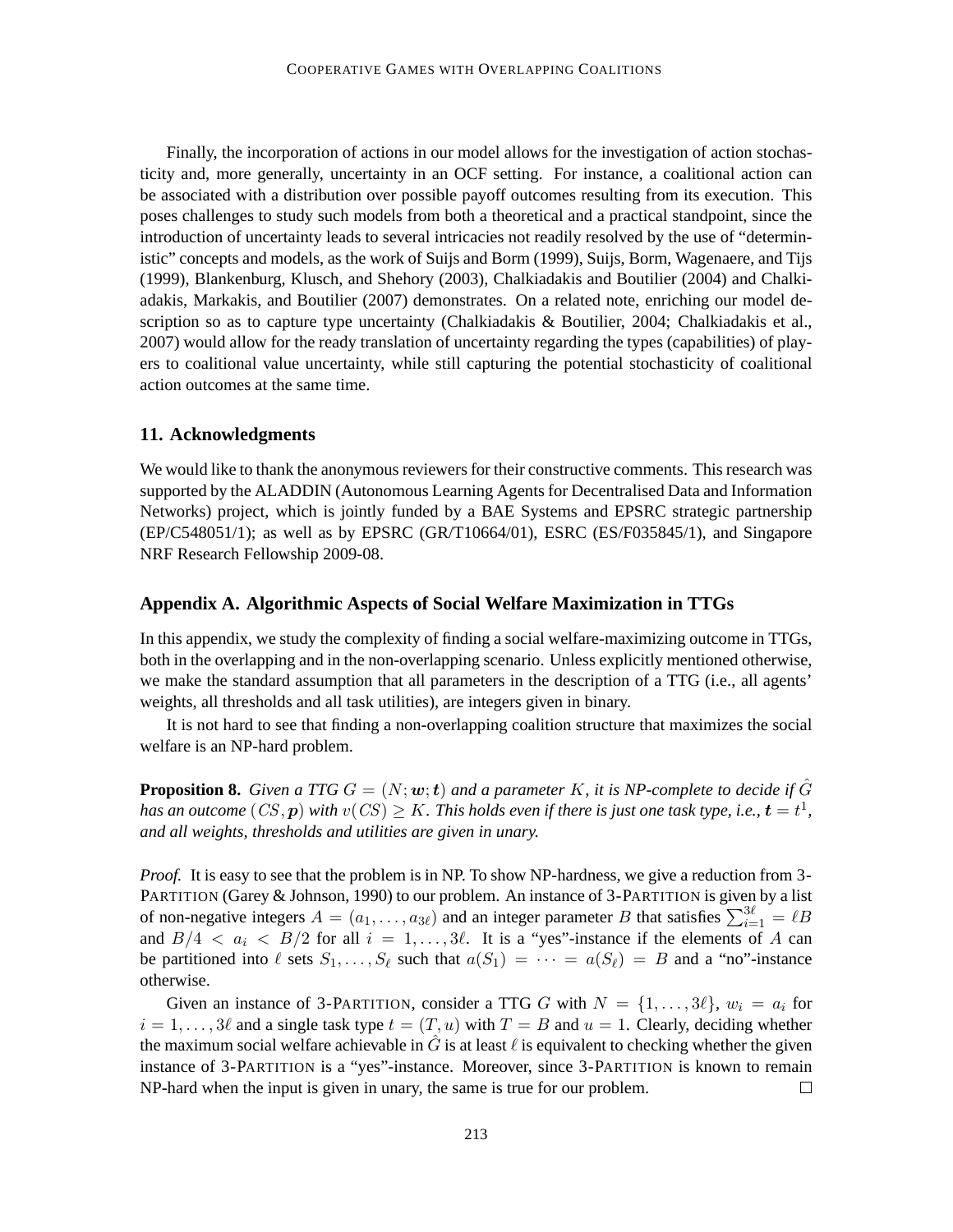In contrast, finding a social welfare-maximizing coalition structure in the OCF game that corresponds to a TTG is a somewhat easier problem. Indeed, we can simply add together all agents' weights, and then find an optimal set of tasks to execute given this amount of resource. The latter problem is equivalent to UNBOUNDED KNAPSACK, which is known to be NP-hard when the inputs are given in binary, but is polynomial-time solvable if all elements of the input are given in unary or if there are at most 2 items; for details, see (Martello & Toth, 1990), Section 3.6. Consequently, a similar conclusion holds for our problem.

**Proposition 9.** *Given a TTG*  $G = (N; w; t)$  *and a parameter* K, *it is NP-complete to decide if*  $\tilde{G}$  has an outcome  $(CS, x)$  with  $v(CS) \geq K$ . However, this problem becomes polynomial-time *solvable if all weights, thresholds and utilities are given in unary or if there are at most* 2 *task types.*

# **References**

- Albizuri, M., Aurrecoechea, J., & Zarzuelo, J. (2006). Configuration values: Extensions of the coalitional Owen value. *Games and Economic Behavior*, *57*, 1–17.
- Apt, K., & Radzik, T. (2006). Stable partitions in coalitional games.. Working Paper, available at http://arxiv.org/abs/cs.GT/0605132.
- Apt, K., & Witzel, A. (2009). A generic approach to coalition formation. *International Game Theory Review (IGTR)*, *11*, 347–367.
- Aubin, J.-P. (1981). Cooperative fuzzy games. *Mathematics of Operations Research*, *6*(1), 1–13.
- Aumann, R., & Dreze, J. (1974). Cooperative games with coalition structures. *International Journal of Game Theory*, *3*(4), 217–237.
- Bachrach, Y., & Rosenschein, J. (2007). Computing the Banzhaf power index in network flow games. In *Proc. of the 6th International Conference on Autonomous Agents and Multiagent Systems (AAMAS-07)*, pp. 335–341.
- Bachrach, Y., & Rosenschein, J. (2008). Coalitional skill games. In *Proc. of the 7th International Conference on Autonomous Agents and Multiagent Systems (AAMAS-08)*, pp. 1023–1030.
- Blankenburg, B., Klusch, M., & Shehory, O. (2003). Fuzzy kernel-stable coalitions between rational agents. In *Proc. of the 2nd International Conference on Autonomous Agents and Multiagent Systems (AAMAS-03)*, pp. 9–16.
- Bondareva, O. N. (1963). Some applications of linear programming methods to the theory of cooperative games (in russian). *Problemy Kibernetiki*, *10*, 119–139.
- Branzei, R., Dimitrov, D., & Tijs, S. (2005). *Models in cooperative game theory*. Springer.
- Branzei, R., Dimitrov, D., & Tijs, S. (2003). Convex fuzzy games and participation monotonic allocation schemes. *Fuzzy Sets and Systems*, *139*(2), 267–281.
- Chalkiadakis, G., & Boutilier, C. (2004). Bayesian reinforcement learning for coalition formation under uncertainty. In *Proc. of the 3rd International Conference on Autonomous Agents and Multiagent Systems (AAMAS-04)*, pp. 1090–1097.
- Chalkiadakis, G., Elkind, E., Markakis, E., & Jennings, N. R. (2008). Overlapping coalition formation. In *Proc. of the 4th International Workshop on Internet and Network Economics (WINE-08)*, pp. 307 – 321.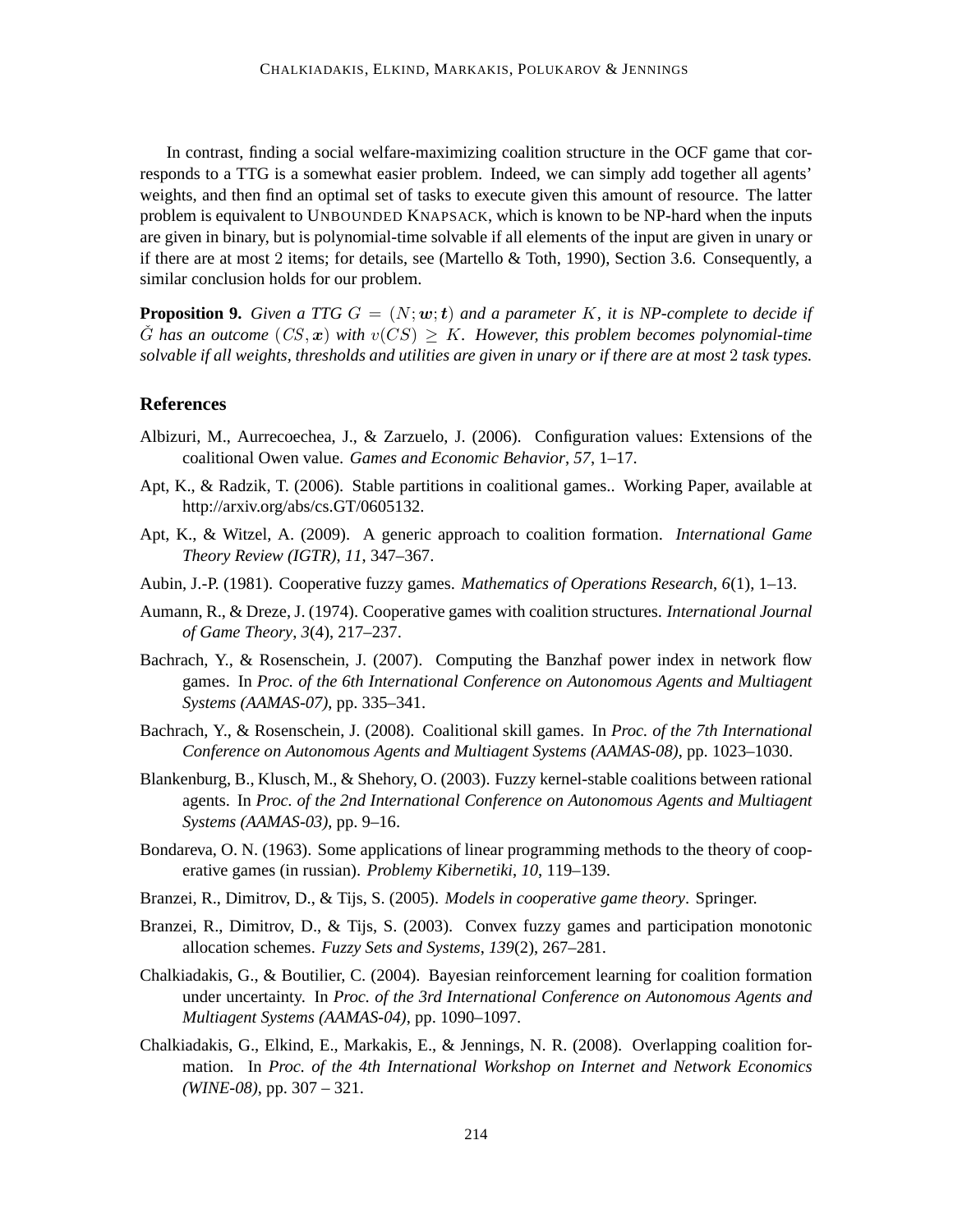- Chalkiadakis, G., Markakis, E., & Boutilier, C. (2007). Coalition formation under uncertainty: Bargaining equilibria and the Bayesian core stability concept. In *Proc. of the 6th International Conference on Autonomous Agents and Multiagent Systems (AAMAS-07)*, pp. 400–407.
- Chvatal, V. (1978). Rational behavior and computational complexity.. Technical Report SOCS-78.9, School of Computer Science, McGill University, Montreal.
- Conconi, P., & Perroni, C. (2001). Issue linkage and issue tie-in in multilateral negotiations.. CESifo Working Paper No. 601.
- Conitzer, V., & Sandholm, T. (2006). Complexity of constructing solutions in the core based on synergies among coalitions. *Artificial Intelligence*, *170*(6-7), 607–619.
- Dang, V. D., Dash, R. K., Rogers, A., & Jennings, N. R. (2006). Overlapping coalition formation for efficient data fusion in multi-sensor networks. In *Proc. of the 21st National Conference on AI (AAAI-06)*, pp. 635–640.
- Deng, X., & Papadimitriou, C. (1994). On the complexity of cooperative solution concepts. *Mathematics of Operation Research*, *19*, 257–266.
- Dieckmann, T., & Schwalbe, U. (1998). Dynamic coalition formation and the core.. Economics Department Working Paper Series, Department of Economics, National University of Ireland - Maynooth.
- Elkind, E., Chalkiadakis, G., & Jennings, N. R. (2008). Coalition structures in weighted voting games. In *Proc. of the 18th European Conference on Artificial Intelligence (ECAI-2008)*, pp. 393 – 397.
- Elkind, E., Goldberg, L. A., Goldberg, P. W., & Wooldridge, M. (2009). Computational complexity of weighted voting games. *Annals of Mathematics and Artificial Intelligence*, *2*(56), 109–131.
- Garey, M. R., & Johnson, D. S. (1990). *Computers and Intractability; A Guide to the Theory of NP-Completeness*. W. H. Freeman & Co.
- Gillies, D. (1953). *Some Theorems on n-Person Games*. Ph.D. thesis, Department of Mathematics, Princeton University, Princeton.
- Greco, G., Malizia, E., Palopoli, L., & Scarcello, F. (2009). On the complexity of compact coalitional games. In *Proc. of the 21st International Joint Conference on Artificial Intelligence (IJCAI-09)*, pp. 147–152.
- Ieong, S., & Shoham, Y. (2005). Marginal contribution nets: A compact representation scheme for coalitional games. In *Proc. of the Sixth ACM Conference on Electronic Commerce (ACM EC'05)*, pp. 193–202.
- Manisterski, E., Sarne, D., & Kraus, S. (2008). Cooperative search with concurrent interactions. *Journal of Artificial Intelligence Research (JAIR)*, *32*(1–36).
- Martello, S., & Toth, P. (1990). *Knapsack Problems: Algorithms and Computer Implementations*. John Wiley & Sons.
- Myerson, R. (1991). *Game Theory: Analysis of Conflict*. Harvard University Press.
- Osborne, M., & Rubinstein, A. (1994). *A course in game theory*. MIT Press.
- Owen, G. (1977). Values of games with a priori unions. In Henn, R., & Moeschlin, O. (Eds.), *Mathematical Economics and Game Theory*, pp. 76–87. Springer-Verlag.